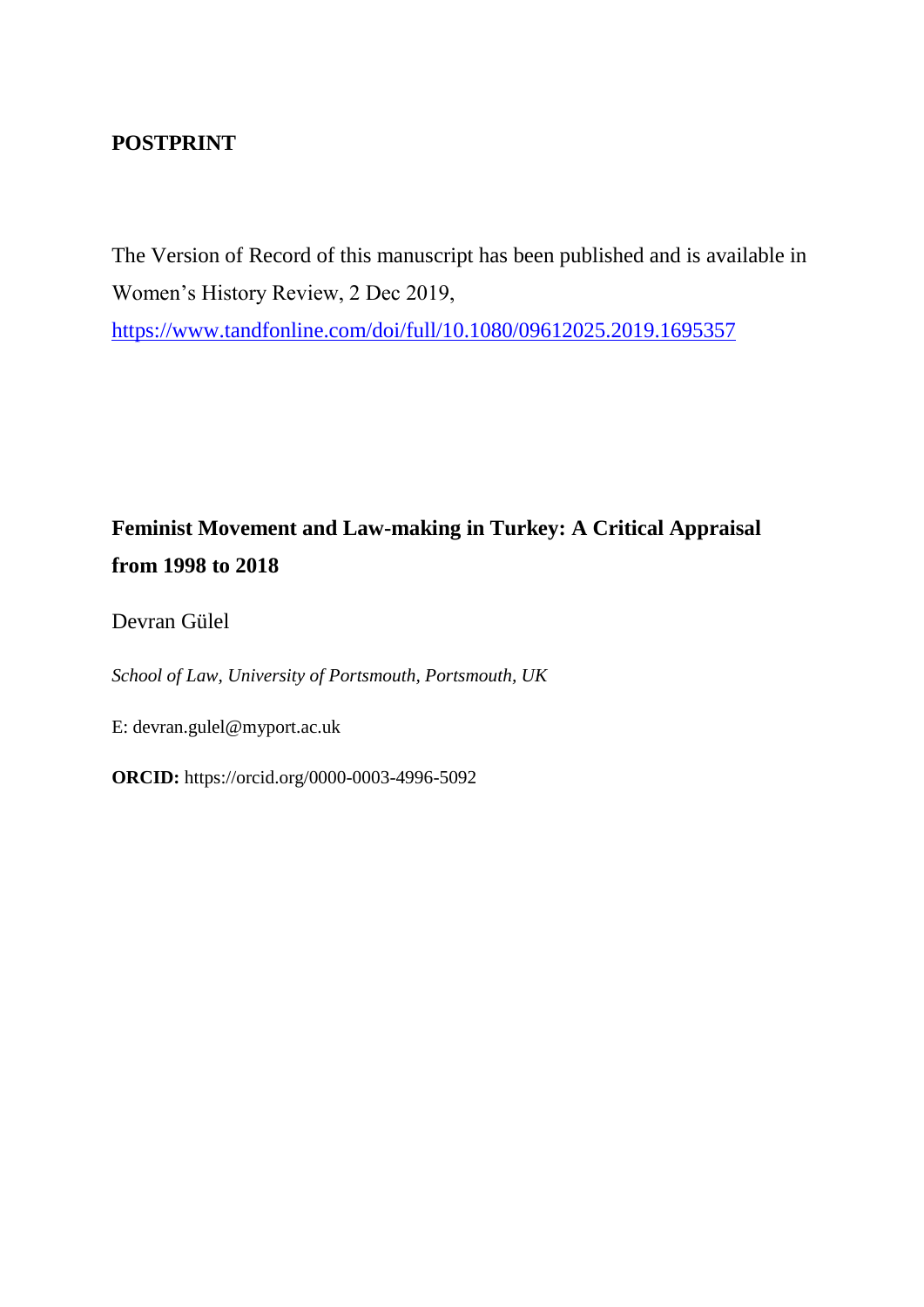#### **Abstract**

Between the late 1990s and early 2000s, Turkey witnessed an era of reform generally known as the era of 'Europeanisation'. Since the late 2000s, it has experienced a de-Europeanisation and authoritarian transformation. This study explores the ways this changing political context has affected the feminist movement's influence on law-making. It adopts a chronological approach starting with the achievements of the movement before the turn of the century and ends with an examination of its impact since the Justice and Development Party (AKP) assumed government. It is based on a range of sources, including 17 semi-structured interviews with leading NGOs and activists. The study contributes to existing scholarship by establishing a clear timeline for feminist advocacy in law-making, and providing activists' interpretations of challenges or potential areas of success. The study concludes that while the capacity of the feminist movement to influence law-making has been significantly restricted in recent years, there is a women's alliance fighting to protect earlier achievements in domestic law.

Keywords: Turkey, gender equality, feminist movement, law, Europeanisation, de-Europeanisation, and authoritarianism.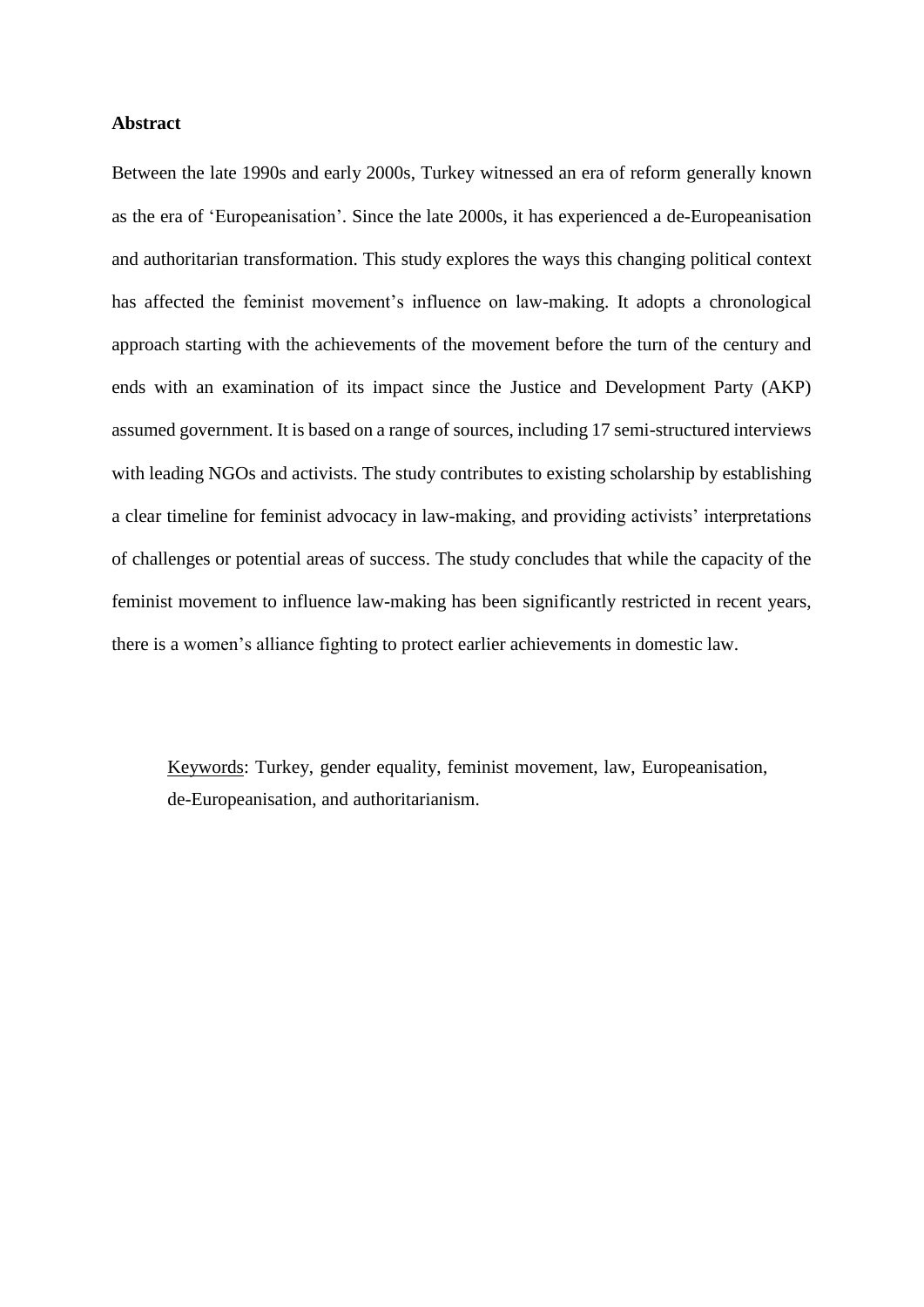#### **Introduction**

The fact that gender inequality persists all around the world justifies the need for a constant fight for women's rights. Gender inequality is still evident regardless of whether women live in conservative and religious societies or in social democracies.<sup>1</sup> This is also true for women in Turkey, who lack political, social, cultural and economic rights and face biased treatments including the violation of women's right to equal protection under the law. <sup>2</sup>

Following the proclamation of the Turkish Republic in 1923, Turkey underwent reforms derived from the Westernisation agenda of Ataturk, the founder of the Republic. The 1920s and 1930s witnessed many reforms that affected women positively, including the first civil code and the first penal code (1926), and women's right to vote and stand for election (in 1934). These reforms, carried out during the early times of the Republic, gave rise to the myth of 'emancipated' Turkish women because of the Republic's status as the only secular state among Islamic countries. As a result, women's rights were omitted from the state's agenda for a very long time. In fact, for decades, the myth of the 'emancipated' Turkish women fuelled the oppression on women because it allowed both secular and conservative parties not to press for any reforms to bring about greater gender equality. Kandiyoti has therefore referred to Turkish women as 'emancipated but unliberated'.<sup>3</sup> In fact, it could be argued that this also accurately describes Turkish women for many decades since as they have continued to be subjected to a culture of honour and shame codes, a religion with rules on proper female behaviour, and Kemalist<sup>4</sup> discourse on asexual, self-sacrificing Turkish women.<sup>5</sup> Even the left movement of the 1970s was not keen to change gender roles but cherished them as 'the values of the people'. <sup>6</sup> Hence, for decades secularists, leftists, and conservatives have all upheld traditional gender roles, unequal legislation and taboos on women's sexuality. Consequently, women's participation in political, social and economic spheres up to the present has been limited. Overall, women have remained uneducated,<sup>7</sup> unemployed,<sup>8</sup> overworked in the home,<sup>9</sup>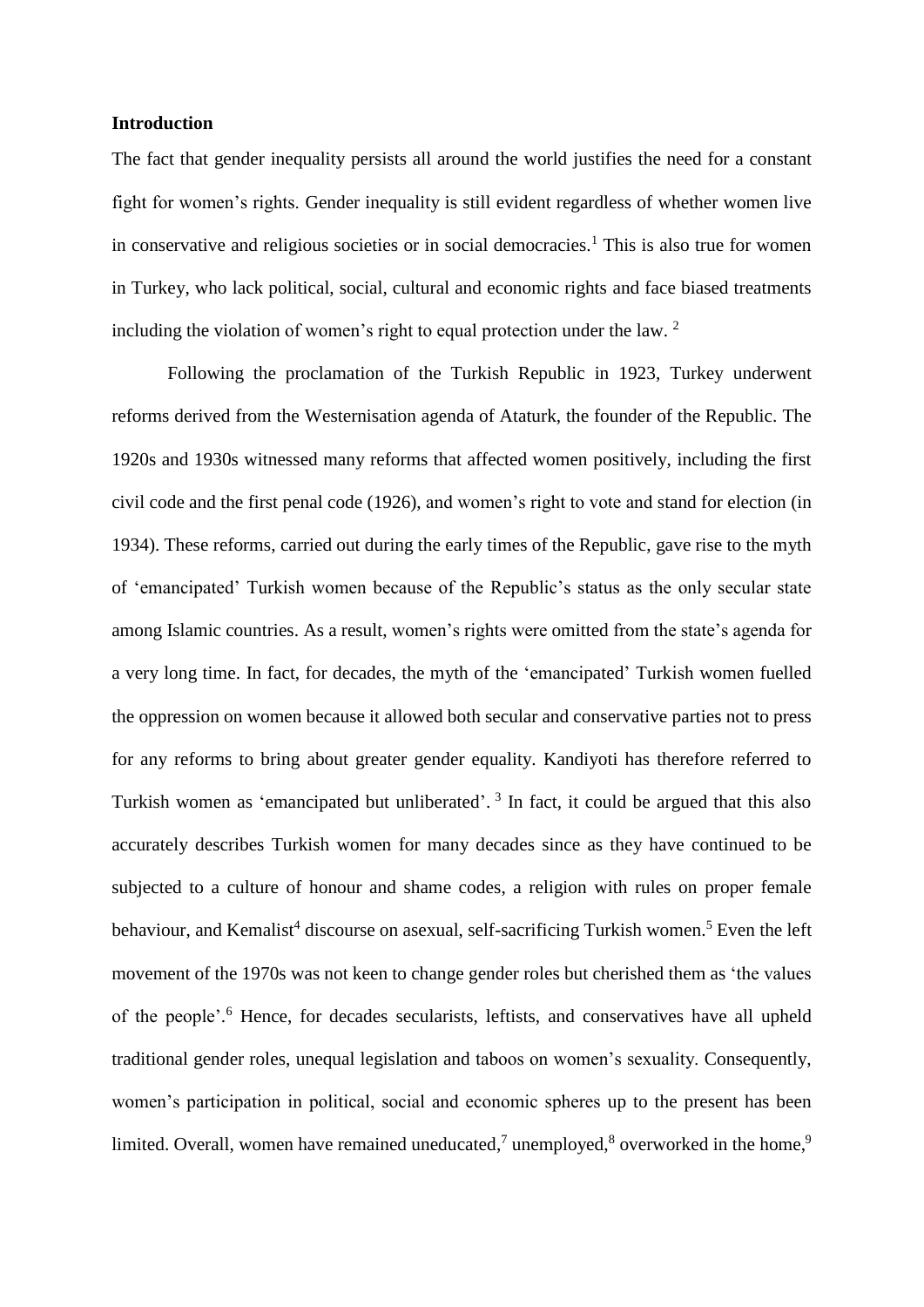discriminated in the formal labour market,  $10$  and abused in the informal economy.  $11$  And men have continued to control their lives and sexuality.<sup>12</sup>

The suppression of women is aided by domestic law and case law, which articulate particular roles and behaviour deemed 'appropriate' for women, effectively endorsing a male breadwinner – female homemaker model. That is why the feminist movement has focussed on changing the patriarchal nature of domestic law. For instance, the women's march in 1987 was a protest against both the physical violence against women (VAW) and a court decision in which the judge overruled a woman's demand for divorce by saying 'no woman should be without a child in her womb and a stick on her back'.<sup>13</sup>

This study is concerned with the feminist as opposed to the women's movement. Today in Turkey there are various women's movements, including the Kurdish Women's Movement, the Islamist Women's Movement, and the Kemalist Women's Movement. Each of these has a slightly different agenda. For example, the Kemalist groups generally focus on education or motherhood within the Turkish nationalist framework, while the Kurdish women's movement comprises peace-building, human rights, minority rights, fundamental freedoms among others. The feminist movement, on the other hand, focuses on feminist issues and is particularly concerned to bring about legislative change that will reinforce women's rights and eliminate gender discrimination.<sup>14</sup> This is not to say, however, that the feminist movement operates in isolation from other women's movements. Further on, evidence will be provided of temporary alliances between different women's groups. It should be noted that the word 'feminist' is mostly not accepted or even properly understood by the wider population. Also the derogatory and defamatory discourse of the AKP about feminists has contributed to a generally negative understanding of the word *feminist*.

The study focuses on the period 1998 to 2018 and assesses the influence of the feminist movement on law-making amidst a changing political landscape. In the late 1990s, the feminist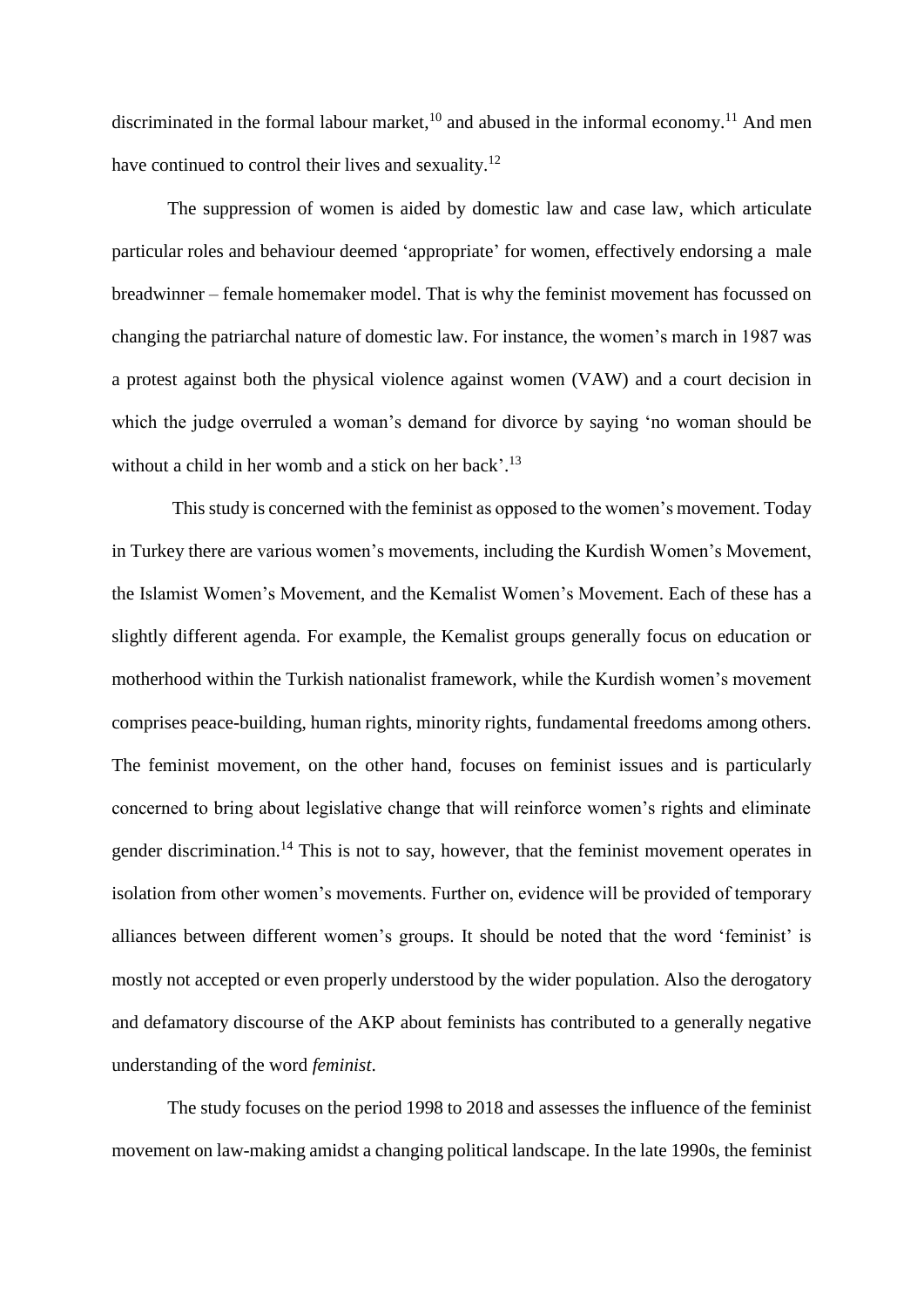movement achieved some significant legislative successes at a time when Turkey's EU candidacy was also recognised. After the millennium, however, there was a slowly growing shift from Europeanisation to selective Europeanisation and finally to de-Europeanisation and more recently authoritarianism which have limited the movement's ability to affect legislative change. The following will first provide some background about the rise and nature of the feminist movement. It then moves on to look at key changes in domestic law affecting gender equality. Finally, it assesses the experience of feminist activists since November 2002 when the AKP assumed government.

There is a vast body of work on women in Turkey. Historians have covered women's lives from the late Ottoman Empire to post-1980 coup but have so far largely ignored the period under consideration in this article.<sup>15</sup> Political scientists, on the other hand, have focussed largely on secularism, neoliberalism, and Islamisation, including the headscarf issue - the most visible gendered problem in Turkey.<sup>16</sup> And finally, legal scholars have focussed mostly on women's rights, both in an international and national context.<sup>17</sup> Under the authoritarian rule of President Erdoğan, law is largely used as an instrument to achieve the AKP's patriarchal agenda; that is, to control women's rights, equality and agency. This article contributes to existing legal scholarship by tracing how law has come to play this restrictive role. It not only offers a timeline for feminist advocacy in law-making but also explores how feminist activists have interpreted the shifts in the political context in recent decades which either facilitated or hindered their aim of achieving gender equality.

#### **Methodology**

In addition to document analysis (amendments in the constitution, civil code, penal code, and related Constitutional Court case law), interviews were conducted with prominent feminist activists and NGOs working to change domestic law. The selection criteria for sampling interviewees included: experience; contributions to the movement; and length of time working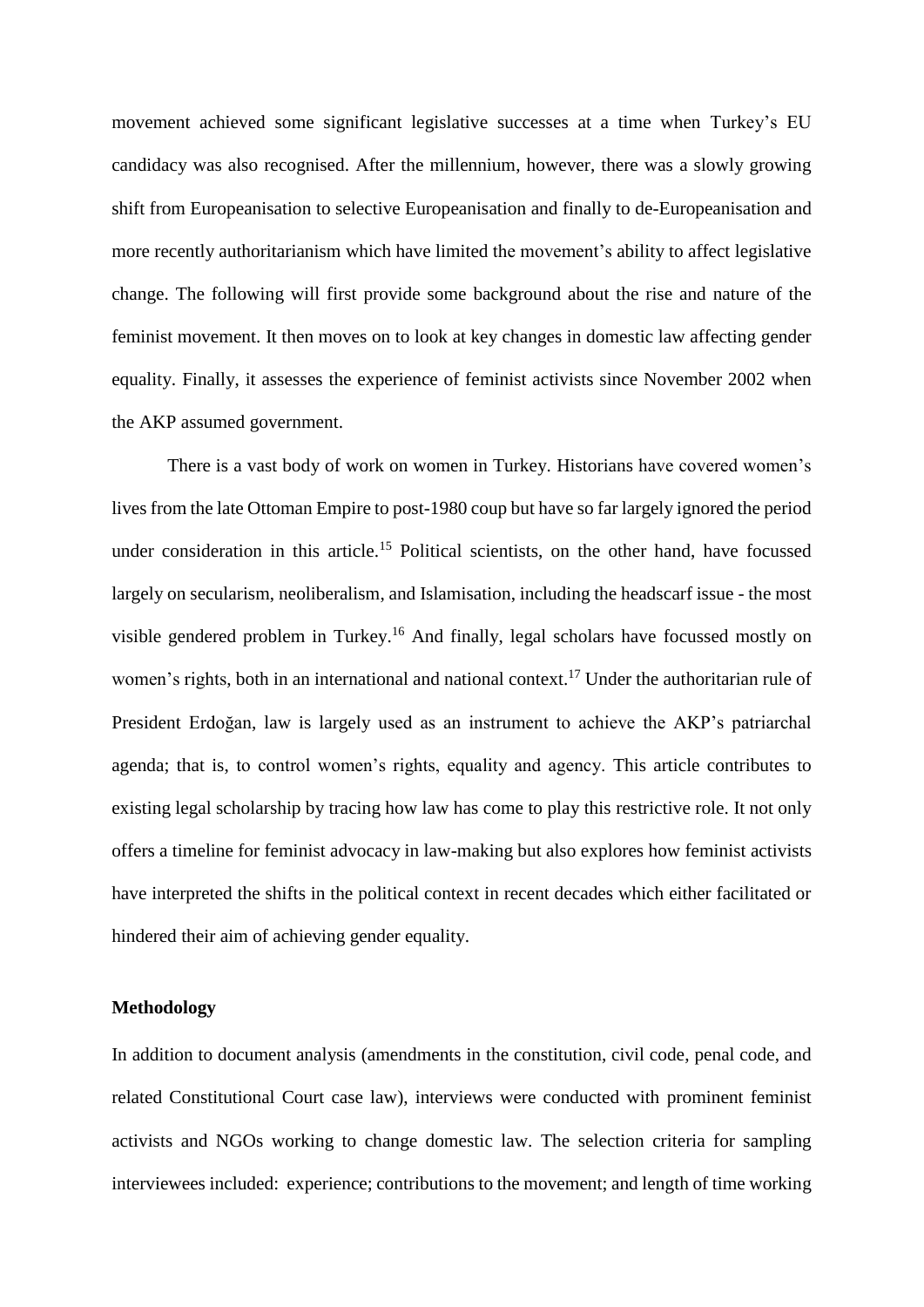or volunteering. Considering the period covered in this study (1998 to 2018), prominent activists or NGOs offer intimate knowledge and experience of feminist advocacy in lawmaking. Interviewees came from well-known NGOs or are activists known for their media work and (academic and non-academic) writing. The first sample of interviewees expanded by use of the snowballing method: seventeen interviews were conducted between June and October 2018. All interviews were conducted confidentially, and the names of interviewees are withheld by mutual agreement for ethical reasons. Semi-structured interview questions focused on interviewees' backgrounds, their experience of feminist advocacy in law-making before and after the AKP assumed government, the AKP's approach to women's rights and the feminist movement, and interviewees' involvement in law-making during the AKP's time in government.

A crucial concept used in this study is Europeanisation. According to Radaelli, drawing upon Ladrech's, <sup>18</sup> Europeanisation refers to:

'Processes of (a) construction, (b) diffusion, and (c) institutionalization of formal and informal rules, procedures, policy paradigms, styles, "ways of doing things", and shared beliefs and norms which are first defined and consolidated in the making of EU public policy and politics and then incorporated in the logic of domestic discourse, identities, political structures, and public policies'.<sup>19</sup>

When national policy becomes less European, Radaelli refers to it as a process of retrenchment.<sup>20</sup> A more useful concept, however, has been advanced Aydın-Düzgit, namely de-Europeanisation or the 'loss or weakening of the EU/Europe as a normative/political context and as a reference point in domestic settings and national public debates'.<sup>21</sup> Eventually this results in 'scepticism and indifference towards Europe' and 'a turning away from Europe in many spheres of politics and society'.<sup>22</sup>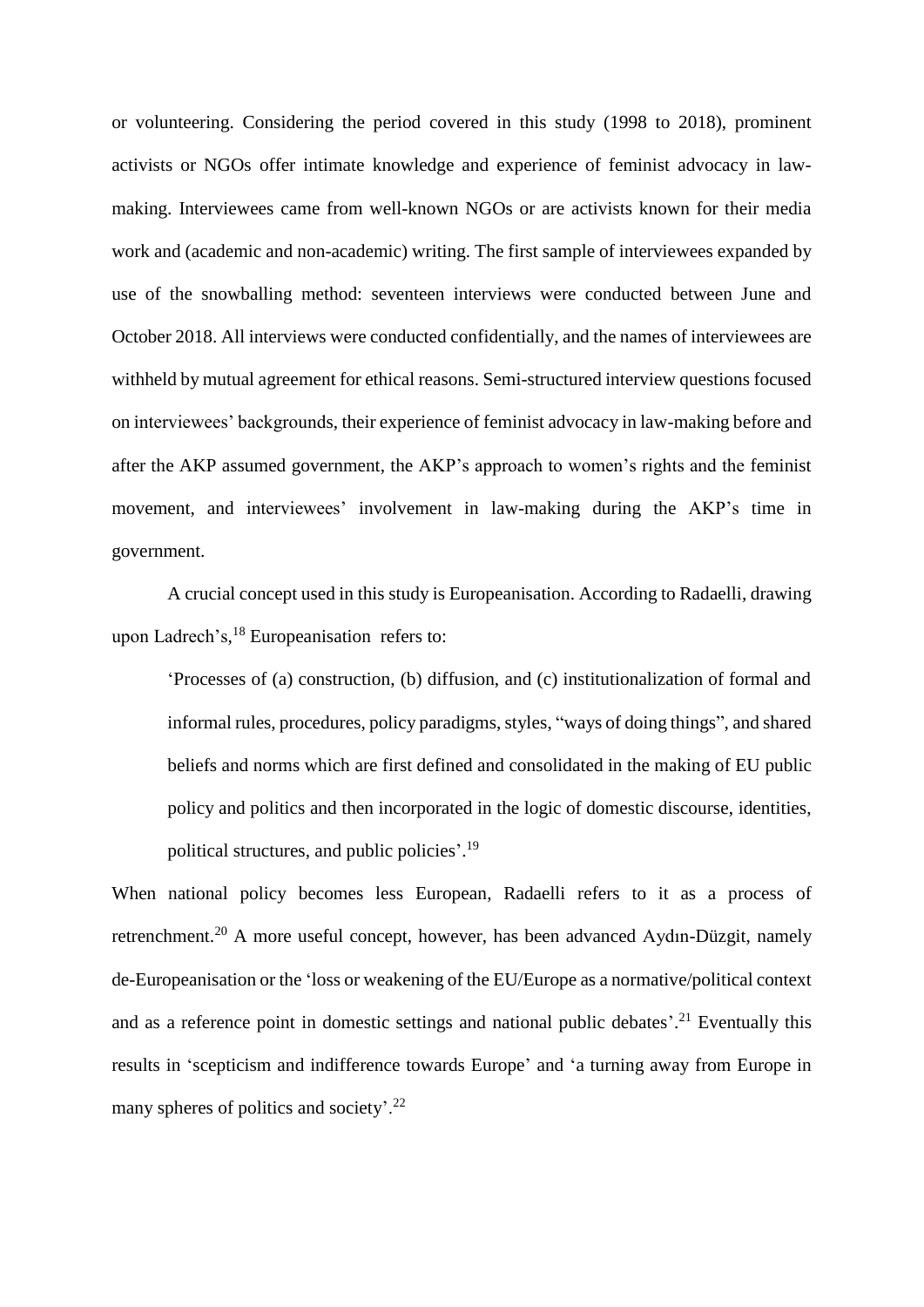De-Europeanisation comprises cases 'where reforms are reversed as well as ones where reform is incurred without the need or obligation to attain alignment with the EU, or where actors deliberately refrain from referring to the EU in justification of the reforms undertaken'.<sup>23</sup> These two concepts – Europeanisation and de-Europeanisation – are essential for this study because initially the feminist movement's lobbying activities occurred both at the national and EU level and after the Turkish government and society began to turn away from the EU, lobbying at EU level did not make any difference for the feminist movement. Furthermore, civic space has been gradually restricted since the 2011 general election as Erdoğan has consolidated his power and the regime has become more and more authoritarian. In addition to oppression and the negative public discourse on the feminist movement, the AKP government has formed government-organised non-governmental organisations (GONGOs) to promote its women's agenda. 24

When asked to assess their challenges and successes, interviewees pointed to changes in the period 1998 to 2018 that coincide with the Europeanisation, selective Europeanisation, de-Europeanisation and Islamisation periods outlined in existing literature on modern Turkey (see figure 1).<sup>25</sup> Interviews were recorded and transcripts thematically analysed following coding stages. <sup>26</sup> The analysis focused on: collaboration; communication between the feminist movement and the AKP; lobbying activities of the feminist movement; the AKP's (deliberate) ignorance of or disengagement from women's issues; lost fights of the feminist movement; the AKP's conservative gender agenda; draft legislation; and amendments in domestic law that have reduced women's rights. What is striking from all interviews is that the interviewees repeatedly described the last five years as a period of resistance by an alliance of various women's groups. Interviewees' categorisations and experiences of feminist advocacy are visualised in Figure 1.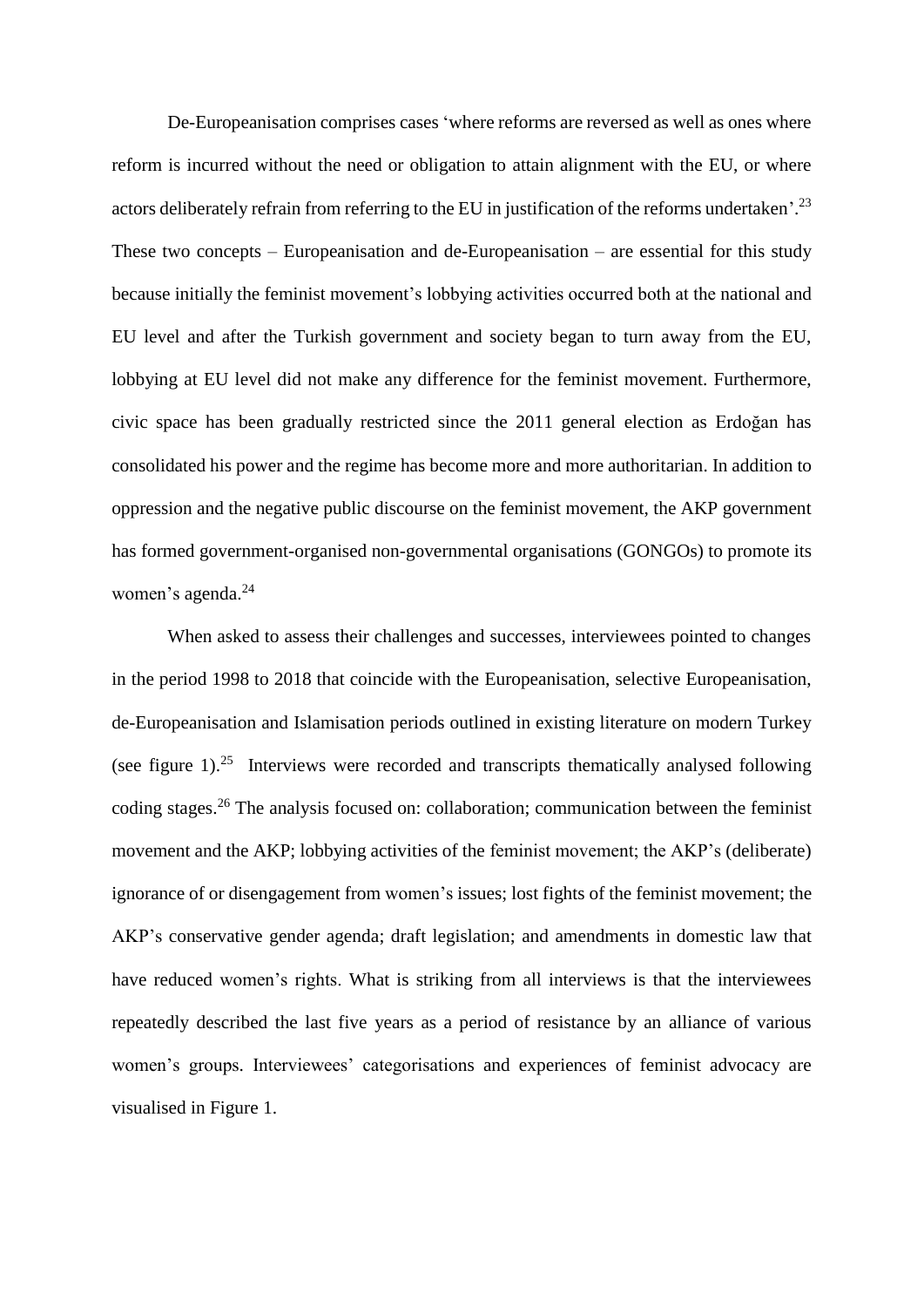#### **Feminist Movement - Background**

Following the military coup in 1980,<sup>27</sup> political organisations were shut down and civic space was restricted. In the restrictive post-coup atmosphere, leftist women's groups transformed, depoliticised, and developed new strategies to survive: women's groups began to gather in houses to discuss 'women's questions' before moving onto the streets.<sup>28</sup> These gatherings grew into a campaign for Turkey's ratification of the Convention on the Elimination of All Forms of Discrimination against Women (CEDAW) which was ratified in 1985. The awareness-raising activism phase in the 1980s – including gatherings, workshops, festivals, demonstrations, legal aid, health advice bureaus, and publications – was followed by an institution-building phase in the 1990s. <sup>29</sup> Institutions like Purple Roof Women's Shelter, the Women's Museum, the Women's Library, the Directorate General on the Status and Problems of Women, and various research centres were established. Within two decades, the feminist movement became more organised and grew stronger. The movement created a widespread campaign in big cities. In 1990, article 438 of the penal code, which granted reduced sentences to rapists if the victim was a sex-worker, was repealed.<sup>30</sup> Two years later, article 159 of the civil code demanding a husband's permission for married woman to work was annulled.<sup>31</sup> And in 1998, a law prohibiting adultery by women was repealed.

The years following the recognition of Turkey's EU candidacy in 1999 are often referred to as the 'golden age' of political transformation because it led to attempts to harmonise Turkish law with EU regulations (EU harmonisation).<sup>32</sup> EU conditionality gave the feminist movement an important lever to pressure the government to adopt reforms. Much of the progress in gender equality after the turn of the century, in fact, was the result of the expansion of the feminist movement and its decision to bring its agenda in line with Turkey's EU accession. Through 'sustained pressure' on the state,  $33$  the movement protested until their demands were acknowledged. Although it met formidable opposition from conservative and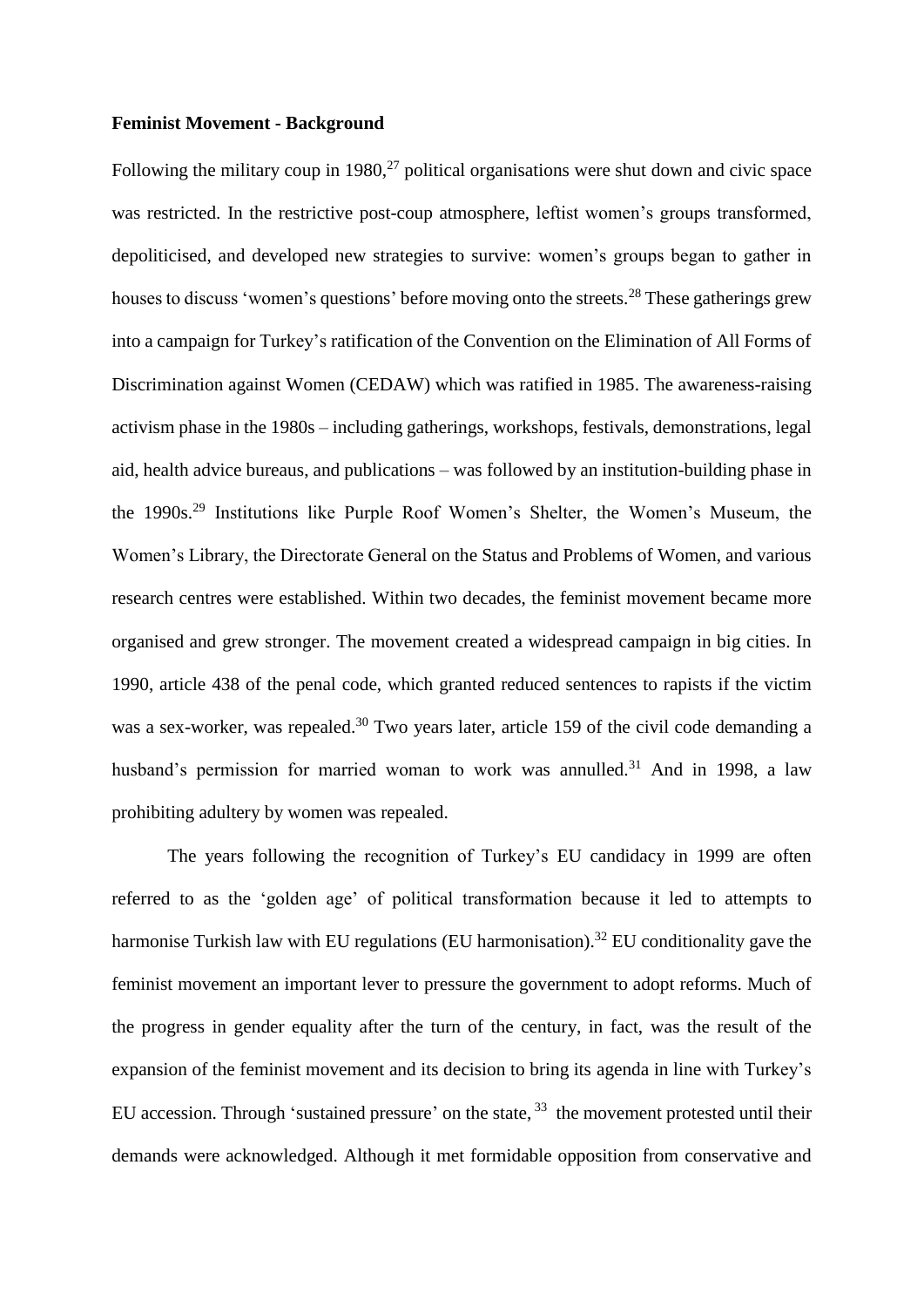nationalist parliamentarians, the movement helped to bring about both a new civil and penal code.

#### **Changes in Domestic Law**

#### *Constitutionalisation of Gender Equality*

In 2001, two years after the recognition of Turkey's EU candidacy, 34 articles of the constitution -mostly on human rights and fundamental freedoms- were amended.<sup>34</sup> Amendment of article 41 was fundamental for women because it redefined family as 'between equal spouses' and abolished the subordinate position of woman. In 2004, article 10 was amended to grant women and men equal rights and to make the State responsible for ensuring equality in practice.<sup>35</sup> Also article 90 was amended to recognise the supremacy of international agreements, including the CEDAW.<sup>36</sup>

Between 1999 and 2007, a series of legal amendments were adopted to harmonise domestic law with EU law, aiming to achieve European standards of the rule of law and democracy, and improve the protection of human, cultural, and political rights. By improving minority rights, freedom of expression, freedom of association, and civil-military relations, they did much to offer women from different ethnic and religious backgrounds greater protection before the law.

When the AKP came to power in 2002, the country was pro-EU. Yet this soon changed as the AKP adopted only reforms that helped to promote its own agenda.<sup>37</sup> For example, when article 10, equality between women and men, was amended again in 2010, the AKP did not consider adding a clause on positive action for women despite the demands made by women. The amendment in 2010 only covered recognition of measures taken for children, elderly, disabled people, widows and veterans as not to be considered violation of the principle of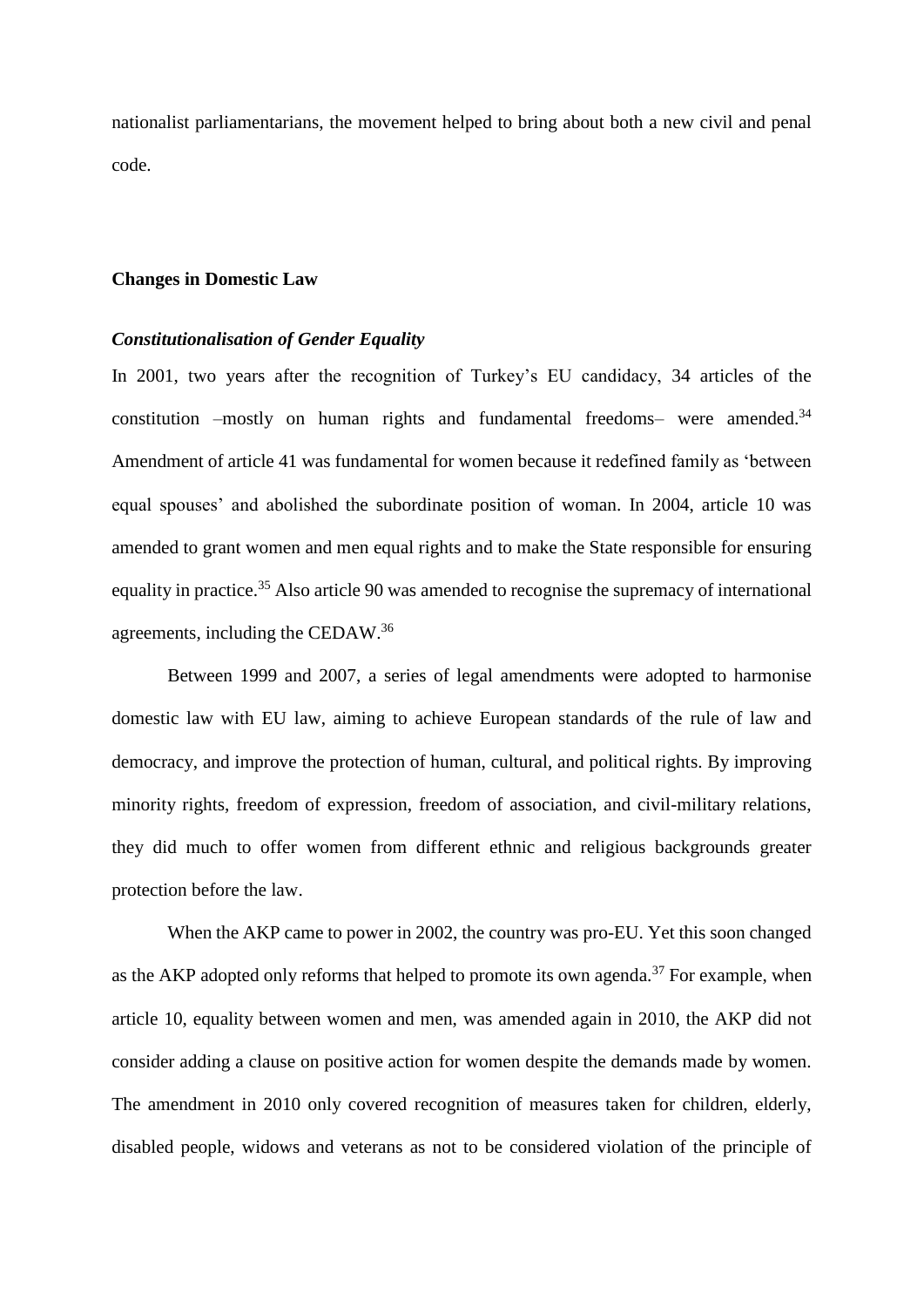equality before the law. Considering the AKP's Islamist agenda, rejecting positive action for women was not surprising. Besides, the constitutional reform package in 2010 included reforms of the judicial system and civil – military relations. <sup>38</sup> And finally, in 2017 a referendum led to the amendment of the constitution and other laws that create a presidential system of government and suspended checks and balances on executive power. This made Erdoğan the first person to be simultaneously the head of government and head of the Turkish state, while also remaining chairperson of AKP. This has deepened authoritarianism and further restricted civic space in the country, especially for women.

## *A Family of Equals: Civil Code Reform*

Compared to the Islamic law (sharia) that it replaced in 1926, the first civil code granted women rights in marriage, inheritance, divorce, and child custody. Over time, however, the code lost its relevance. Between 1951 and 2001, various proposal were made to reform the code but without any success.<sup>39</sup> As such, reforming this obsolete code in line with current needs and expectations of women became the main focus of feminist advocacy.<sup>40</sup> To achieve this goal, the feminist movement had to lobby and reach other women. Subsequently, *The Civil Code Women's Platform* was established by some 126 women's groups to campaign for a new civil code. <sup>41</sup> They managed to create a 'general atmosphere where objections to equality between men and women were viewed with scorn'.<sup>42</sup>

Lobbying of the feminist movement resulted in setting up of a commission at the Ministry of Justice that completed a draft proposal in late 1998, albeit one that was dismissed because of the upcoming general election in April 1999.<sup>43</sup> After the election, a new commission was formed to revise the civil code proposal. This new proposal was presented to the Turkish Parliament in 1999. Following, the Justice Commission had begun to work on the proposal in April 2000 and completed it in June 2001.<sup>44</sup>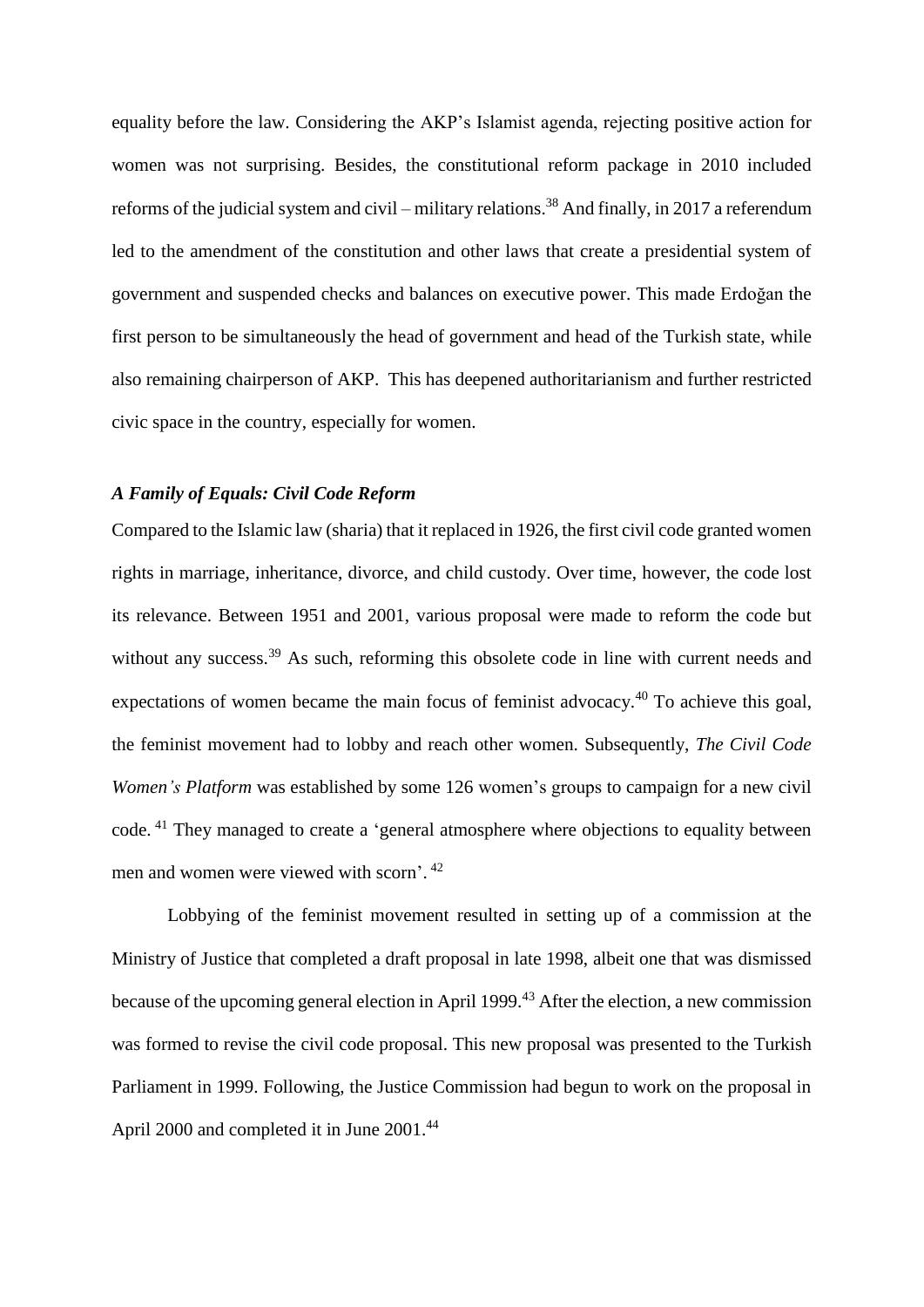Of course, the new proposal caused debate especially among conservative parliamentarians and particularly with regards to the question of matrimonial property.<sup>45</sup> It suggested that women would be entitled to an equal share of the assets accumulated throughout the duration of a marriage. As a result of women's efforts, the opposing forces had to accept the new property regime but they managed to formulate a very last minute solution on the clause. Even though some parliamentarians of the Virtue Party (which later split into two parties - the AKP and the Felicity Party) voted against it,<sup>46</sup> the new civil code was accepted in 2001.

The old civil code that defined the husband as the head of the household and gave him sole custody over children in case of divorce was replaced by a new code that gave spouses 'equal decision making powers' and 'equal rights' over the marriage union, children, and any property acquired during marriage. It also offered women the right to a place of residence (under the old code, a wife's place of residence was her husband's) and equal rights to the family home (the so-called 'annotation on family abode') $47$  which further gave women a 'voice' in family matters.

The new clauses relating to property in marriage meant that domestic work by housewives was now recognised as a contribution to marriage. And it also meant that any property obtained during marriage was to be equally divided between spouses in case of divorce. This promised much for women's economic empowerment but at a last-minute change in the Parliament, the new clauses only applied to property acquired after 1 January 2002. The feminist movement was against this restriction, having argued that the new clauses should apply to all property acquired during marriage, regardless of the time of acquisition.<sup>48</sup>

The new civil code furthermore ended the supremacy of male children in the case of inheritance; removed the term 'illegitimate' for children born out of wedlock; and gave same inheritance rights to both legitimate and illegitimate children. In theory these new inheritance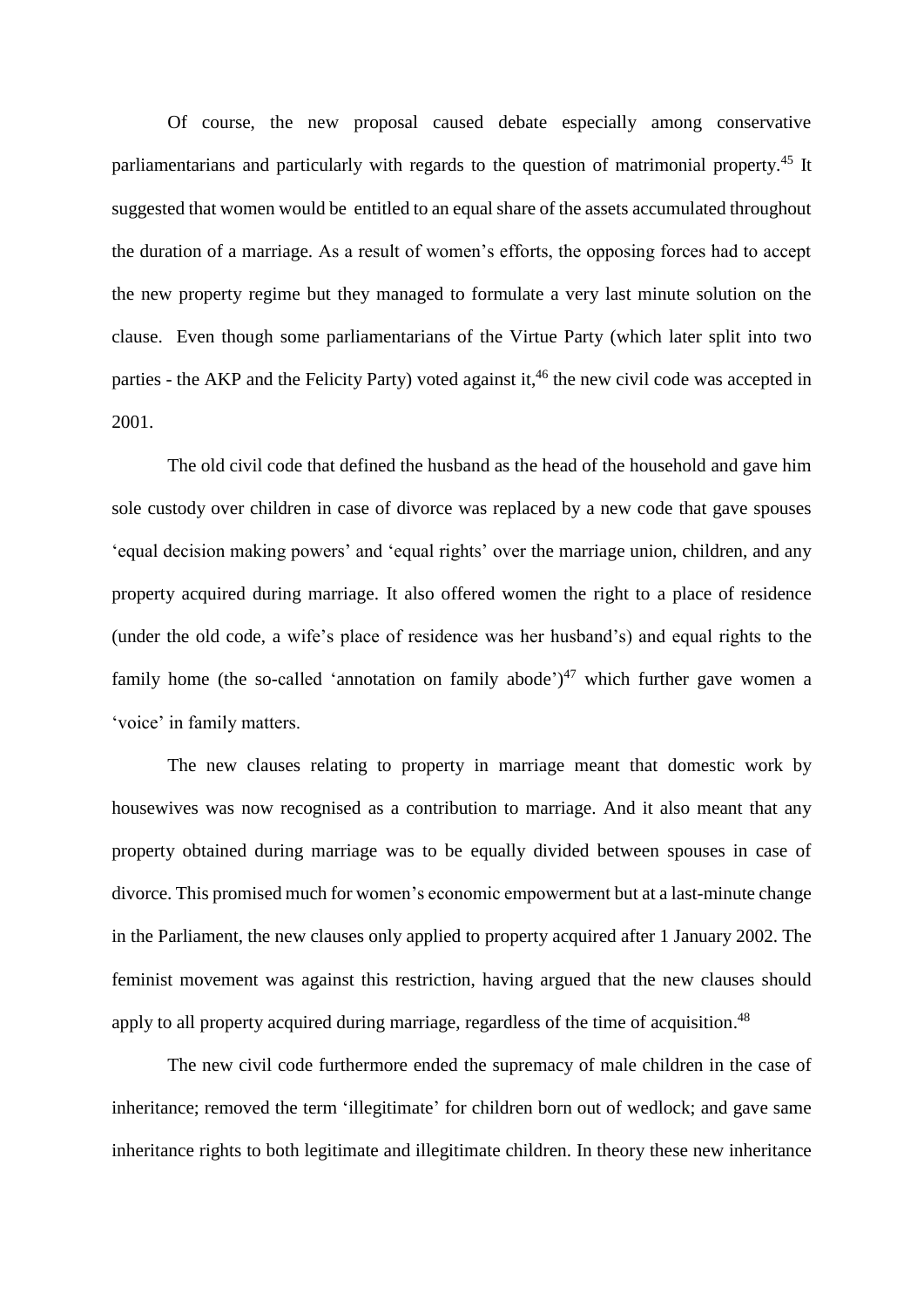rights improved women's status but the impact has been limited by Turkey's patriarchal culture and Islamic codes. Toktas and O'Neil, for example, have found that religious people choose to ignore the official civil code and apply Islamic law, i.e. religious women, although they have equal inheritance rights, tend to either renounce or give back their share (to a man in the family) because of religious customs. 49

## *Acknowledging women as individuals: Penal Code Reform*

The old penal code (1926) was based on customs. It mainly considered women as 'belonging' to fathers, husbands and families. Therefore, crimes against women were considered crimes against the women's families and society in general. Since the old code endorsed gender inequality, the feminist movement also focussed on reforming the penal code. After a successful campaign for the civil code, many women and LGBT+ organisations gathered under a platform called *the Penal Code Women's Platform. <sup>50</sup>* The platform's reform campaign lasted three years and produced a draft penal code that recognised women's individuality, body integrity, sexual and bodily autonomy and rights. 51

This campaign coincided with the AKP's first term in office – the period that the AKP had to convince both secularists in Turkey and EU bureaucrats in Brussels since the EU membership was still on the agenda.<sup>52</sup> Therefore, when the AKP kept refusing to meet with the representatives of the Penal Code Women's Platform, the platform tried to sway opinion by holding press meetings and conferences and by lobbying media representatives, members of Parliament, and EU officials. Through exerting pressure both at national and European level, the platform in the end had managed to insert 30 of their 35 recommendations into the new penal code.<sup>53</sup>

The new penal code became law in September 2004 and it was a significant improvement from the old penal code's vague patriarchal constructs like public customs, shame, chastity, morality, and decency.<sup>54</sup> The new code dismissed differential treatment of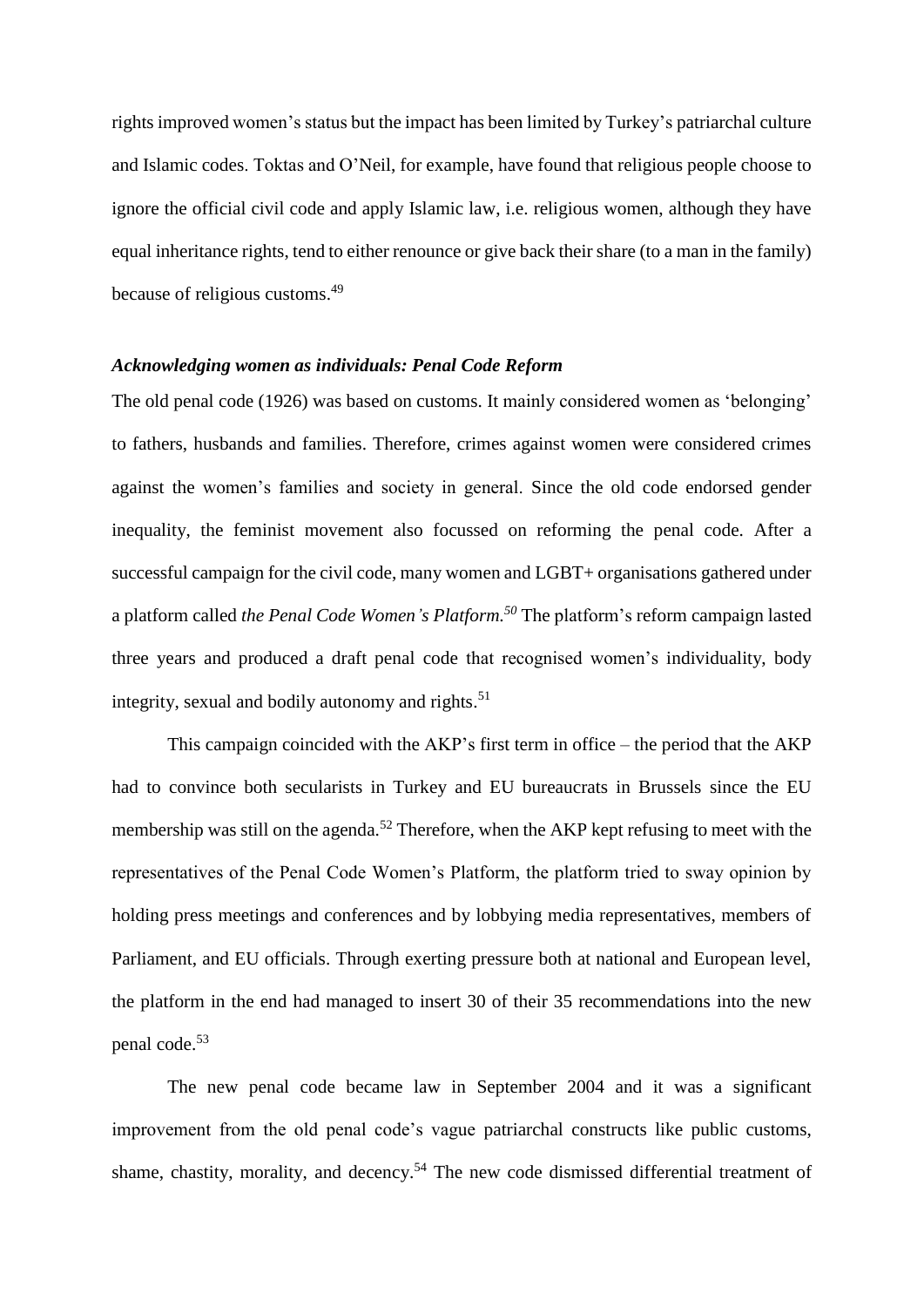girls and women, and eliminated discrimination against non-virgin and unmarried women, removed consent in articles regulating the sexual abuse of children, removed an article about mothers killing their new-born children, and abolished articles legitimising abduction and rape in cases where the perpetrator had married the victim. <sup>55</sup> These amendments did much to protect and acknowledge the sexual and bodily rights of women and girls, and included tougher sentences for violations of the law.

The new penal code also included articles that criminalised marital rape, defined sexual assault by security forces as an aggravated offence, criminalised domestic abuse and sexual harassment in the workplace.<sup>56</sup> Another important amendment to the penal code related to honour killings. Even before the new code was adopted, the feminist movement had campaigned for the annulment of Article 462 of the old code that granted a reduced sentence to anyone killing or wounding a family member. As part of the sixth EU harmonisation package in 2003, this article was annulled. Although the new penal code did not use the term 'honour killings', it included measures to prevent reduced sentences (article 29) and tougher penalties for killings in the name of custom (article 82).<sup>57</sup> However, under Erdoğan's rule, case law tends to reproduce the patriarchal constructs such as customs and honour that underpinned the previous penal code as judges have continued to interpret the penal code through their patriarchal understandings of gender relations. As a result, case law has become an important aspect of feminist advocacy at the local level.

#### **Capacity of the Feminist Movement to influence Law-making (2002 - 2018)**

While the previous section examined key changes in domestic law from a gender perspective and the role that the feminist movement played in bringing this about, using interviews with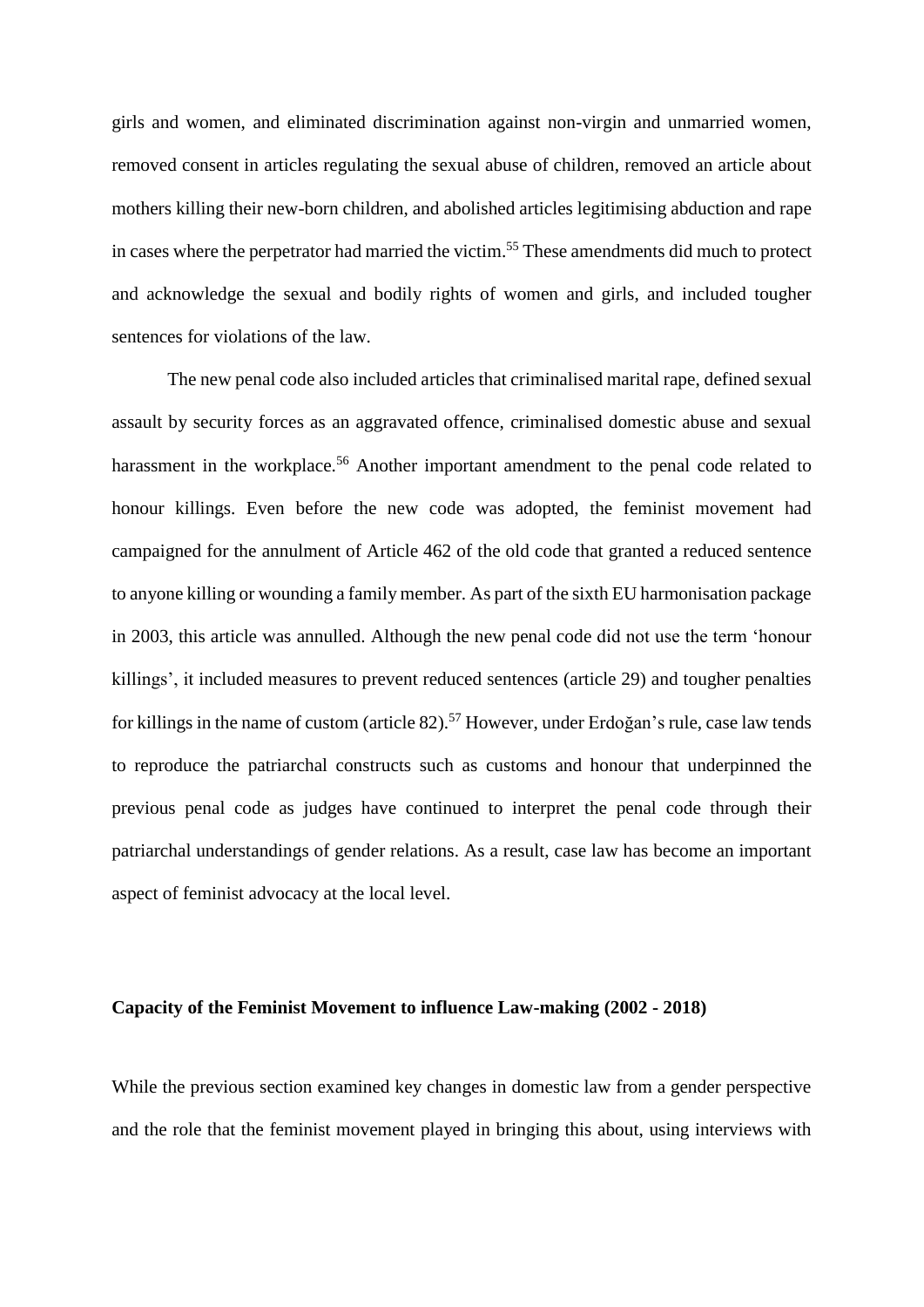feminist activists, this section explores the ways in which the changing political context has impacted upon the feminist movement since the turn of the century.

## *Using the EU Accession Agenda*

Until the late 2000s, the EU accession agenda offered leverage for the feminist movement. While the EU accession agenda is not, like the CEDAW, about women's rights per se interviewees mentioned that they used the EU accession agenda as much as Turkey's ratification of CEDAW to advance women's rights in domestic law.<sup>58</sup> According to one interviewee, it would have not mattered which party was in government in the early 2000s because all had to make progress with EU accession, even the AKP. Kubicek has argued that when it first came to power, the AKP tried to gain allies both among European countries and liberals at home to help in its 'domestic political battles with the secular, Kemalist establishment'.<sup>59</sup> For that reason, according to Arat,<sup>60</sup> in its first term, the AKP reconciled itself with economic liberalism, the EU, and liberal democracy. Comparing it to today's AKP which supports the death sentence, criminalisation of abortion and adultery and is against gender equality, one interviewee described the AKP's first term in office as just an 'advertising campaign'.<sup>61</sup>

When interviewees brought up their activities in the 2000s, they frequently mentioned women's platforms where they drafted law proposals. While they emphasised the importance of EU accession in the acceptance of their proposals to change the penal and civil codes, they also stressed the impact of their lobbying of parliamentarians, business organisations, trade unions, and the mass media. 62

Some interviewees argued that for various reasons the AKP neither cooperated with nor hindered the feminist movement during its first years in power. <sup>63</sup> However, one interviewee suggested that that the early AKP mirrored to some extent today's AKP: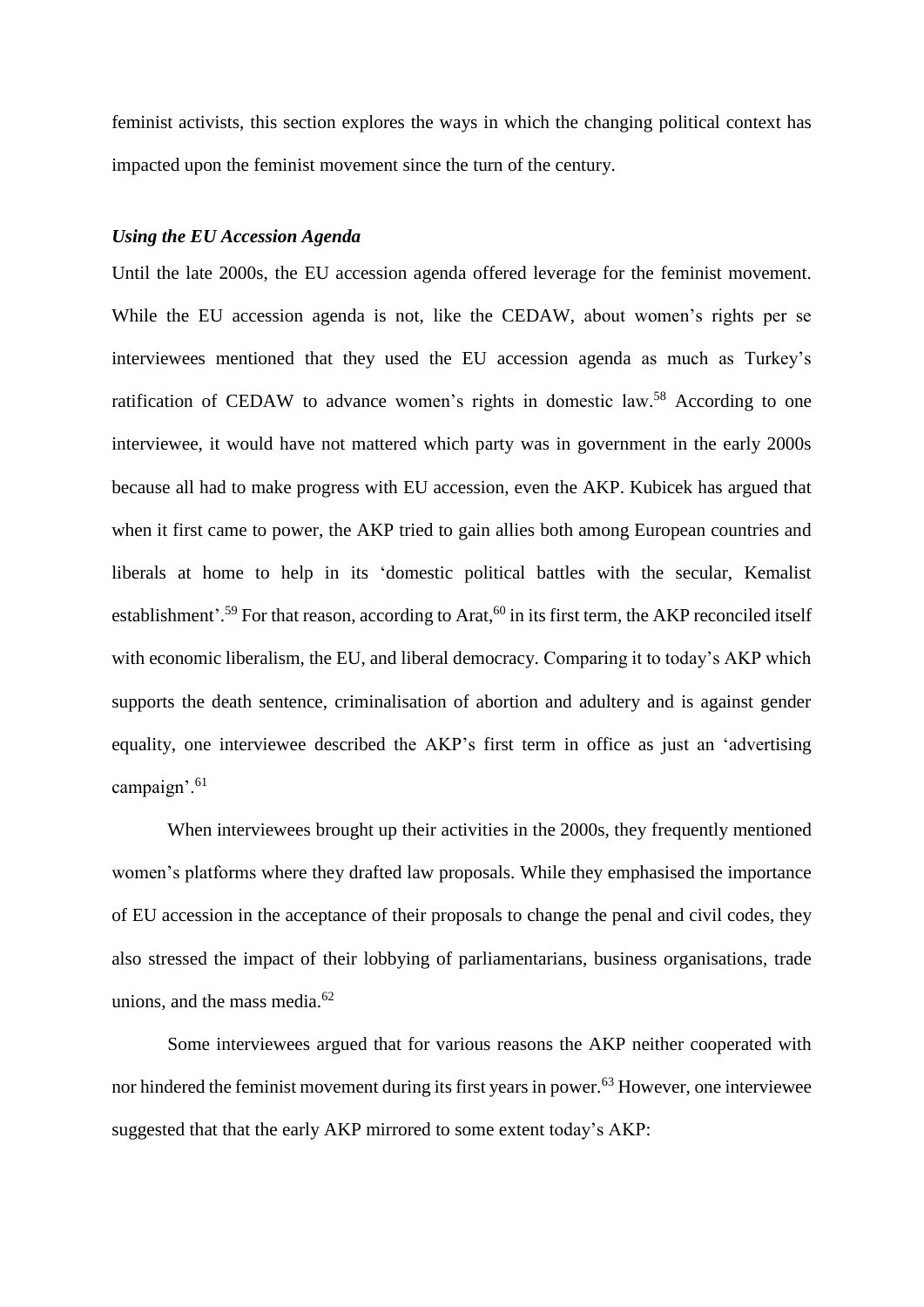It took one year to even get an appointment. We hadn't even received a reply to our calls, I haven't witnessed anything like that before, no response. We couldn't reach anyone…Then we got in touch with the mass media, there had been headlines like 'the government refuses women's requests', 'government won't talk to women', etc. After that, they finally scheduled a meeting under duress, or it was going to become a problem for them. Yet, they were behaving like they were doing us a favour, 5-10 minutes of a meeting. They didn't have any intention to listen our demands… The campaign for (penal code) reform had continued for three years. The progress was very strained. The door for dialogue was opened by the Parliamentary Committee on Justice. They got used to our demands in this process. Yet, we had to work 24/7 in the process. For example, let's say we receive news from the Justice Committee: X clause is rejected at the Parliament. Then we sit and work until 2 am in the morning and write articles for newspapers so they have headlines, we reach out to columnists, etc. All this happens by the skin of our teeth. We scraped through our reforms. Massive pressure from public, from mass media, the EU, but to create that, we had to work ourselves to the bone.<sup>64</sup>

When referring to the late 2000s, interviewees only mentioned their demands for a parliamentary committee on gender equality and the *Women's Platform for New Constitution* that was established by 86 women's groups and grew to include some 200 women's groups. Unfortunately, both the committee and the new constitution demands were ignored. The AKP established instead an 'equal opportunities' parliamentary committee. Some interviewees think that this wasthe first blatant step of the AKP to omitting gender equality from the government's agenda.

Furthermore, one interviewee interestingly referred to the late 2000s as a 'project' period at the local level because of the availability of EU funding to promote civil society and human rights through the Instrument for Pre-accession Assistance (IPA). The main goal of the IPA was to achieve national policy objectives as part of the EU accession agenda. Areas like democracy, the rule of law, human rights, and protection of minorities were supported. The European Court of Auditors underlined that EU financial assistance (IPA-I) for Turkey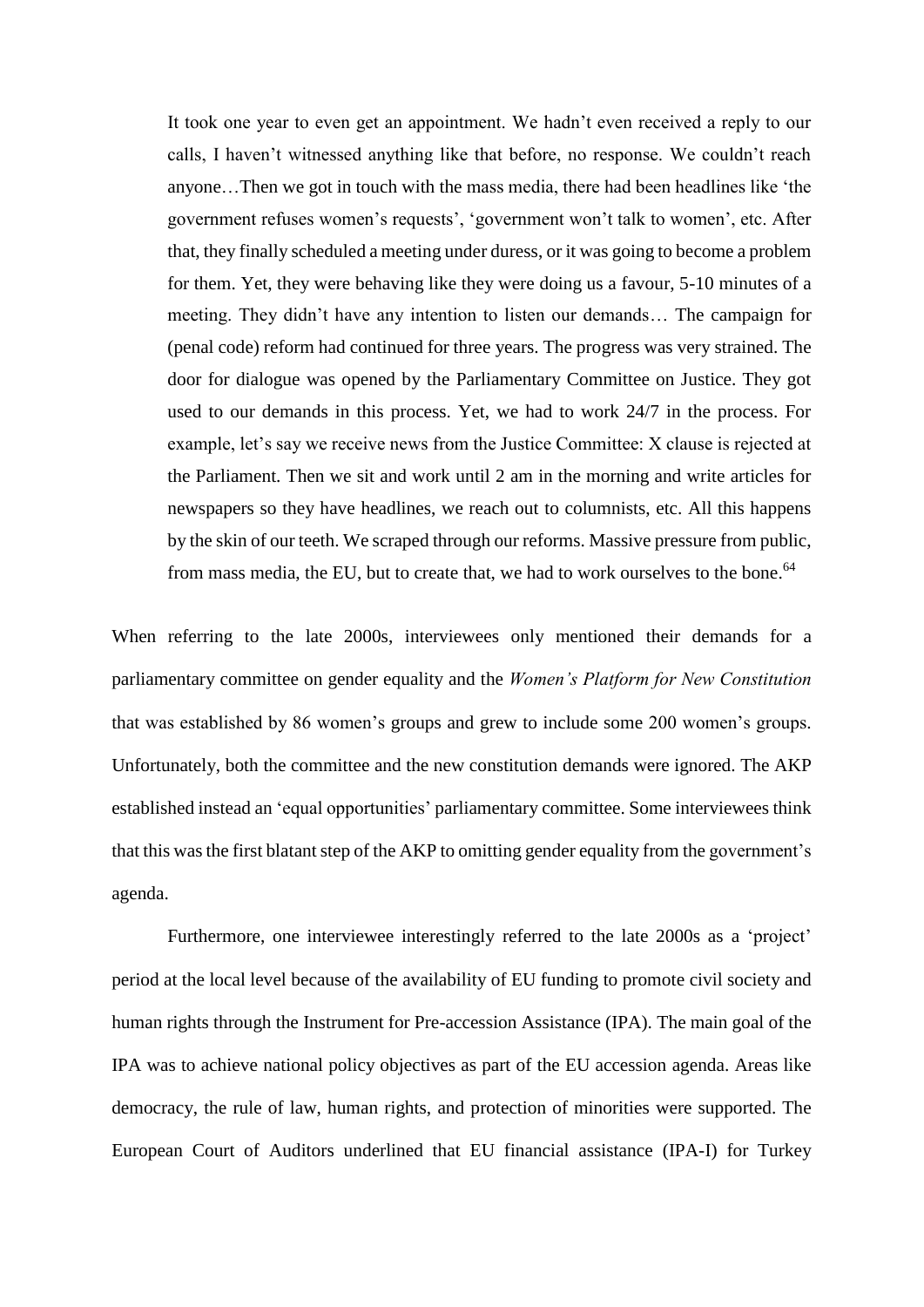amounted to  $64.58$  billion between 2007 and 2013<sup>65</sup> and emphasised that Turkey was the top beneficiary country of EU aid outside the EU. Although there is an IPA-II allocation for the 2014–2020 period, the AKP does not display the necessary political will to continue the EU accession agenda.

Of course, we can only speculate what the feminist movement could have achieved if the AKP had not come to power in November 2002. One interviewee suggested that maybe the feminist movement would have become an ally in law-making and created better laws for women and ensured that they are implemented.<sup>66</sup> Yet another interviewee pointed to the impact of 9/11 that made national security a main concern everywhere and deprioritised human rights' agendas, including women's rights. Accordingly, one might need to consider today's global political trend of hetero-patriarchal and usually misogynistic authoritarianism while pondering on instrumentality of the EU for the feminist movement if the AKP was not in power.

Figure 1 (below) visualises the milestones in feminist advocacy and gendered lawmaking since 2002. Themes on the Y-axis derive from a thematic analysis of interviewees' experiences with feminist advocacy. Like many other countries in the world, the Turkish state lacks a feminist government and also does not have a feminist agenda. Therefore, the '0' point is determined as (deliberate) *ignorance* of women's issues by the state.

**[insert] Figure 1.** Milestones in feminist advocacy and gendered law-making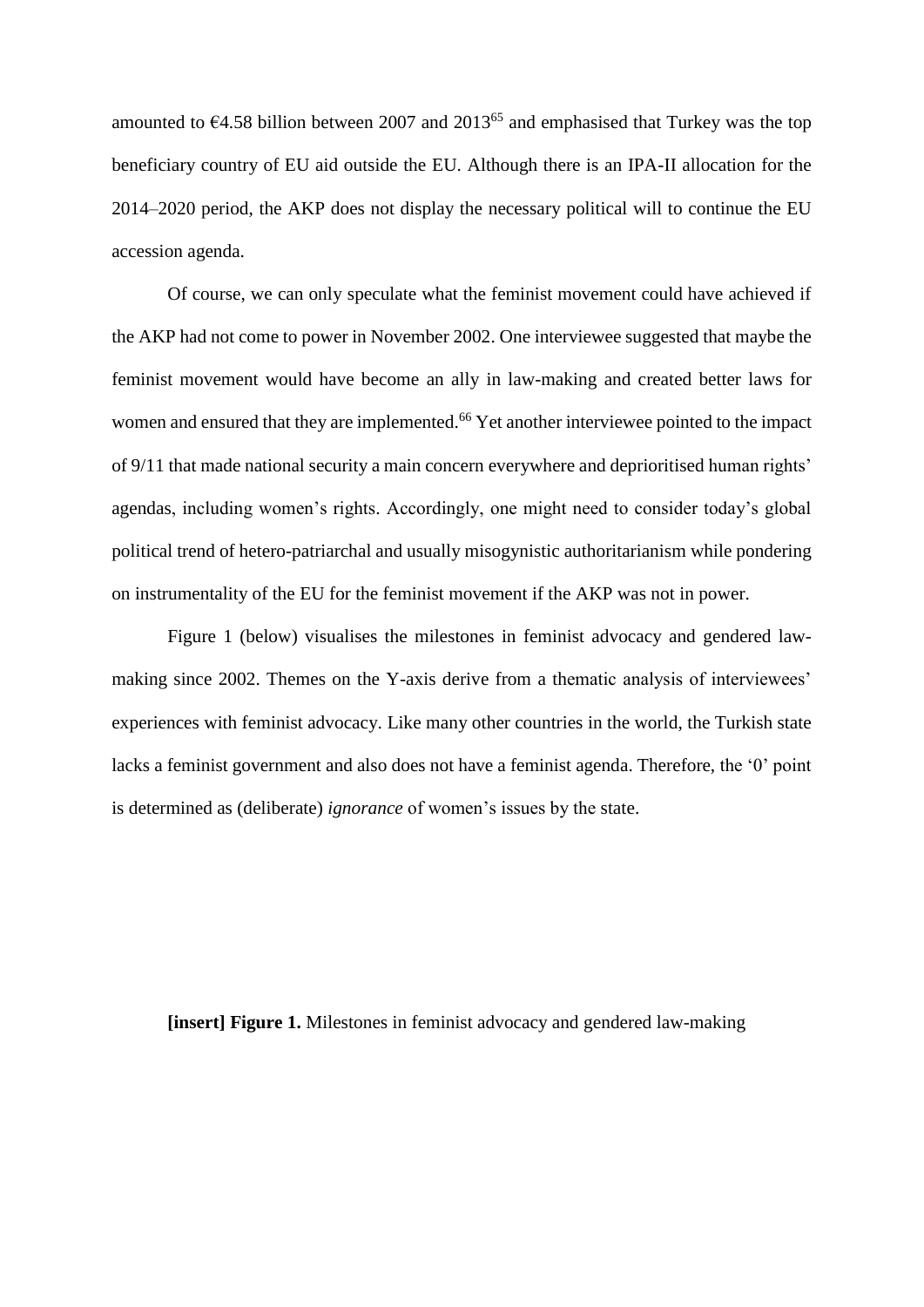#### *The road to fıtrat, complementarity, and gender justice*

In 2010, Erdoğan met with representatives of women's groups in Istanbul. There, for the first time, he openly stated that he does not believe in equality between women and men. He did not make this statement off the cuff: it was a deliberate announcement in front of many activist women. Interviewees mostly refer to this event as a crossroads; that is, the beginning of a new era with a complete disconnection between the government and the feminist movement. One interviewee summarised her reaction as follows:

After all our achievements in domestic law during the 2000s, how could he say this? That he doesn't believe in gender equality? He could. He did. After the 2010 referendum, he has consolidated his power, he started to attack the feminist movement but not just us, the civil society, human rights, workers' rights, union rights, child rights, etc. With the euphoria of power he had, he then had power to follow his real Islamist and conservative ideology, and started to take steps concerning women's rights.<sup>67</sup>

From 2010 onwards, the AKP began to remove the term 'gender equality' from policy papers, and consider gender relations under the heading 'family' issues. Since then, not only have debates about gender equality been silenced but attempts have been made to change gender relations according to the ideas of *fıtrat* (purpose of creation), complementarity, and gender justice (which echoes the gender equity discourse of the Vatican at the Beijing Conference in 1995).<sup>68</sup> As part of this, state agencies dealing with women's issues have either been reorganised or ceased to exist. The Ministry of Women, for example, has become first the Ministry of Family and Social Policies then the Ministry of Family, Labour and Social Services,<sup>69</sup> while the General Directorate for the Status and Problems of Women is now a small branch, and the word 'problems' has been removed from its name.<sup>70</sup>

For many years, gender inequality in Turkey has been evident in law, politics and society. Domestic law has always encouraged patriarchy, defending the privilege and dominance of men in such areas as family life, the labour market, civil rights and property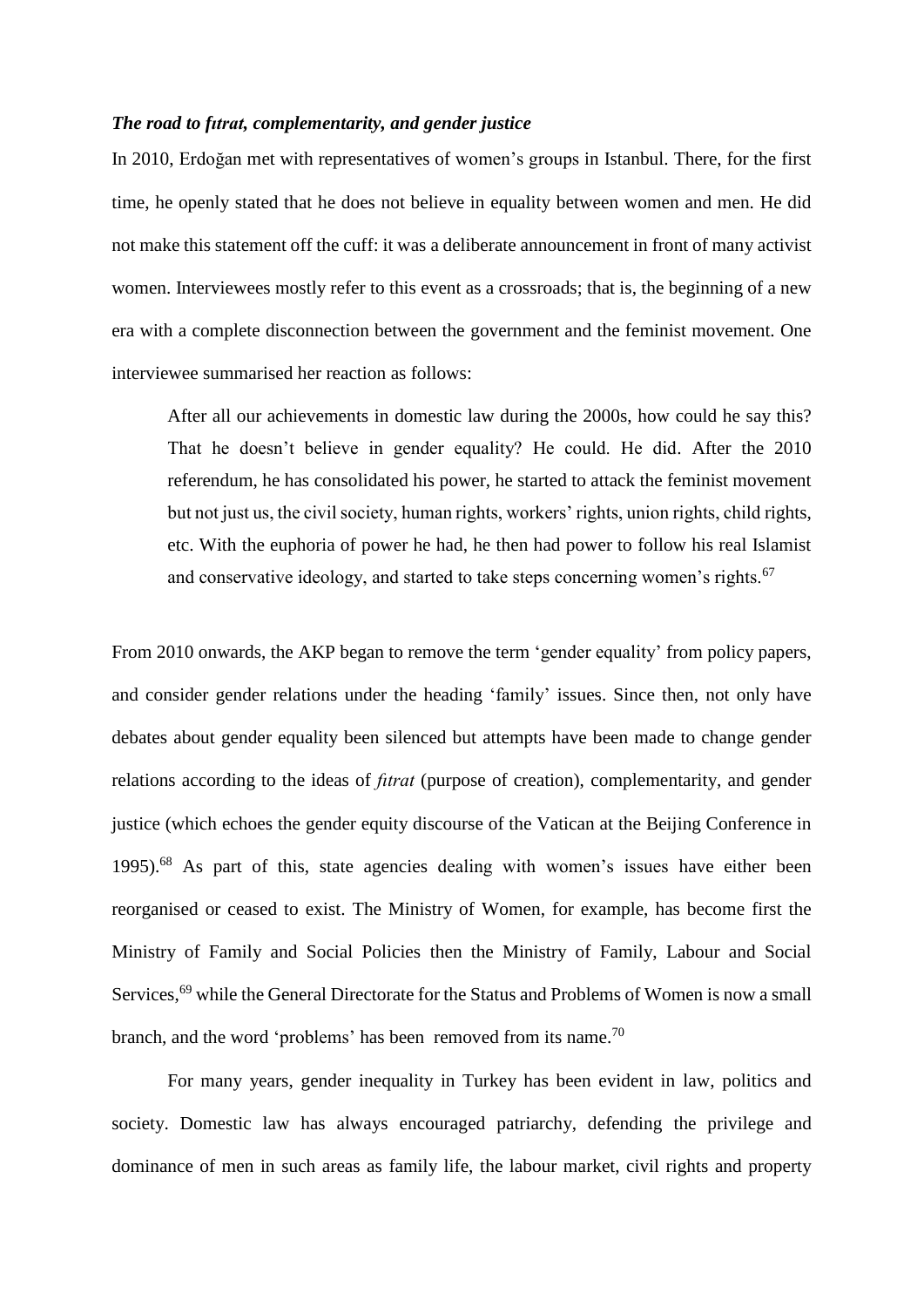rights. Therefore, progress in gender politics between the late 1990s and the late 2000s under the Europeanisation agenda was not sufficient to create a *de facto* improvement in gender equality.

The AKP has been modifying education policies since 2010 towards creating more pious future generations. Education policies are now imbued with Islamist and patriarchal ideals and act as propaganda for divisive and sectarian religious nationalism.<sup>71</sup> Current AKP social welfare policies regard women first and foremost as members of the family, responsible for housework and care work. This relieves the state from having to provide care facilities for children or elderly or disabled people. One interviewee underlined that Erdoğan sees motherhood as the *real career* for women, and that all policies, including labour and social polies, are infused by this thinking. In addition, when referring to women Erdoğan uses the term 'appropriate womanhood', and aims to polarise women and avoid building of an alliance of women. The term 'appropriate womanhood' includes notions of propriety and submission, which Kandiyoti has described as a 'patriarchal bargain' whereby men provide protection in exchange for women's submission and their domestic work.<sup>72</sup> According to one interviewee, for Erdoğan feminism and 'appropriate womanhood' are mutually exclusive, so that the feminist movement has no possibility of affecting law-making anymore.

Under the new penal code, a person conducting a religious marriage ceremony without legal proof of civil marriage was liable to prosecution (Article 230). However, in May 2015, the Constitutional Court (by majority) cancelled the clause that punished both the couple and the person conducting the ceremony.<sup>73</sup> In 1999, the Constitutional Court had unanimously refused annulment of the same clause, referring to the civil code, women's rights, and the threat of religious marriage to the welfare of women and children, in addition to public interest and public order.<sup>74</sup> However, in 2015, these concerns were no longer part of consideration: only four of the fifteen judges on the constitutional court disagreed with cancelling the clause.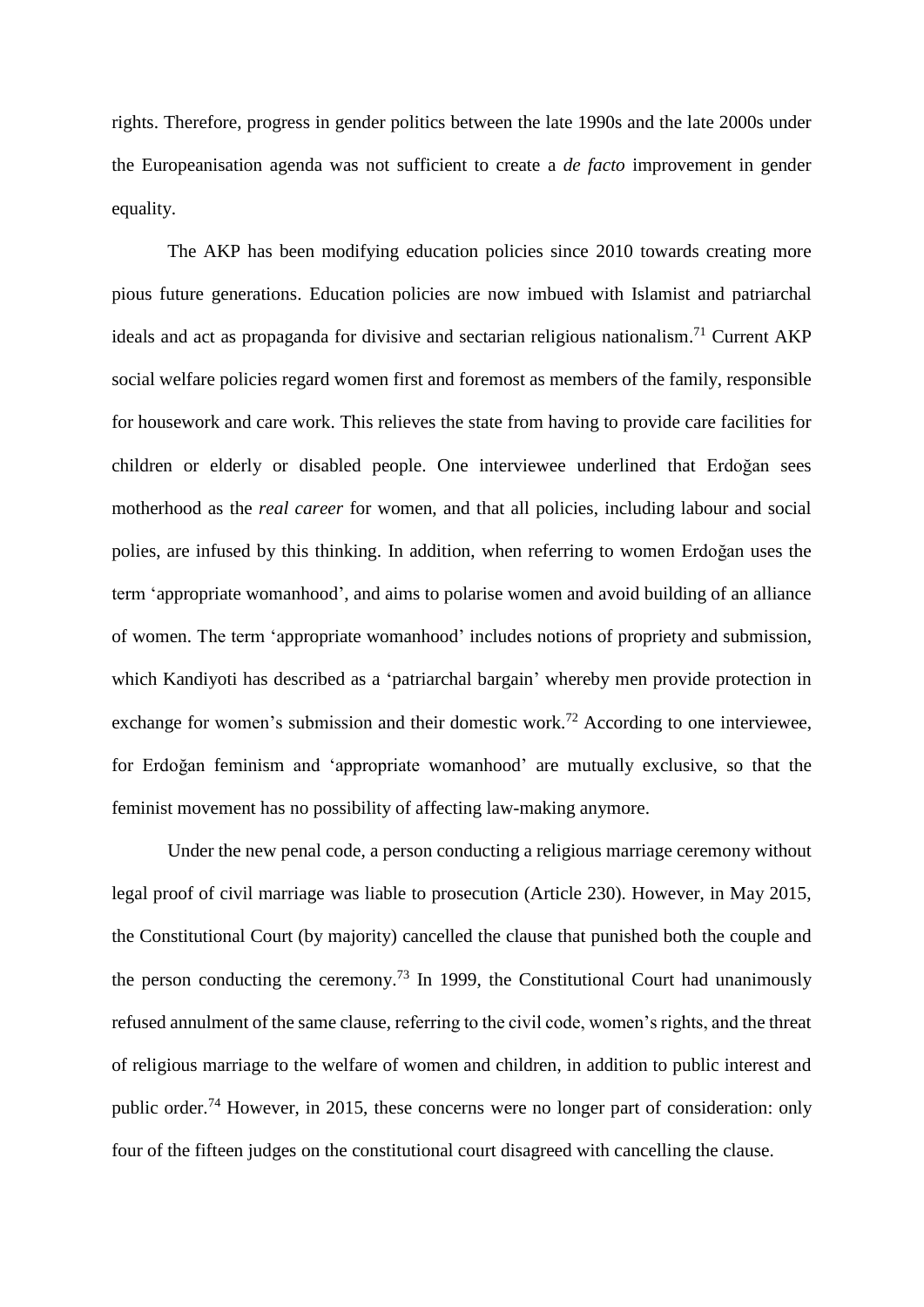Women's groups were also against the 2015 amendment because this decision would escalate the number of child marriages. Since Islam allows girls to get married at a very young age, the 2015 decision would, without a compulsory civil marriage at the legal age of  $17$ ,<sup>75</sup> jeopardise women's rights, increase arranged marriages and eventually have a severe impact on women's lives, especially on their future welfare and independence.<sup>76</sup> Not long thereafter, the AKP passed a controversial regulation that authorised muftis to conduct civil marriage ceremonies (known as 'muftis bill'). <sup>77</sup> Interviewees usually referred to this regulation as a fight that had been lost. One interviewee portrayed this regulation as the epitome of the strong partnership between the judiciary and the AKP, and added: 'A process of chipping away women's rights in the civil code has now begun with a judgment of the Constitutional Court'.<sup>78</sup>

Women's groups declared that this regulation was not created because of the society's needs or demands, it was only necessary for the AKP's Islamisation agenda. It is important to remember that after the coup attempt in July 2016, a state of emergency was declared and continued until July 2018. In such an atmosphere, many NGOs were closed down and many people were arrested. Such shrinking of the civic and political space affected the feminist movement too. Even though there had been a backlash from various women's groups against the muftis bill prior to parliamentary discussions, Erdoğan vowed that '[whether] you like it or not, this bill passes'.<sup>79</sup> One interviewee described the atmosphere of the days when the muftis bill has passed as follows:

I think they changed this (muftis bill) despite women's resistance because of their real agenda: They want to create a state that is bound by Islamic rules, one way or another. This is very important for them; they want this to happen at any price. This kind of amendments can only be stopped by massive societal resistance. However, this regulation has passed during a nationwide state of emergency. People are afraid of going out, police violence is everywhere. Everything is banned. People are afraid. People are intimidated. Consequently, massive demonstrations are averted…They can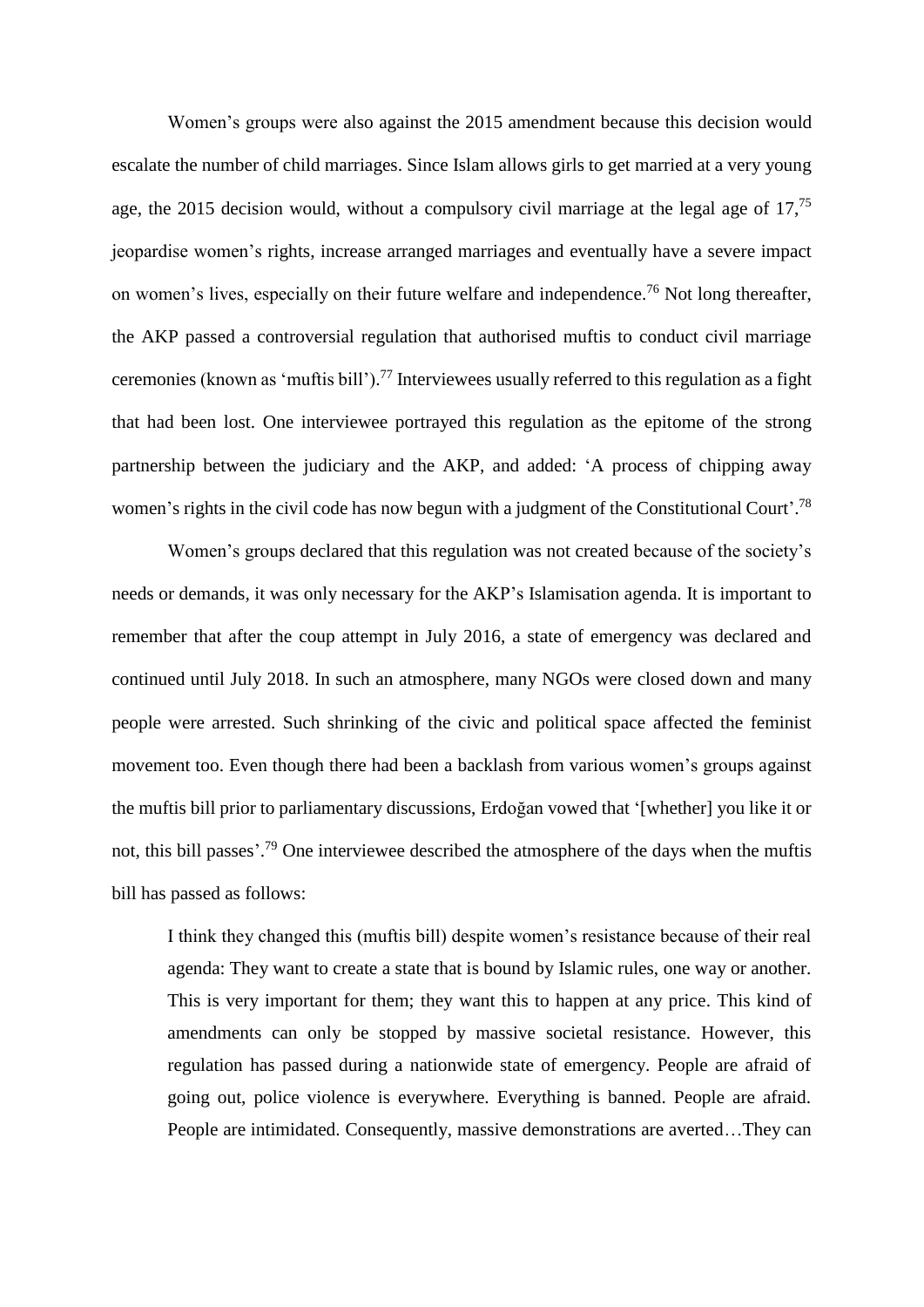ban anything indefinitely nowadays because of 'public security' reasons, which is very ambiguous. For example, they cancelled the Pride march indefinitely.<sup>80</sup>

The Directorate of Religious Affairs (*Diyanet*) as initially established in 1924 as a state instrument to promote the secular agenda and to keep religious services under control. To do so, the Directorate employed muezzins, muftis and imams, and created a form of Islam that served the secular agenda of the Republic.<sup>81</sup> However, the budget of the directorate quadrupled to over US\$2 billion under the AKP's rule.<sup>82</sup> Nowadays, the directorate is one of the largest state institutions and has been instrumental in the AKP's agenda of socially engineering a pious, patriarchal generation.

The Diyanet has been included in policies shaping gender relations in line with fıtrat, complementarity and gender justice. Especially after the 2016 coup attempt, many women's NGOs have closed, <sup>83</sup> and GONGOs and nationwide family counselling bureaus of Diyanet have opened instead. The Diyanet's family counselling bureaus have been giving women advice on fıtrat, complementarity and gender justice which has undone much of the work that NGOs did on gender equality at the local level. One interviewee summarised the current functioning of the Diyanet to shape gender relations:

Family law is completely transferred to Diyanet. Family as a unit, a private sphere, has to be organised secularly. Firstly, giving Muftis marriage authority so they build families with religious norms, and now social benefits to both women and family are considered 'family matters'. Hence, what we called the private sphere is transformed into the religious arena. This is problematic. Now that the Ministry of Family is combined with the Labour Ministry, women's labour is transferred to this Ministry which is already led by neoliberal policies, and oppressive politics that are the enemy of the working class. Thus, the private and family spheres are transferred to religious norms while women's unpaid work is transferred to the ministry of labour through the ministry of family.<sup>84</sup>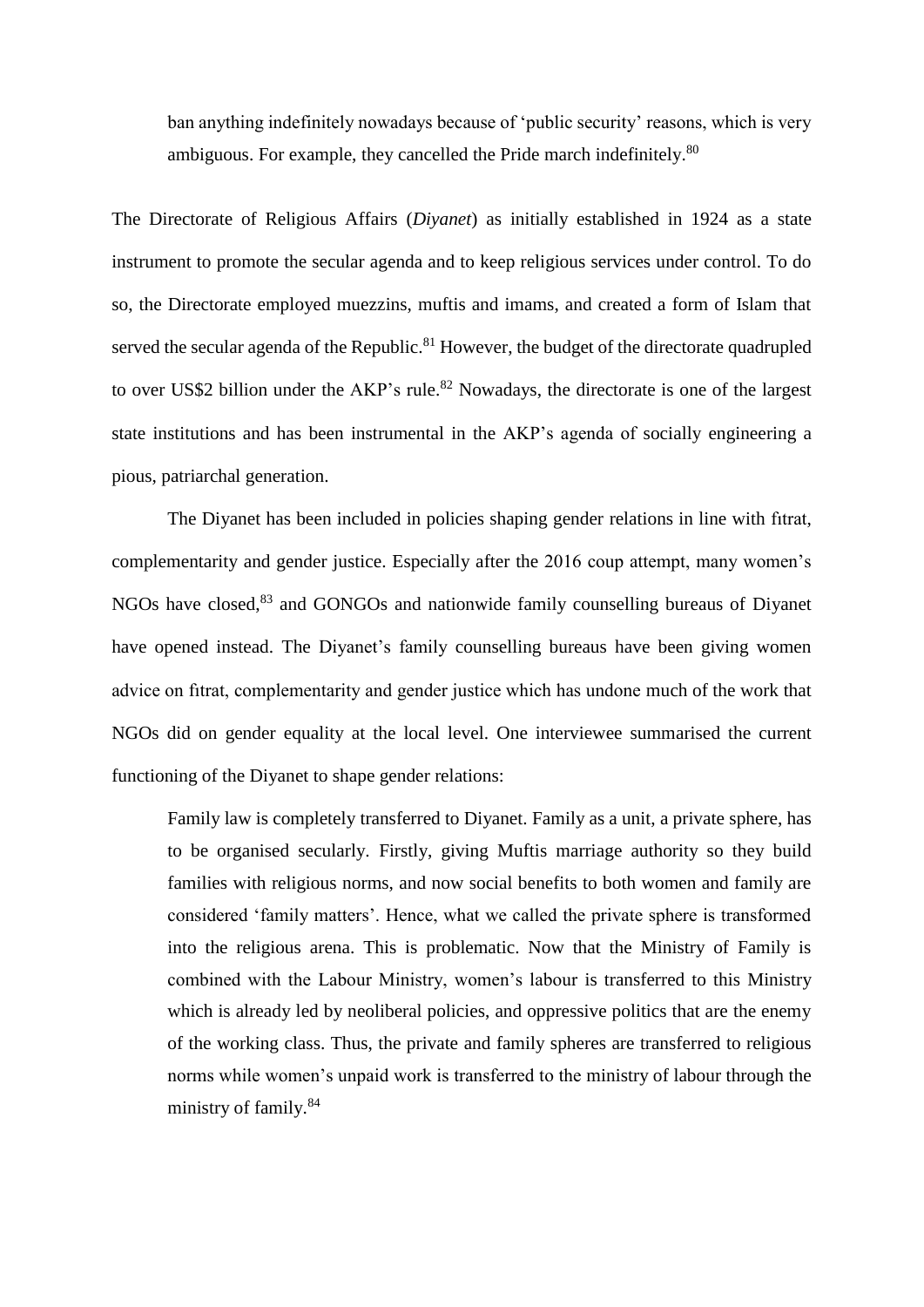#### *Survival strategies: alliance of resistance*

When interviewees shared their experiences of feminist advocacy, they often referred to a women's platform around a particular issue that they had helped to establish. While not all organisations (or activists) involved in these platforms consider themselves 'feminist', these platforms clearly were conceived by feminist movement. One interviewee described the nature of this alliance of different women's groups and activists as follows: 'Various women's movements can unite according to the matter at hand, such as abortion rights or the rape bill. Of course this is not an everlasting reconciliation, it can never be, there are different political determinants, yet, the capacity to reconcile under certain themes, certain campaigns is crucial to the resistance'. 85

Turkey signed the Council of Europe Convention on 'preventing and combating violence against women and domestic violence' (Istanbul Convention) in May 2011. <sup>86</sup> One interviewee highlighted that the AKP probably signed the Istanbul Convention to raise its international reputation. Considering the timing of the Convention and the general election (June 2011), and the evaluation report of the monitoring mechanism of the Convention, $87$  the AKP's signing of the convention appears instrumental. Following the Convention, women's *'No to Violence' Platform* assembled to draft a new protection bill for women. It tried to work with the Ministry of Family and Social Policy. One of the interviewees vividly portrayed this process:

The draft had become my daily life, mine and some other women's. That period of 10- 12 months is a void in my life. It had been exhaustive. First of all, we were trying to write a new law, trying to handle the Minister and handle women's groups because the women's movement was also very divided. Therefore, we were trying to be effective within the frame of space and opportunities created for us. However, once they block us, we cannot have any more impact because we cannot enter through that door. If you cannot enter that door, you cannot create any difference. It is delusion.<sup>88</sup>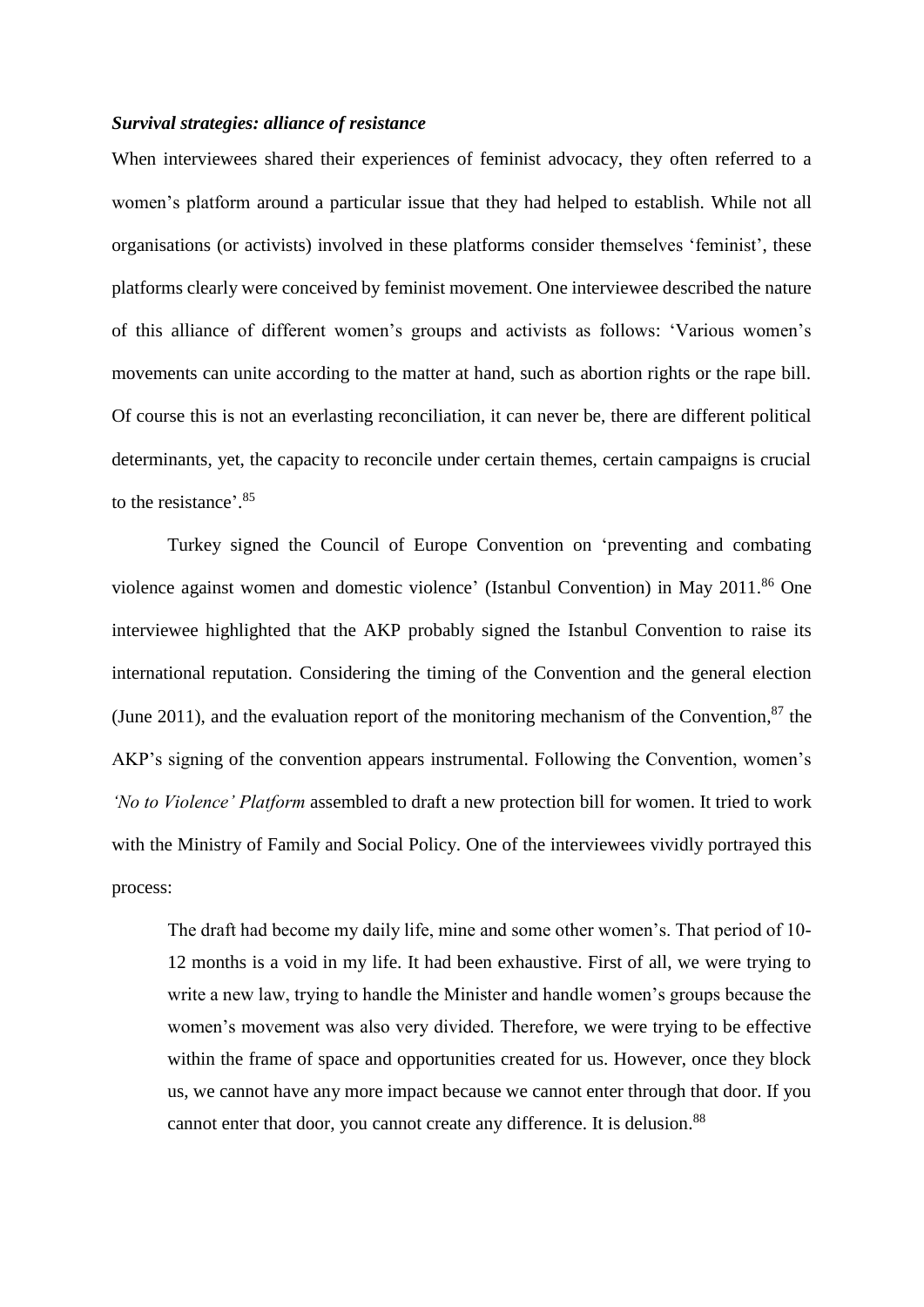Interviewees frequently referred to the Minister of the time, Fatma Şahin, as someone who was open to working with the feminist movement. The process of drafting a women's protection bill had taken place during Şahin's time at the Ministry. Interviewees mostly referred to this process as *the cooperation* or *communication* period. One interviewee stated: 'This process of 6284 [no of the law] was the last meaningful connection between the feminist movement and the government. After Sahin left there was no relationship whatsoever, it was more like a lack of relationship, indifference to our existence. It was over'.<sup>89</sup>

Although there had been communication between the platform and the Minister, by the time the bill was sent to the Parliament in early 2012, the amendments provided by the women's platform had been excluded. Some interviewees referred again to their lobbying activities in Parliament before the bill was put to a vote. One interviewee explained their shock:

Once the bill was sent to the Parliament, our recommendations were excluded from the bill. This was a tragic but very clear message to women's movement, a message saying that 'we will no longer work with you'. Again struggling, working hard to lobby at the Parliament we managed to add some amendments to the bill. Yet the revenge soon came with Erdoğan's efforts on criminalising abortion and caesarean delivery.<sup>90</sup>

In line with her views, when law 6284 entered into force, the aim was to protect 'family' and prevent VAW rather than protecting women.<sup>91</sup> In the 1990s too, a fight to name the protection law as the 'protection of women' rather than 'family' had taken place and lost. However, law 6284 still offers women more protection than they had before.

Interviewees usually used the word 'resistance' and mentioned 'women's alliance' to refer to their activities after 2013. Likewise, following the passing of law 6284, no one mentioned communication (with the state) anymore since GONGOs are used by the AKP to promote fıtrat, complementarity and gender justice. All interviewees referred to two success stories by women's alliances to stop the AKP's attempts to worsen women's rights: the bill to criminalise abortion and caesarean delivery, and the bill to pardon statutory rape if perpetrators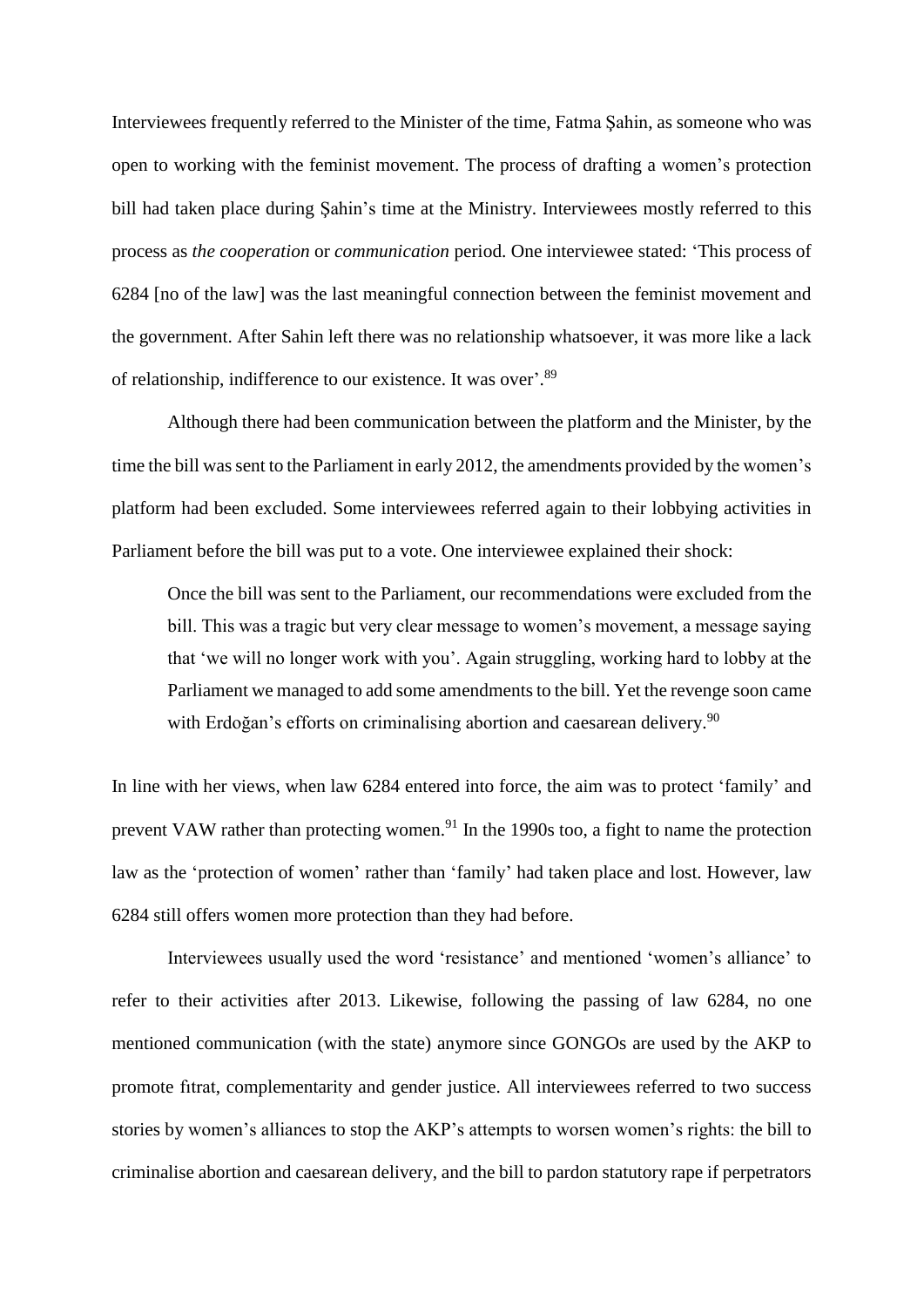married the victims. In 2012, Erdoğan publicly expressed his view on abortion, using a very unusual metaphor: 'Each abortion is one *Uludere*' <sup>92</sup> (referring to the Roboski Massacre when 34 Kurdish civilians were killed by the Turkish military in an air strike near the Iraqi border). Abortion has been legal in Turkey since 1983. As any amendment to the bill would affect all women whether feminist or not, many women took part in protests. One interviewee explained the reason behind massive protest of women as follows:

Women listen to the feminist politics when they realise that a legal amendment can turn men to direct threats into their lives. Then they listen to us. For instance, the abortion bill, this is the finest example… They stepped back because they noticed that we (the feminist movement) have an impact on women. No woman says 'okay, I am religious, I vote for AKP therefore let abortion be banned'. Women do not want to give birth to so many children because of men's oppression, or having pain because of a ban on caesarean. That's why we had so much impact.<sup>93</sup>

Some parliamentarians filed an annulment action of law no 6354 that restricts caesarean delivery however the Constitutional Court rejected this by a large majority.<sup>94</sup> In other words, the Court decided that allowing only a caesarean delivery when it is medically necessary is not unconstitutional.

Even though no legislation has been introduced to date to criminalise abortion, the service is practically unavailable. O'Neil has verified that only 34 of 431 state hospitals (7.8%) and 9 of 58 teaching and research hospitals (15.5%) provide abortion without restriction to reason.<sup>95</sup> One interviewee highlighted that the AKP has now turned abortion rights into a class problem, as only the richer classes can access abortion in a limited number of very expensive private clinics. Referring to abortion, one interviewee emphasised the importance of women's alliances in today's political context:

State makes law. We don't care about this anymore. The state's laws do not guarantee anything. If mind-sets do not change, laws are broken. We have learned this with AKP's terms in government. Therefore, we are going to guard our achievements. All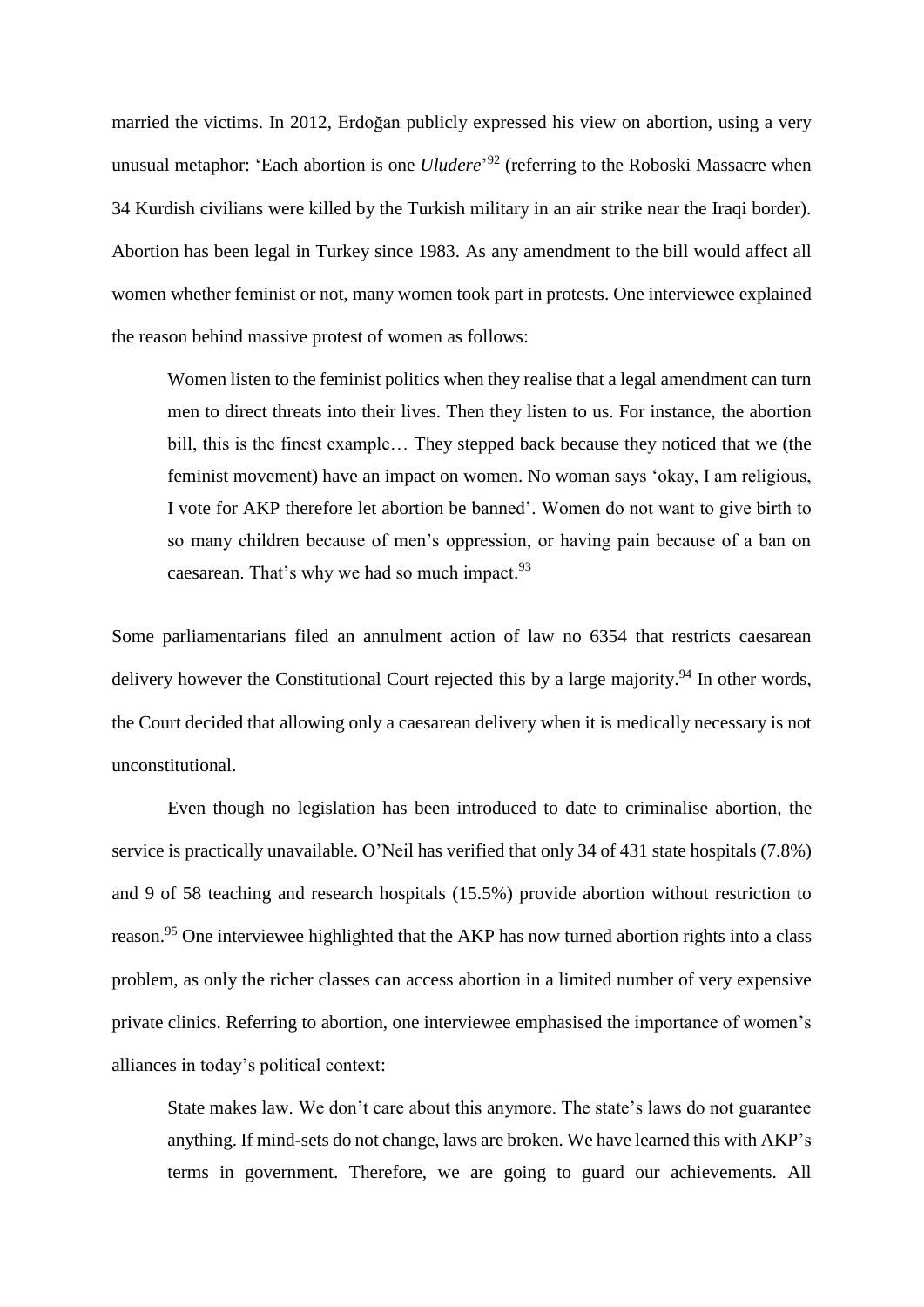achievements of women that the government confiscated. We absolutely resist. We are going to organise together. 96

Moreover, in 2016, the AKP proposed a bill that would prevent the prosecution of the male perpetrator of sexual assault in case he agreed to marry the female victim (known as 'the rape bill'). Many women's groups marched on streets and organised protests in different cities to create public awareness. Not long thereafter, the government revoked the bill. $97$  This is the second case provided by interviewees for the impact of the women's alliances. One interviewee uses 'the rape bill' as an example to describe how women resist and try to prevent the government's attempts to worsen their rights:

The women's movement is the most successful movement right now. Not only have we intervened with their attempts to worsen our rights, but also we've contributed to some new law-making. But other than those, we only prevented. For instance, that rape bill…The feminist movement exists more as a point of 'resistance' now. This is the extent of our power in such an atmosphere. We are against such a tyrannical regime, even resisting is an achievement right now.<sup>98</sup>

However, the women's alliance lost the fight over article 103 of the penal code – child sexual abuse. There have been many cases before the Constitutional Court relating to this article. First, law no 6545 has made amendments to the first and second paragraphs of Article 103. The Constitutional Court received three annulment actions for article 103. The first action was received before law 6545 was adopted, and the Constitutional Court declined the action with reference to Turkey's international agreements.<sup>99</sup> The second annulment action led to cancellation of the second provision of article 103; that is: 'In case of performance of sexual abuse by inserting an organ or instrument into a body, the offender is sentenced to a term of imprisonment no less than 16 years'. The Court annulled this second provision stating that it was against the principle of proportionality between offense and penalty.<sup>100</sup> The third annulment action related to the first three clauses of article 103. The justification for the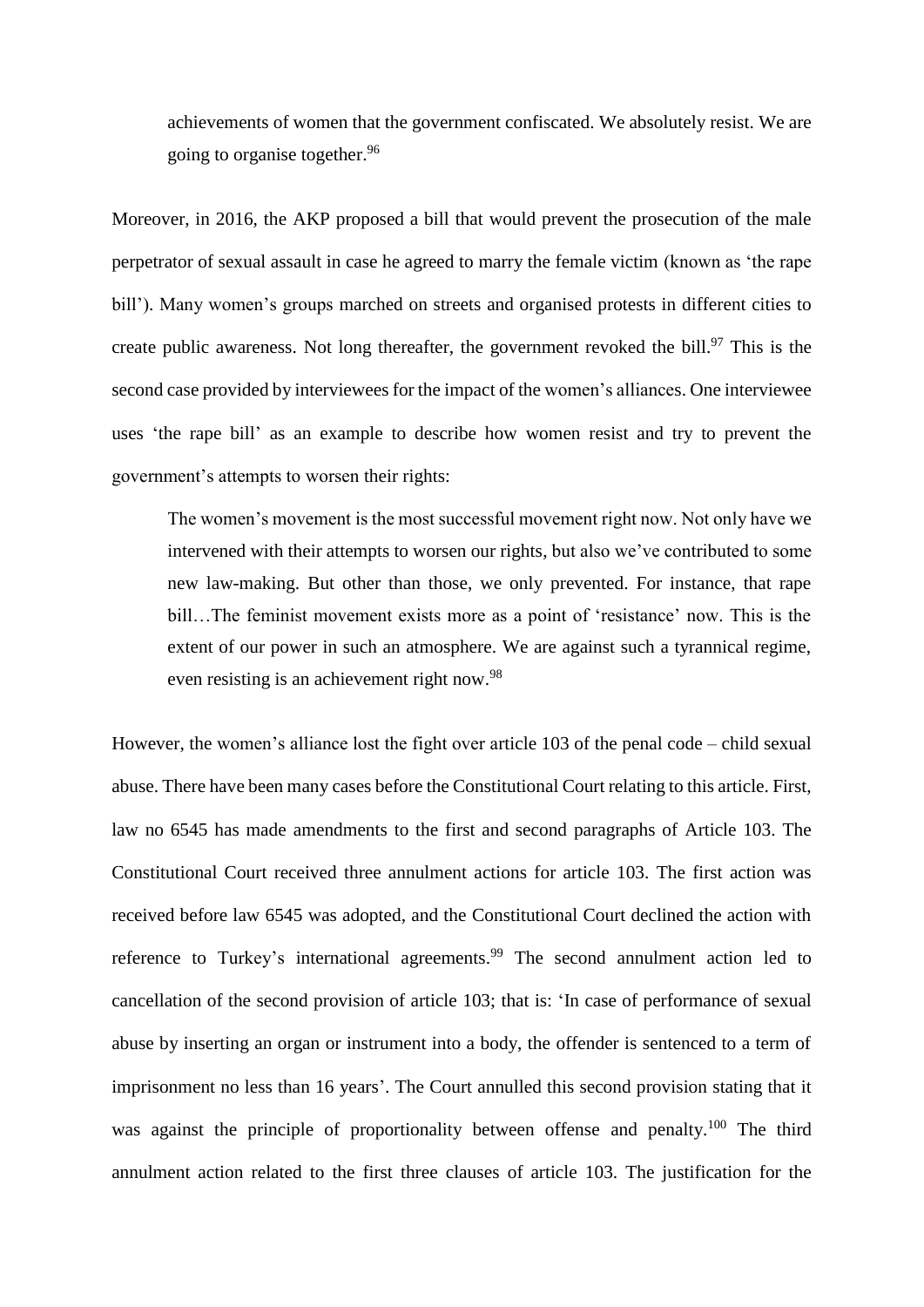decision referred to child sexual abuse cases where the victim might be four years old or fourteen years old and asks for a categorisation according to the victim's age. The same justification also states that victims between twelve and fourteen years old can comprehend the offense taking place against them. The Constitutional Court decided to annul the first and second paragraphs of article 103 in terms of 'non-completion of 15 years of age' and asked for categorisation of penalties with a new regulation. In late 2016, a provision in yet another Omnibus Bill – that amends various disparate, unrelated laws – amended Article 103 to specify the age of abused children (law no.  $6763$ ).<sup>101</sup>

An alliance of women called *TCK 103 Women's Platform*, comprised of 137 women's groups, <sup>102</sup> protested this regulation. The Platform stressed that there was a legal loophole in the definition of *child* and a de facto search for the consent of the victim if the child was aged between twelve and fifteen. The platform's demands included amending the article to refer to 66-1/b of the penal code which states that anyone younger than eighteen is a child.<sup>103</sup> The second request was to set the age of consent as fifteen in the text, and to consider it a major crime if the victim is under twelve years old, in order to avoid creating a loophole that allowed courts to question the consent of children in this age range, and thus indirectly encourage child marriage. Children under fifteen cannot give consent, and assent of family cannot cover up a crime committed by the perpetrator.<sup>104</sup> Unsurprisingly, the platform's demands were not well received by the AKP. Today, article 103 includes a loophole for consent of children aged between twelve and fifteen because of the two categories of child sexual abuse: under and above twelve years old. Women have continued to fight this and other battles for women's rights. Women's groups such as the platform 'we will stop femicide', women's coalitions, women's assemblies (*kadın meclisleri*) often attend court cases and follow case law that involves femicides, VAW, and child sexual abuse. They monitor sexism in courtrooms, and by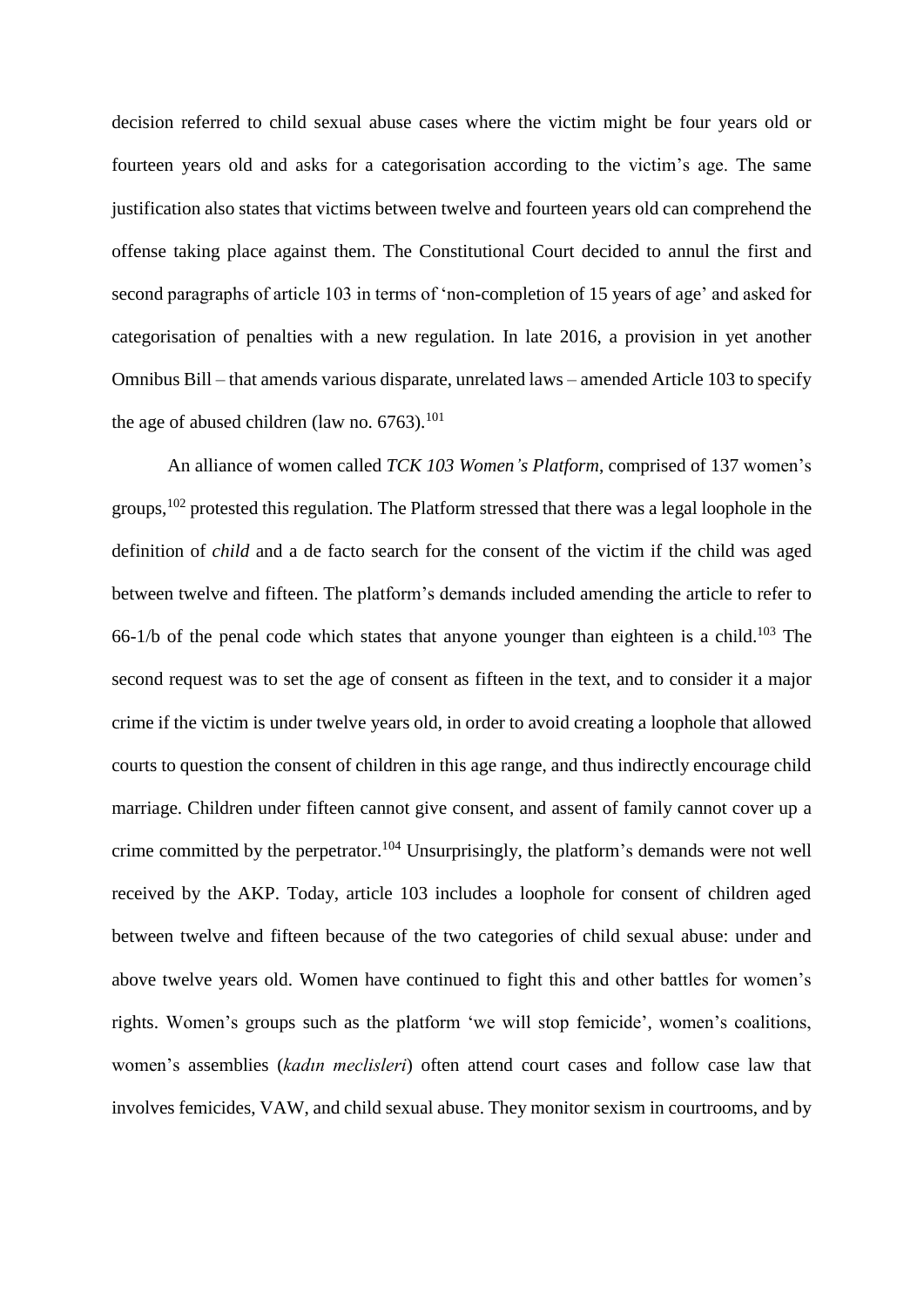their mere presence create an atmosphere where judges know that they are watched by women's groups.

It needs to be stressed that the Kurdish Women's Movement and the feminist movement work in the Parliament together. Although some Kurdish women parliamentarians are now imprisoned, they had been supporting and defending the feminist agenda together in the Parliament. One interviewee depicted the alliance in the parliament while another described the critical reason why there is a need for a women's alliance:

It is crucial that we have friends from the Kurdish Women's Movement who have been defending our voice in parliament since 2007. This has extended our sphere of influence. Our friends from the Kurdish Women's Movement have carried our voice to the parliament's benches.<sup>105</sup>

Especially after 2011, building a women's alliance has become more important because the principle of equality, which was one of the main principles of the Republic, is being eroded by the AKP. The principle of equality was a state policy since the early days of the Republic even though it was rarely fully implemented in practice: the State did not do much to establish equality between women and men but it obeyed the principle. The very existence of this principle had helped feminist advocacy and our achievements in law-making. The AKP has taken this ground away from us. Therefore, what we now have is legislation that was built on the principle of equality between women and men, which is now a pile of legislation suspended in the air, with no ground.<sup>106</sup>

Interviewees believe that the women's alliance is strong enough to oppose the AKP. They have faith in resistance, in the women's alliance, and are sure about their part in the future of the country:

They are against equality between women and men and therefore we cannot find common ground. Especially after 2012. Personally, I cannot go back from international standards and conventions on human rights of women that Turkey has signed and agreed. I, as an activist, a feminist, a woman, I cannot go back…The AKP wants us to retreat. From now on, all I can do is to demand more: First to resist, so the AKP cannot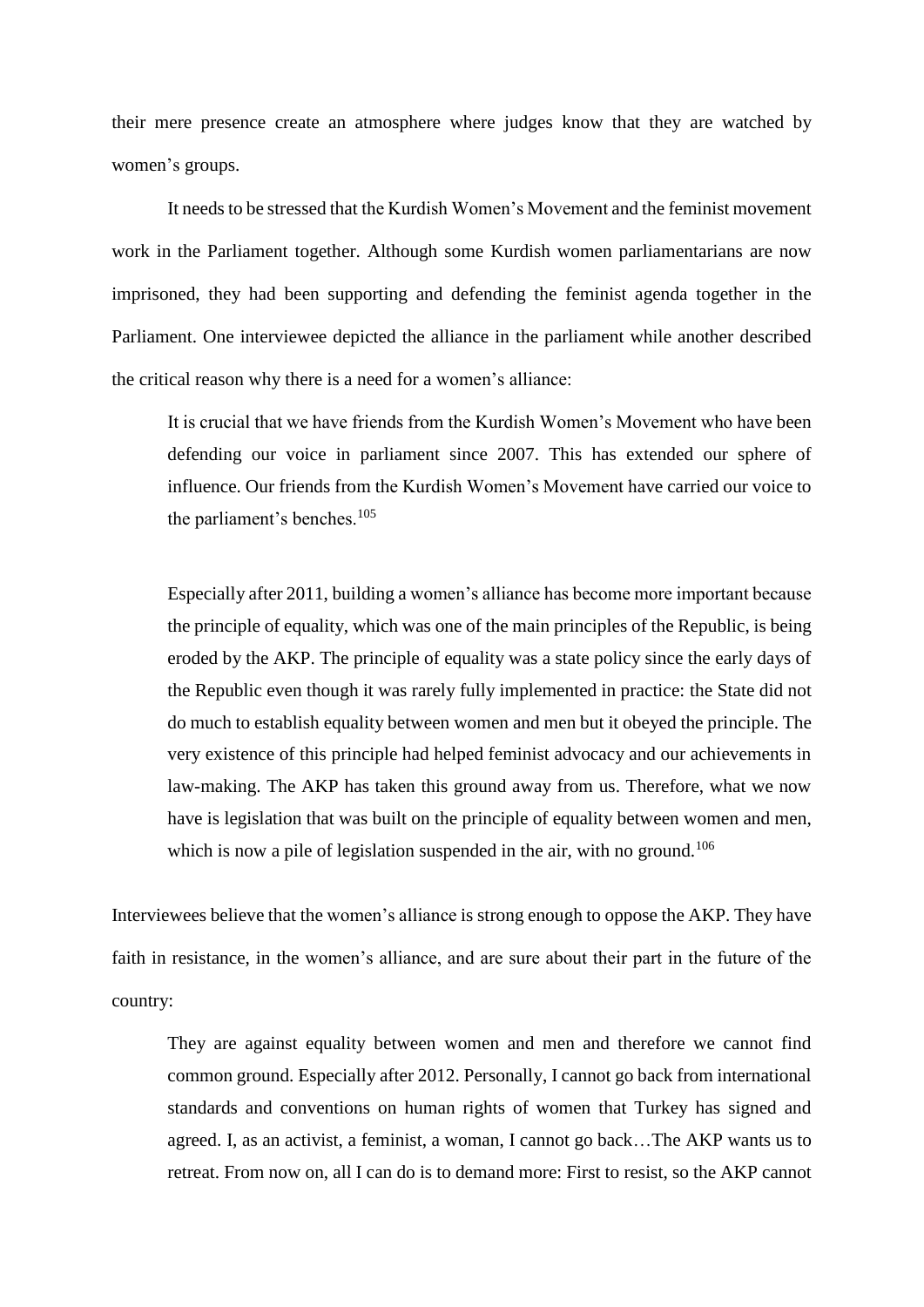worsen women's rights, revoke our achievements. Secondly, demand more to achieve more... This is my mission at hand.<sup>107</sup>

## **Conclusion**

Women's rights in Turkey improved to some degree during the Europeanisation period (1998– 2007) due largely to efforts of the feminist movement. However, the patriarchal structure of Turkey has continuously hindered progress, as evidenced in the previous discussions on civil code and penal code reforms in the parliament. <sup>108</sup> The first draft for a new penal code, for example, was not different to the previous code with regards to women's rights. Only after the feminist movement became involved in discussions were women's individuality, bodily integrity, and sexual and bodily autonomy incorporated into the code.<sup>109</sup>

The period of selective Europeanisation (2007–2011) witnessed efforts of the feminist movement to communicate with the AKP. However, once Erdoğan publicly denied equality between women and men, there was no 'common ground left'. Subsequently, the AKP began to redesign gender relations. It increased the budget of Diyanet and its visibility, and included the institution in policies shaping gender relations according to religious dogma through family counselling bureaus. Moreover, education policies rooted in Islamist and patriarchal ideals and propaganda of divisive and sectarian religious nationalism may affect women's rights for an unforeseeable period. <sup>110</sup>

Since the 2011 general election, Turkey has seen a decline in secularism, rule of law and democratic practices combined with the de-Europeanisation of policies and ongoing institutionalisation of political Islam.<sup>111</sup> Simultaneously, society is polarised between 'us and them'. Who the 'others' are differs. At times, it refers to feminist women, to ethnic and religious minorities, to LGBTQ+, and to secularists, or it might encompass all people who do not vote for the AKP and Erdoğan. Kandiyoti has argued that 'us' refers to the 'real' people who are 'God-fearing, AKP-voting Sunni Muslims' while 'them' consists of 'all political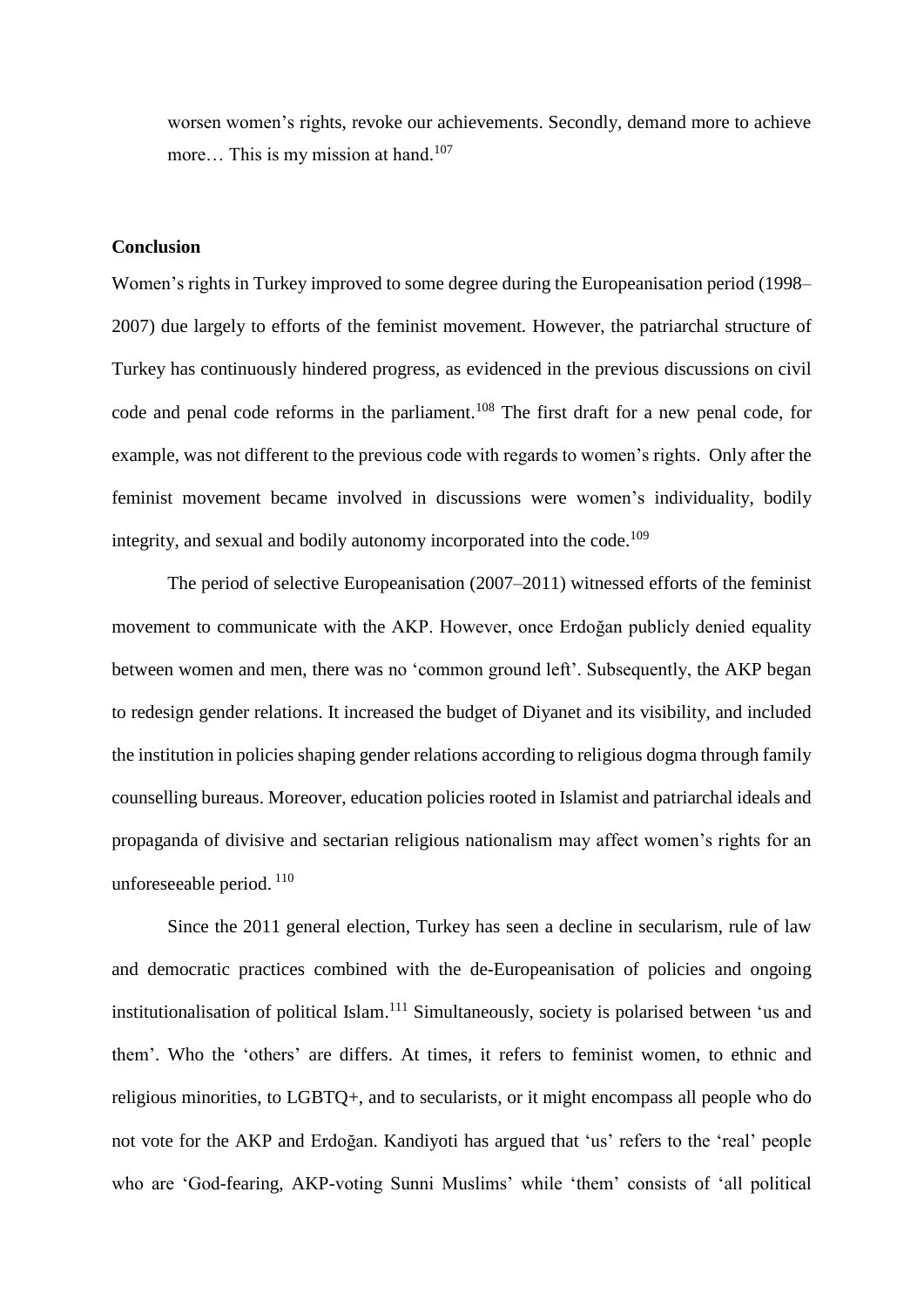detractors, potentially treasonous others'.<sup>112</sup> Furthermore, the coup attempt in 2016 and subsequent state of emergency have shrunk civic space even more. Many people are arrested and have lost jobs and are blacklisted for other jobs, including in academia. Kurdish politicians are imprisoned, trustees are appointed to Kurdish local governments, and women's NGOs working for Kurdish women are closed.<sup>113</sup> Thus, in today's political climate, there is no sign of communication between the feminist movement and AKP.

Such an atmosphere and constant emphasis on traditional gender roles hinder any progress on women's rights and equality, including effective implementation of law 6284. In addition, women's labour market participation has been decreasing and women are increasingly confined to the home, to traditional gender roles or working in precarious, flexible, low-paid jobs as a result of the AKP's gender justice policies and neoliberal market policies. Therefore, today's activism of the alliance of women's groups is more about survival, than law-making.

Resistance is survival. Today's mission is holding onto the achievements of the past, that is fighting against any attempt to worsen women's rights. An alliance of various women's groups serves to create a strong bond throughout the country, building resistance despite the shrinking space for activism. Interviewees agreed that the women's alliance succeeded twice to stop the AKP's attempts to worsen women's rights. However, they also agree that today's restricted civic space has affected their capacity for organisation and mobilisation. For example, interviewees considered the muftis regulation and the amendment of article 103 of the penal code as two amendments that the women's alliance was unsuccessful in stopping.

Likewise, since 2016, the women's alliance has been fighting against the controversial report of the parliamentary commission on protecting the integrity of family that includes many clauses that will worsen women's rights and erase women's agency. While writing this article, fanatic religious media, some GONGOs and other groups have been campaigning to end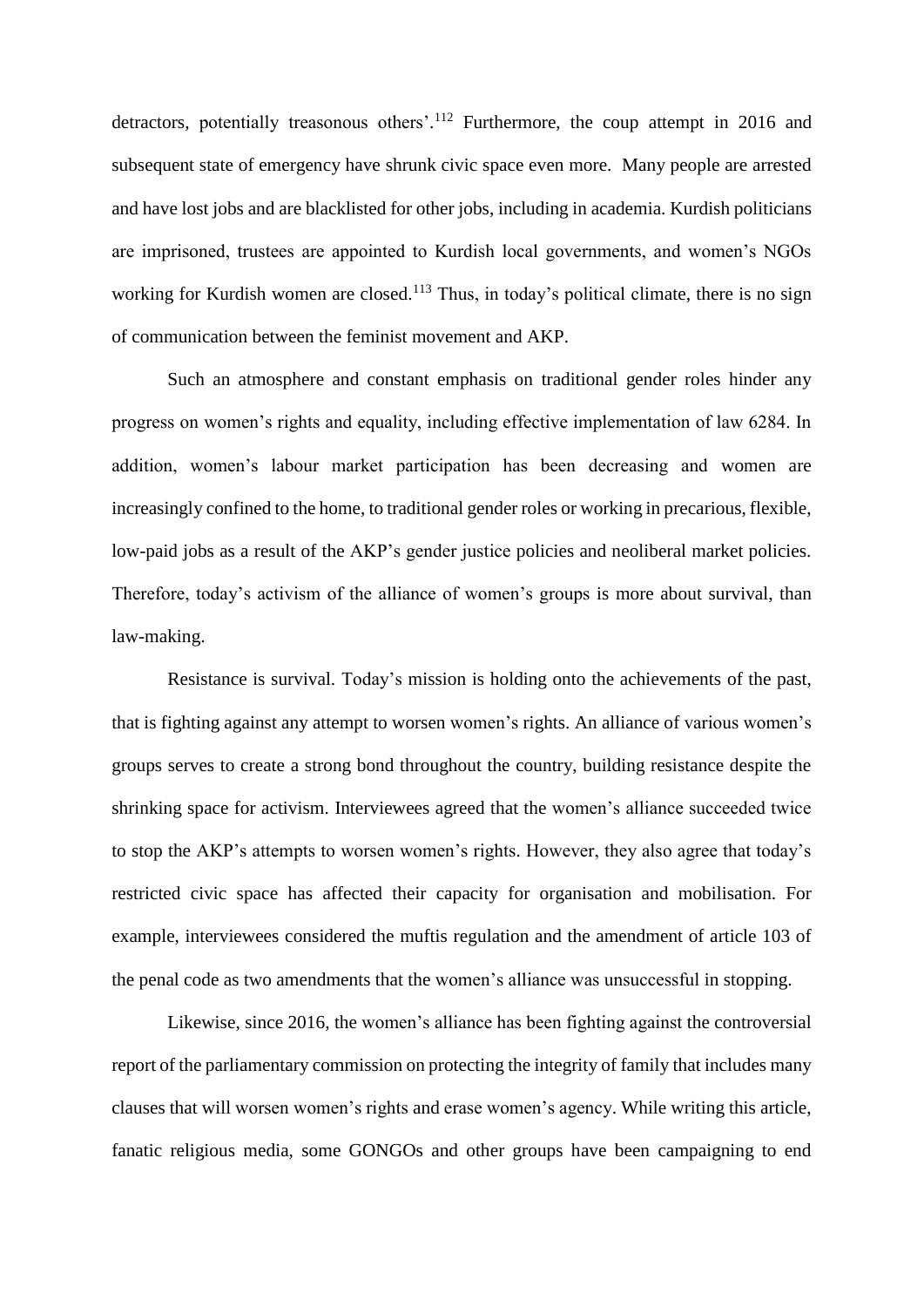women's alimony rights, and have criticised the various legal protections on preventing and combatting violence against women and domestic violence, such as the Istanbul Convention and law 6284.

This study has demonstrated that since the late 1980s feminist advocacy in law-making changed according to the political context. In doing so, the study has contributed to literature by establishing a timeline of feminist advocacy and providing activists' interpretations of challenges or potential areas of success in today's political context in which they try to operate. Although there are various women's movements in Turkey, $114$  they do not strictly separate from each other because efforts of the feminist movement on law-making are supported by various women's groups, who do not necessarily define themselves as feminists. A nonexhaustive list of platforms established by the women's alliance includes *Civil Code Women's Platform, Penal Code Women's Platform, Women's Labour and Employment Initiative Platform, 'No to Violence' Platform, Istanbul Convention Monitoring Platform, and TCK 103 Women's Platform*.

These platforms prove that women are aware that the civic space surrounding them is shrinking more every day, and that an alliance of various women's groups is a way to survive, resist Erdoğan and the AKP, and protect earlier achievements in domestic law, while also bringing about change whenever it is possible. One example is the effort to follow case laws of femicides, VAW and child abuse. Women's groups try to organise, raise awareness, and travel court to court to follow these cases, and the presence of women's groups in a courtroom generates a tendency towards implementation of law, as opposed to good conduct abatement for the perpetrator.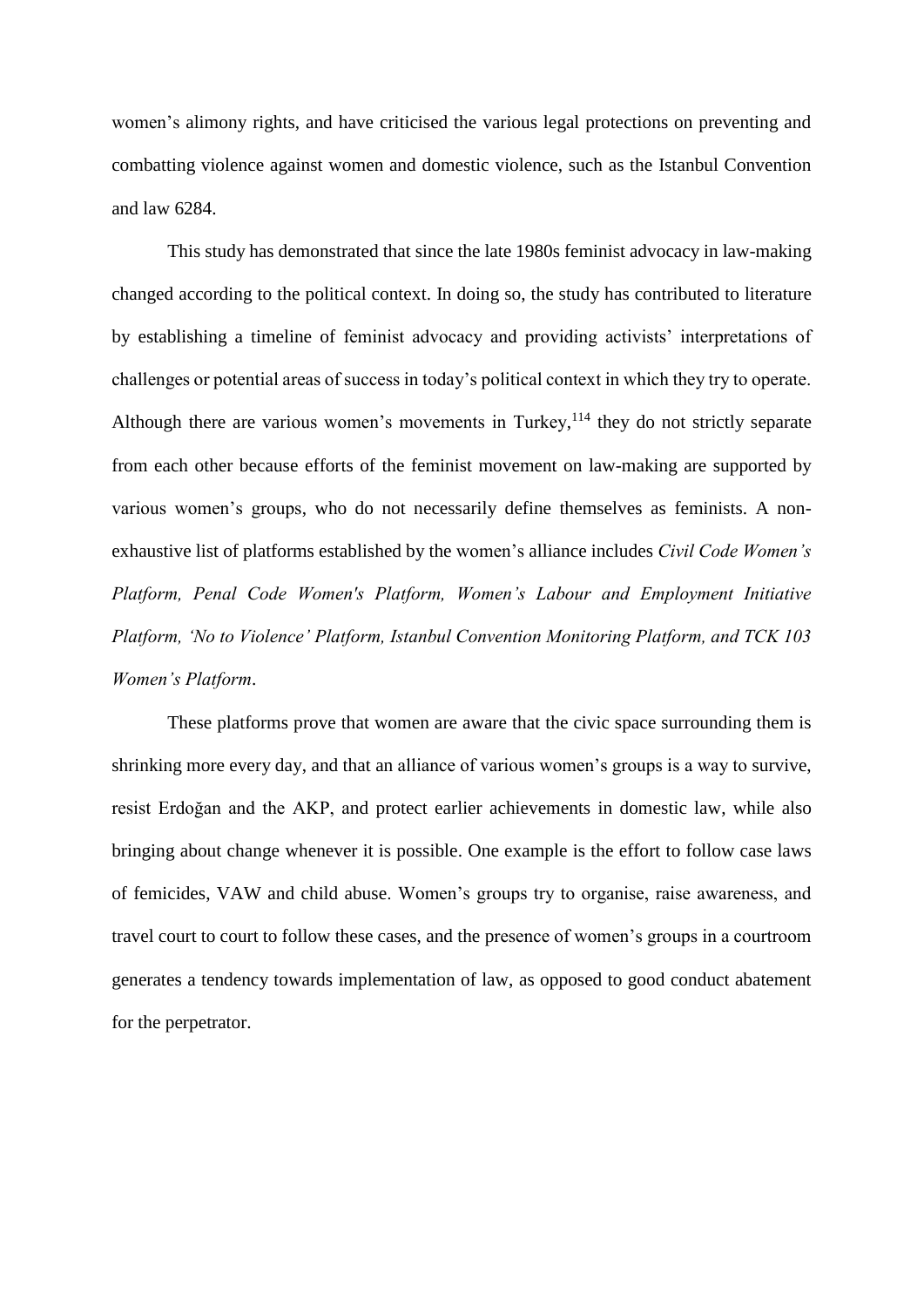## **Disclosure statement**

The author declares no potential conflict of interest.

## **Acknowledgement**

First and foremost, I would like to thank my interviewees who spared time to participate in this research. I also would like to thank Leïla Choukroune, Angela Clark and two anonymous reviewers for their invaluable comments on the initial version of this article.

## **Appendix**

- 1. Figure 1 Milestones in feminist advocacy and gendered law-making
- 2. Key for Figure 1.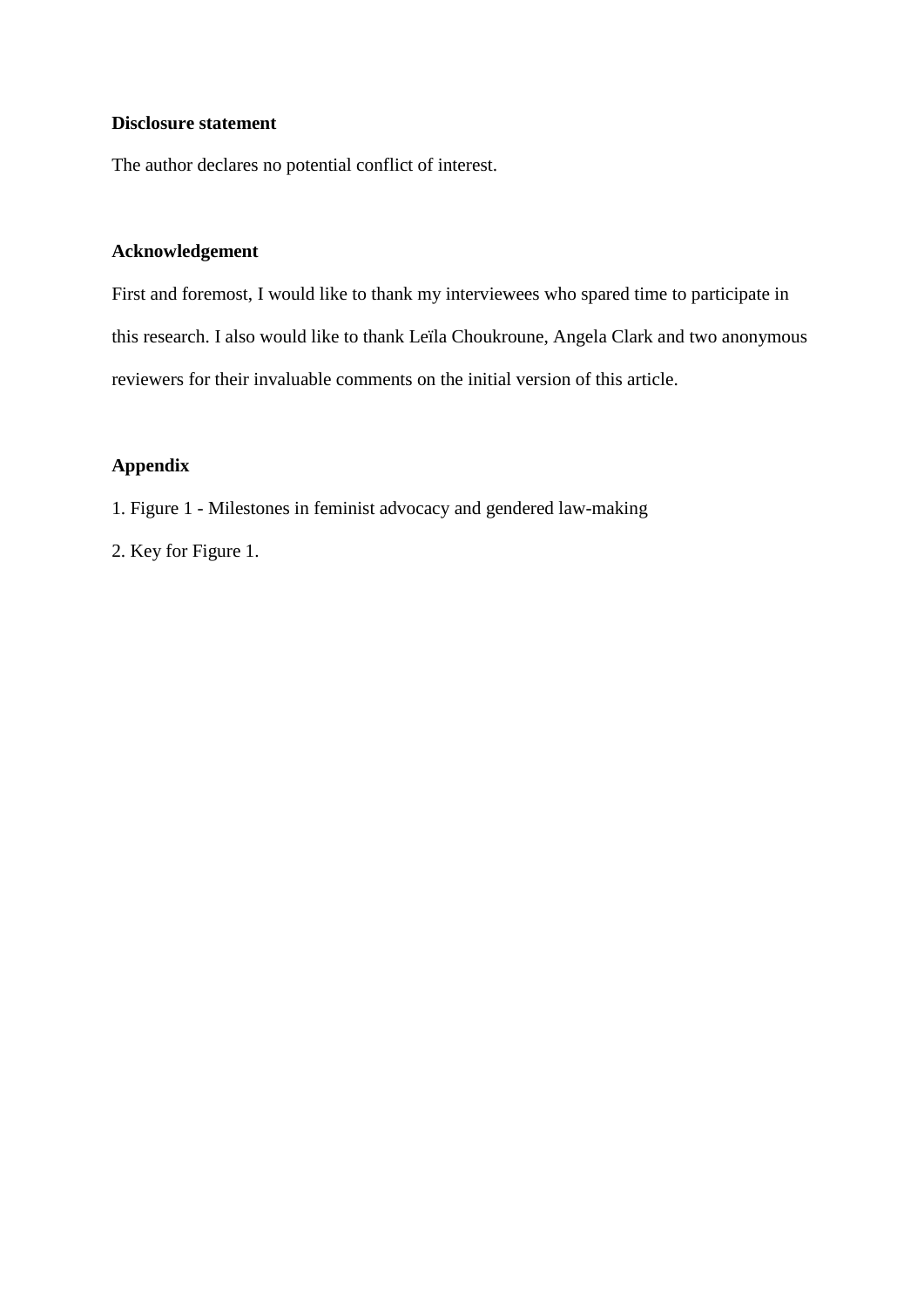| Implementation of<br>gender equality policies                                                               |      |                |                 |            |      | $\frac{200}{20}$       |      |                           |                     | E               |                                                     |                                         |      |      |                                                |               |                |
|-------------------------------------------------------------------------------------------------------------|------|----------------|-----------------|------------|------|------------------------|------|---------------------------|---------------------|-----------------|-----------------------------------------------------|-----------------------------------------|------|------|------------------------------------------------|---------------|----------------|
| Collaboration with the<br>feminist movement in<br>law-making                                                |      |                |                 |            |      | <b>General</b> electio |      |                           |                     | General electio |                                                     |                                         |      |      |                                                |               |                |
| $\left( a\right)$<br>Communication<br>between the feminist<br>movement and state<br>institutions            |      |                |                 | ⊕          |      |                        |      |                           |                     |                 | $\circledcirc$                                      |                                         |      |      |                                                |               |                |
| Lobbying activities of<br>the feminist movement<br>at national and EU level                                 |      | $\circledcirc$ | $\odot$         |            |      |                        |      |                           |                     | $\circ$         |                                                     |                                         |      |      |                                                |               |                |
| Ignorance (0)                                                                                               | 2002 | 2003           | 2004            | 2005       | 2006 | 2007                   | 2008 | 2009                      | 2010                | 2011            | 2012                                                | 2013                                    | 2014 | 2015 | 2016                                           | 2017          | 2018           |
| Maintaining ignorance<br>on demands of the<br>feminist movement                                             |      |                | $\circledcirc$  |            |      |                        |      |                           |                     |                 | $\Theta$                                            |                                         |      |      |                                                |               |                |
|                                                                                                             |      |                |                 |            |      | U.<br>$^\circledR$     |      |                           |                     |                 |                                                     |                                         |      | (a)  | $\left(\mathrm{c}\right)$                      |               |                |
| Rejecting demands of<br>the feminist movement                                                               |      |                |                 | $^{\circ}$ |      |                        |      | ⊙                         | $^{\circ}$          |                 | $^\circled{\scriptscriptstyle 2}$<br>$\circledcirc$ |                                         |      |      | $\circledcirc$                                 |               |                |
| Opposing gender<br>equality and creating<br>counter notions<br>(Fitrat, complementarity,<br>gender justice) |      |                |                 |            |      |                        |      |                           | $\circledcirc$<br>m | s               |                                                     | $\circledcirc$                          |      |      |                                                |               |                |
| Attempts to worsen<br>women's rights                                                                        |      |                | $\odot$         |            |      |                        |      |                           |                     |                 | $\circledcirc$                                      |                                         |      |      | $\circledcirc$<br>$^{\circ}$<br>$\circledcirc$ | (bb)          |                |
| Amending domestic law                                                                                       |      |                |                 |            |      |                        |      |                           |                     |                 |                                                     |                                         |      |      |                                                | $^\copyright$ |                |
| to worsen women's<br>rights                                                                                 |      |                |                 |            |      |                        |      |                           | $\left( n\right)$   | O               |                                                     |                                         |      |      | $\circledcirc$                                 | $^{\circ}$    | $^{\circledR}$ |
|                                                                                                             |      |                | Europeanisation |            |      |                        |      | Selective Europeanisation |                     |                 |                                                     | De-Europeanisation and Authoritarianism |      |      | Resistance, building women's alliance          |               |                |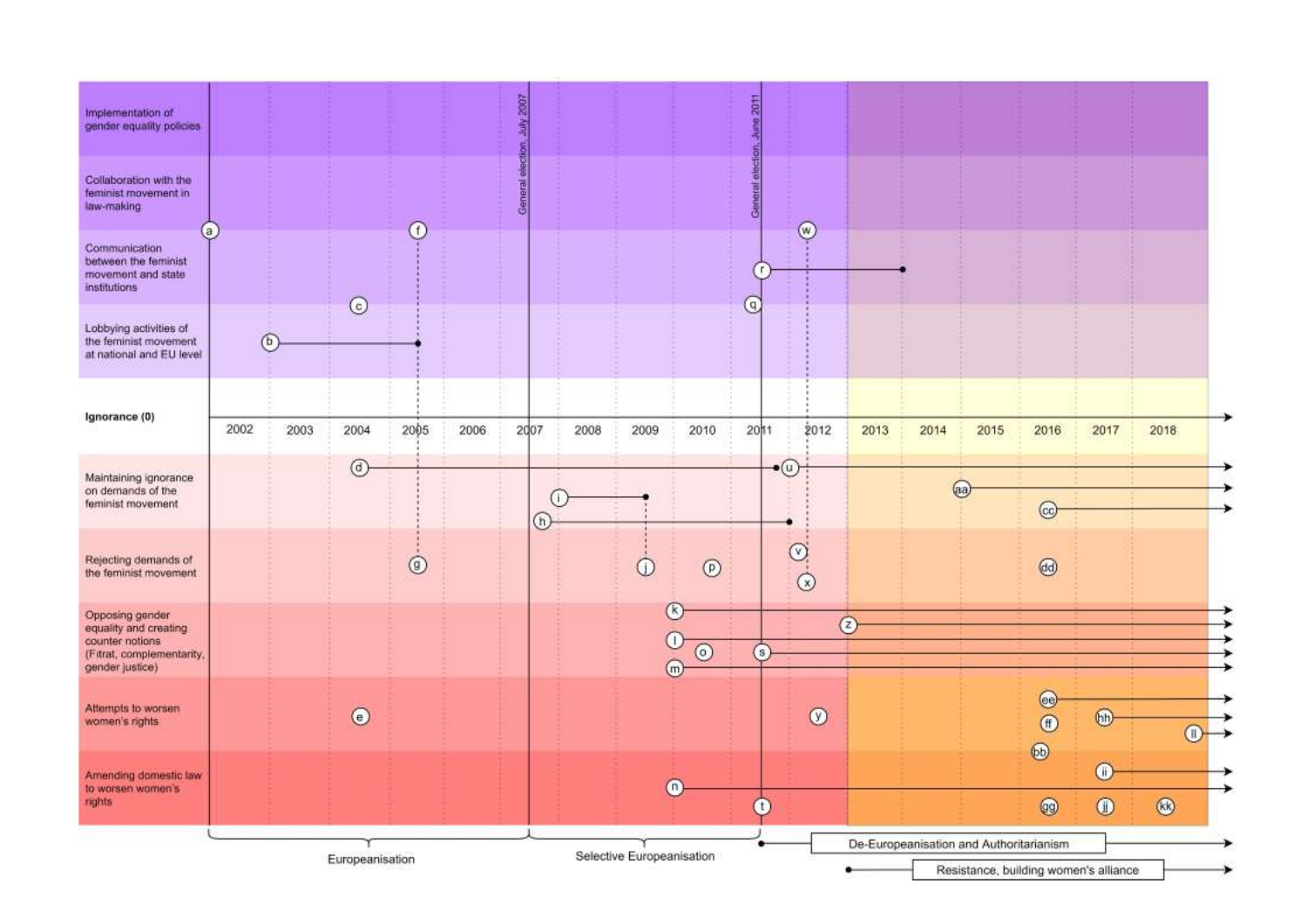# **Key for Figure 1.**

- a. The new civil code, January 2002
- b. Women's platform for new penal code
- c. Amendment of article 10 of constitution
- d. Demand for women's political participation and gender quota
- e. AKP's attempt to criminalise adultery in the new penal code (stopped by pressure from both EU and women's platforms)
- f. The new penal code, June 2005
- g. Exclusion of some amendments of women's platform from the new penal code
- h. Women's Platform for new constitution
- i. Campaigns for the establishment of a parliamentary committee on 'gender equality'
- j. Establishment of a Parliamentary Committee on Equal Opportunities
- k. Omission of 'gender equality' from policy papers
- l. Redesign of gender relations according to 'fıtrat' (purpose of creation), complementarity, and gender justice
- m. Islamist ideals, patriarchy, and propaganda of religious nationalism embedded in education policies
- n. Increasing budget of the Directorate of Religious Affairs (*Diyanet*) and including Diyanet in policies shaping gender relations (nationwide family counselling bureaus)
- o. Erdogan: 'Women and men are not equal', July 2010
- p. No positive action measure for women in article 10 of constitution, September 2010
- q. Convention on 'preventing and combating violence against women and domestic violence' of the Council of Europe (Istanbul Convention), May 2011
- r. Fatma Şahin's term at the Ministry of Family & Social Policies, July 2011 December 2013
- s. Intensified misogynist discourse of Erdogan and the Justice and Development Party (AKP)
- t. Ministry of Women is changed to 'Family' and Social Policies
- u. Demand for Zipper System
- v. Demand for 'Women' in the title of Law 6284
- w. Law 6284 to Protect 'Family' and Prevent Violence against Women (VAW)
- x. Omission of some amendments of Women's Platform from Law 6284
- y. Bill to criminalise abortion and caesarean delivery
- z. Closure of feminist organisations and setting up GONGOs
- aa. Women's demands for enforcement of Law No 6284 because of extreme numbers of VAW
- bb. Controversial report of the parliamentary commission on 'protecting the integrity of family'
- cc. Opposition of women's groups to the controversial report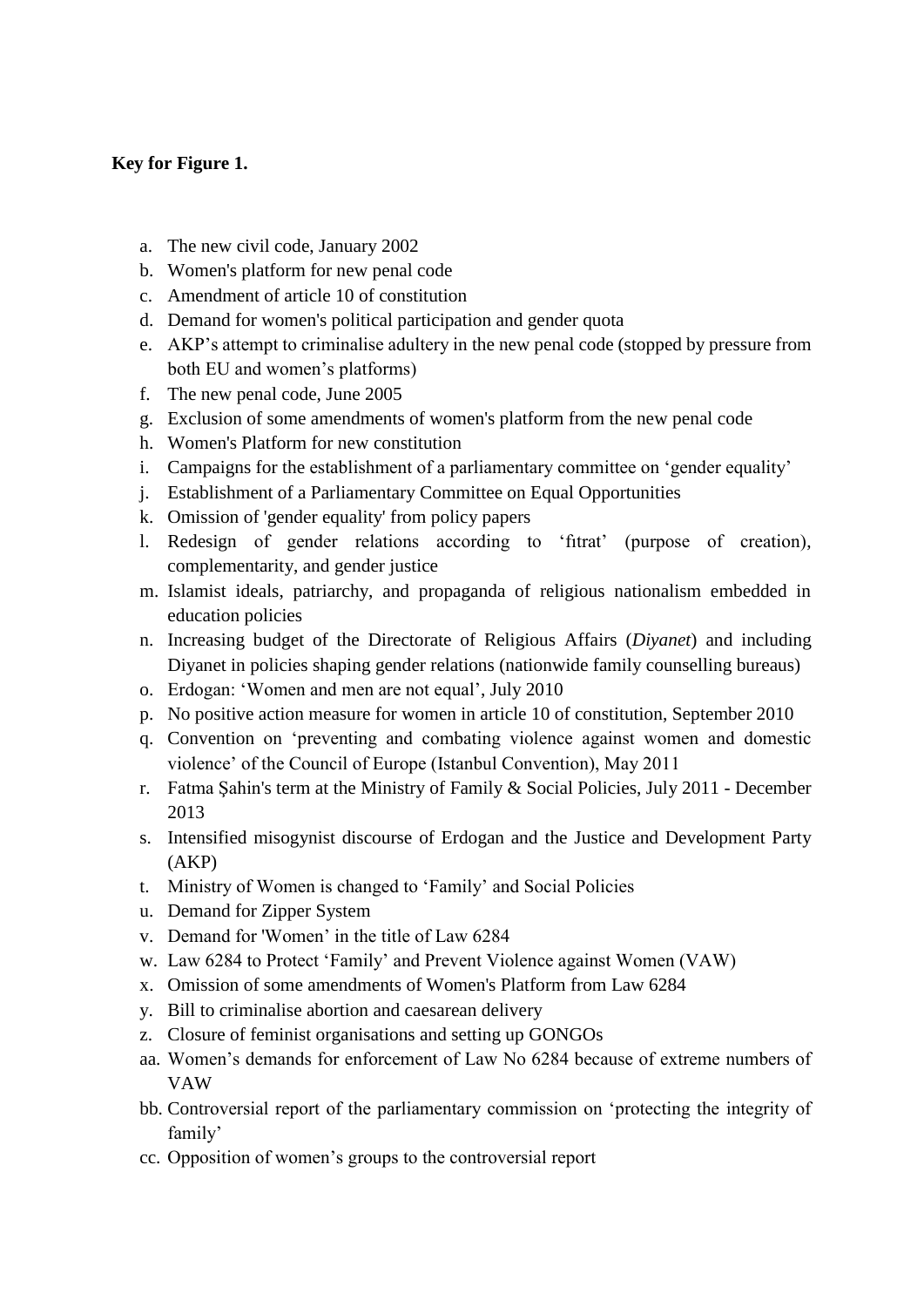- dd. Recommendations of TPC 103 Women's Platform on Article 103 (child abuse) of penal code
- ee. Defamation of Law 6284 by fanatical religious media and GONGOs
- ff. Bill to pardon statutory rape if perpetrators marry victims (known as 'the rape bill')
- gg. Article 103 of the penal code is amended and has created loophole for consent of children between 12 and 15
- hh. Denigration of alimony rights
- ii. Implementation of the controversial report of the parliamentary commission on protecting the integrity of family
- jj. *Muftis* able to perform civil marriages (known as the 'the muftis bill')
- kk. Ministry of family and social policies is combined with labour: The Ministry of Family, Labour and Social Services, July 2018
- ll. Second attempt to pass 'the rape bill'

## **Notes**

-

<sup>2</sup> Opuz v. Turkey, Application no. 33401/02, Council of Europe: European Court of Human Rights, June 9 2009, [http://hudoc.echr.coe.int/eng?i=001-92945,](http://hudoc.echr.coe.int/eng?i=001-92945) (accessed: Oct, 20 2019), [191].

<sup>3</sup> Deniz Kandiyoti, 'Emancipated but Unliberated? Reflections on the Turkish Case'. *Feminist Studies,* 13(2), (1987): 317-38, 324.

<sup>4</sup> Kemalism: 'The ideas and principles of Mustafa Kemal Atatürk, the founder and first president of the Turkish Republic, are termed Kemalism; Kemalism constitutes the official ideology of the state, and endured publicly unchallenged until the 1980s.' For further information see: Mete Tunçay, 'Kemalism', Oxford Islamic Studies Online, http://www.oxfordislamicstudies.com/article/opr/t236/e0440, (accessed: Jul 12, 2019).

<sup>5</sup> Meltem Müftüler-Baç, 'Turkish Women's Predicament', *Women's Studies International Forum,* Vol:22, No:3, (1999): 303-315.

<sup>6</sup> Fatmagül Berktay, 'Türk Solu'nun Kadına Bakışı: Değişen Bir Şey Var mı? [The Turkish left's approach to woman: Has anything changed?]' (1990) quoted in: Özçürümez and Cengiz,

<sup>&</sup>lt;sup>1</sup> UNDP, *Human Development Indices and Indicators: 2018 Statistical Update* (New York: UN 2018): p.38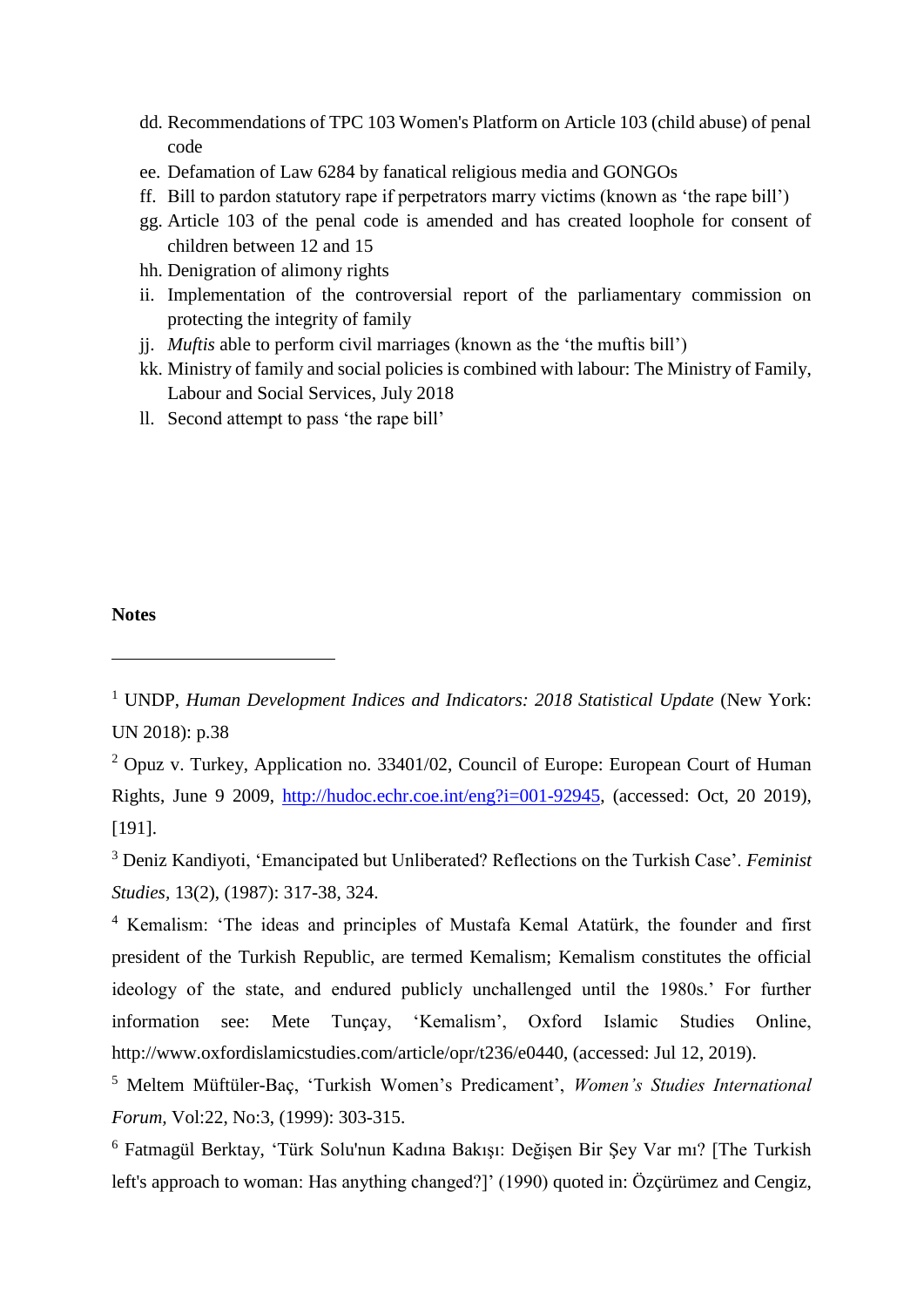'On Resilience and Response beyond Value Change: Transformation of women's movement in post-1980 Turkey', *Women's Studies International Forum*, Vol.34, (2011), pp. 20-30, p.28.

-

 $<sup>7</sup>$  The share of women (39.7%) in Turkey's rate of young people not in employment, education</sup> or training (NEET) is more than twice of the share of men (17.5%) in: ETF, *Young People Not in Employment, Education or Training (NEET) An Overview in ETF Partner Countries*, European Training Foundation (Torino: 2015), p.20.

<sup>8</sup> Young male employment rate in Turkey is twice that of young females (43% vs 21%) in: ETF, *Young People Not in Employment, Education or Training (NEET) An Overview in ETF Partner Countries*, European Training Foundation (Torino: 2015), p.19.

<sup>9</sup> The global trend is that women work fewer hours in paid employment while performing the vast majority of unpaid household and care work. Likewise, women in Turkey devote more than three times as much time to unpaid care work as men do. In: ILO, *Women at Work Trends 2016*, International Labour Office (Geneva: 2016), p.68.

 $10$  In Turkey, men without upper secondary education were over three times more likely to be employed than similarly educated women. Among those with upper secondary or postsecondary nontertiary education, men were also over 2.5 times more likely to be employed than women. In contrast, tertiary-educated men were 1.4 times more likely to be employed than similarly-educated women. In: OECD Country Notes, *Education at a Glance 2019: OECD indicators*, **OECD** Publishing, (Paris: 2019), [https://read.oecd](https://read.oecd-ilibrary.org/education/education-at-a-glance-2019_0724b81f-en#page1)ilibrary.org/education/education-at-a-glance-2019 0724b81f-en#page1 (accessed: Oct 20, 2019).

<sup>11</sup> Share of informal economy in total employment in Turkey is  $34.8\%$  of which  $48.3\%$  is women. In: ILO, Women and Men in the Informal Economy: A Statistical Picture. 3<sup>rd</sup> Ed. (Geneva: International Labour Office, 2018), ISBN 978-92-2-131581-0, pp. 89-118.

<sup>12</sup> BİA, independent communication network, monitors male violence in Turkey. Its monitoring report for 2018 shows that 64% of women were killed by their husbands, boyfriends, exhusbands, family members, relatives or acquaintance: [http://bianet.org/english/women/205502-men-killed-255-women-in-2018,](http://bianet.org/english/women/205502-men-killed-255-women-in-2018) (accessed: Oct 20, 2019). The platform of 'we will stop femicide' declares that 440 women were murdered and 317 women were sexually assaulted in 2018. Among others, pretexts of femicides include women's will to make decisions about their own lives, women's will to divorce or break up or reject date requests: [http://kadincinayetlerinidurduracagiz.net/veriler/2870/440-women-were](http://kadincinayetlerinidurduracagiz.net/veriler/2870/440-women-were-murdered-and-317-women-were-sexually-assaulted)[murdered-and-317-women-were-sexually-assaulted,](http://kadincinayetlerinidurduracagiz.net/veriler/2870/440-women-were-murdered-and-317-women-were-sexually-assaulted) (accessed Oct 20, 2019)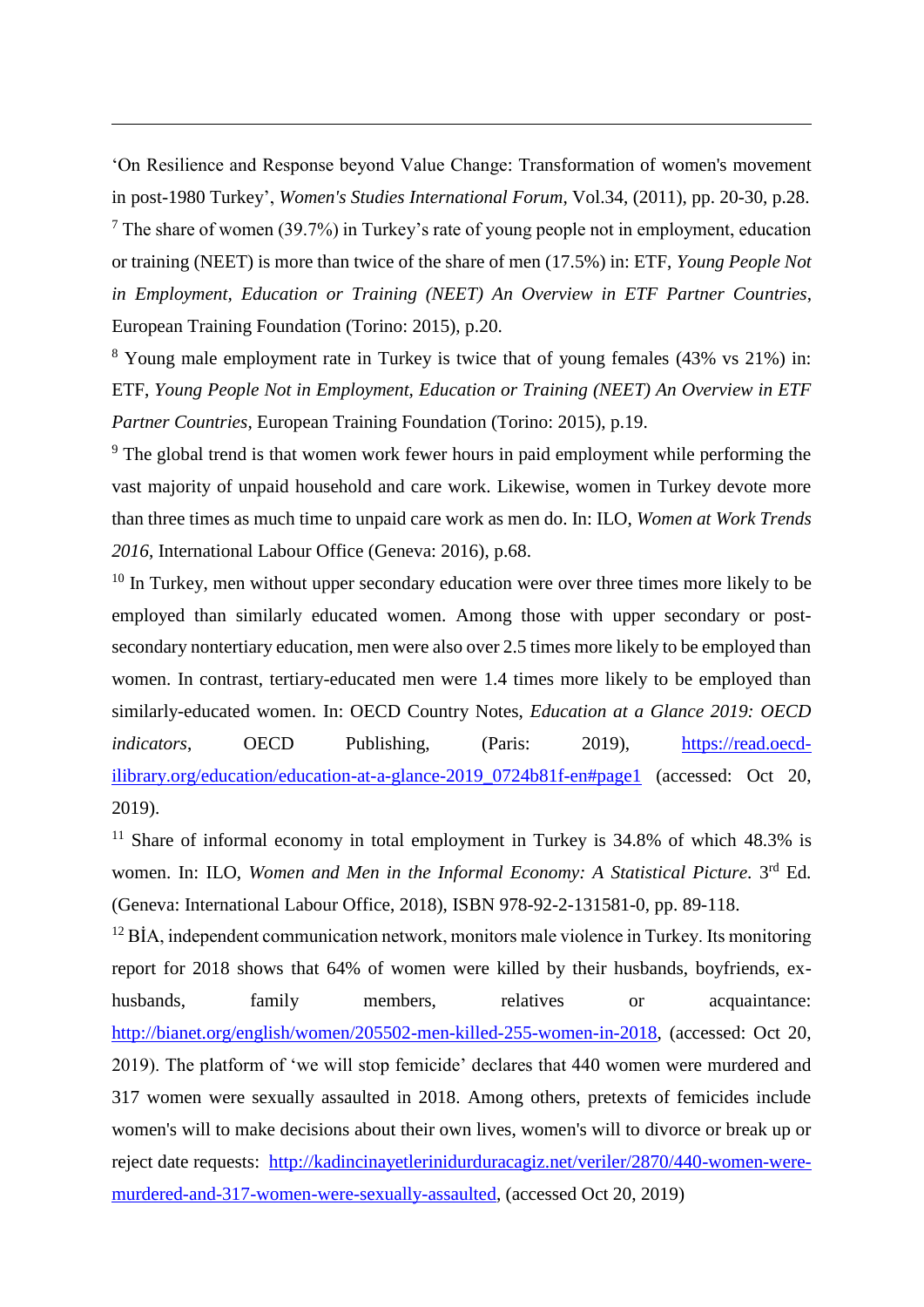<sup>13</sup> Nükhet Sirman, 'Feminism in Turkey: A Short History', *New Perspectives on Turkey*, Vol. 3, no. 1, (1989):1-34.

-

<sup>14</sup> Suggestions for further reading on women's movements in Turkey: Cagla Diner and Sule Toktaş, 'Waves of feminism in Turkey: Kemalist, Islamist and Kurdish Women's Movements in an era of Globalization', *Journal of Balkan and Near Eastern Studies*, 12:1, (2010): 41-57; Ömer Çaha, 'The Kurdish Women's Movement: A Third-Wave Feminism Within the Turkish Context', *Turkish Studies*, 12:3, (2011): 435-449; Saime Özçürümez and Feyda Sayan Cengiz, 'On Resilience and Response beyond Value Change: Transformation of the Women's Movement in post-1980 Turkey', *Women's Studies International Forum*, 34 (2011): 20-30; Şule Toktaş, and Mary Lou O'Neil, 'Competing Frameworks of Islamic law and Secular Civil Law in Turkey: A Case Study on Women's Property and Inheritance Practices', *Women's Studies International Forum*, vol. 48, (2015): 29-38; Yasemin Karakaşoğlu, 'Research Project Report: Comparing Women's Movements in Different Cities in Turkey', Sept 2017, [https://www.blickwechsel-tuerkei.de/en/projects/2014-](https://www.blickwechsel-tuerkei.de/en/projects/2014-2016/Project_Women_Movements/Research_Findings_Womens_Movements1.php)

[2016/Project\\_Women\\_Movements/Research\\_Findings\\_Womens\\_Movements1.php,](https://www.blickwechsel-tuerkei.de/en/projects/2014-2016/Project_Women_Movements/Research_Findings_Womens_Movements1.php)

(accessed: Apr 1, 2019); Yeşim Arat 'Islamist Women and Feminist Concerns in Contemporary Turkey: Prospects for Women's Rights and Solidarity', *Frontiers*, Vol. 37, No. 3, (2016):125-150.

<sup>15</sup> Suggestions for further reading: Gülbahar, Hülya and Serpil Çakır, 'Türkiye'de Kadın Hareketinin Yüz Yılı Kronolojisi' [Centenary Chronology of Women's Movement in Turkey'], Türkiye'de Kadın Hareketi'nin Yüzyılı Ajandası – 2000 Ajandası [A Century of the Women's Movement in Turkey – 2000 Agenda], Istanbul, (Women's Library and Information Center Foundation Publication, 1999), No. 17; Hülya Osmanağaoğlu, *Feminizim Kitabı: Osmanlı'dan 21. Yüzyıla Seçme Metinler*. (İstanbul: Dipnot Publishing, 2015); Saime Özçürümez and Feyda Sayan Cengiz, 'On Resilience and Response beyond Value Change: Transformation of the Women's Movement in post-1980 Turkey', *Women's Studies International Forum*, 34 (2011): 20-30; Serpil Çakır, *Osmanlı Kadın Hareketi [The Ottoman Women's Movement],* (Istanbul: Metis Publishing, 1994, revised and expanded in 2011); Şirin Tekeli (ed.), Kadın Bakış Açısından 1980'ler Türkiye'sinde Kadın [Women in Turkey in the 1980s from a Woman's Perspective], Istanbul, İletişim Publishing: 7-41.

<sup>16</sup> Suggestions for further reading: Ayşe Almaçık, Özlem Altan-Olcay, Ceren Deniz, and Fatoş Gökşen, 'Gender Policy Architecture in Turkey: Localizing Transnational Discourses of Women's Employment', *Social Politics*, 24(3), (2017): 298-323; Ayse Günes Ayata and Fatma Tütüncü, 'Party Politics of the AKP (2002-2007) and the Predicaments of Women at the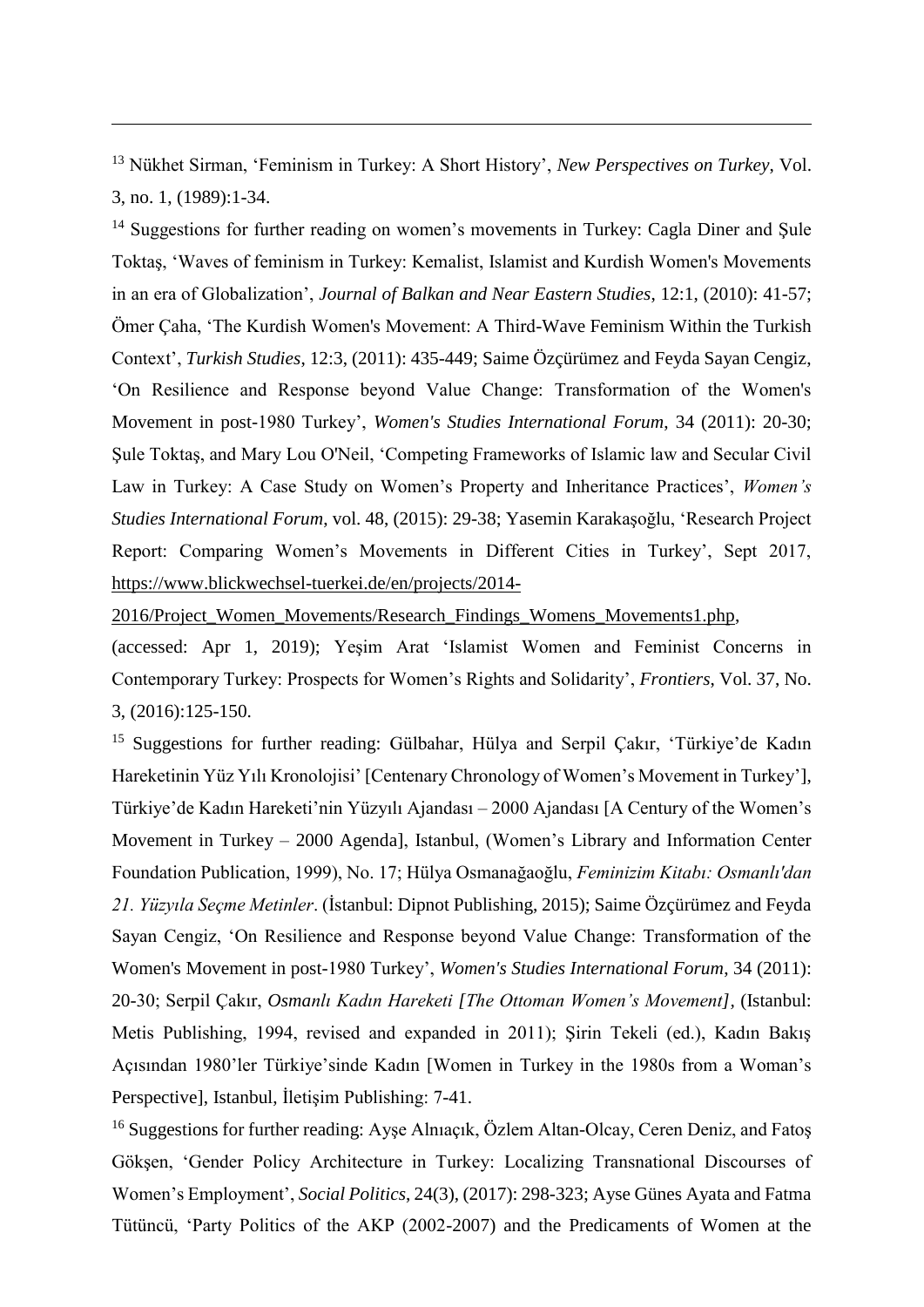Intersection of the Westernist, Islamist and Feminist Discourses in Turkey', *British Journal of Middle Eastern Studies*, 35(3), (2008): 363-384; Aysen Candas and Yıldız Silier 'Quietly Reverting Public Matters into Private Troubles: Gendered and Class-Based Consequences of Care Policies in Turkey', *Social Politics: International Studies in Gender, State & Society,* Vol. 21, No.1, (2014): 103-123; Simten Coşar and Metin Yeğenoğlu, New Grounds for Patriarchy in Turkey? Gender Policy in the Age of AKP', *South European Society and Politics*, Vol. 16, No. 4, (2011): 555-573; Dilek, Cindoglu and Didem Unal, 'Gender and Sexuality in the Authoritarian Discursive Strategies of 'New Turkey'', *European Journal of Women's Studies* (SAGE) 24 (I), (2017): 39-54; Nil Mutluer, 'The Intersectionality of Gender, Sexuality, and Religion: Novelties and Continuities in Turkey during the AKP era', *Southeast European and Black Sea Studies*, 19 (1), (2019): 99-118; Selin Çağatay, 'Women's Coalitions beyond the Laicism–Islamism Divide in Turkey: Towards an Inclusive Struggle for Gender Equality?', *Social Inclusion, 6*(4), (2018): 48-58; Yeşim Arat, 'Islamist Women and Feminist Concerns in Contemporary Turkey: Prospects for Women's Rights and Solidarity', *Frontiers*, Vol. 37, No. 3, (2016): 125-150.

<sup>17</sup> Ela Anıl, Canan Arın, Ayse Berktay-Hacımirzaoglu, Mehves Bingöllü, and Pınar Ilkkaracan, 'The New Legal Status of Women in Turkey', (Istanbul: Art Press, 2002); Ela Anıl, Canan Arın, Ayşe Berktay Hacımirzaoğlu, Mehveş Bingöllü, Pınar İlkkaracan and Liz Erçevik Amado. *Turkish Civil and Penal Code Reforms from a Gender Perspective: The Success of two Nationwide Campaigns* (Istanbul: Women for Women's Human Rights-New Ways 2005); Gökçeçiçek Ayata, Sevinç Eryılmaz, and Bertil Emrah Oder (eds.), Kadın Hakları: Uluslararası Hukuk ve Uygulama [Women's Rights: International Law and Practice], Human Rights Law Studies, Istanbul (Istanbul Bilgi University Press, 2010); Gökçeçiçek Ayata, and Ayşen Candaş, 'Turkey' in *Feminist Advocacy, Family Law and Violence against Women International Perspectives*, ed. Mahnaz Afkhami, Yakın Ertürk and Ann Elizabeth Mayer, (Routledge Publishing, 2018): 178-198.

<sup>18</sup> Robert Ladrech, 'The Europeanization of Domestic Politics and Institutions: The Case of France', *Journal of Common Market Studies* 32(1) (1994):69-88.

<sup>19</sup> Claudio M. Radaelli, 'The Europeanization of Public Policy' in *the Politics of Europeanization*, ed. Kevin Featherstone and Claudio M. Radaelli (Oxford: Oxford University Press, 2003):27-56, p.30.

<sup>20</sup> Ibid. p.38.

-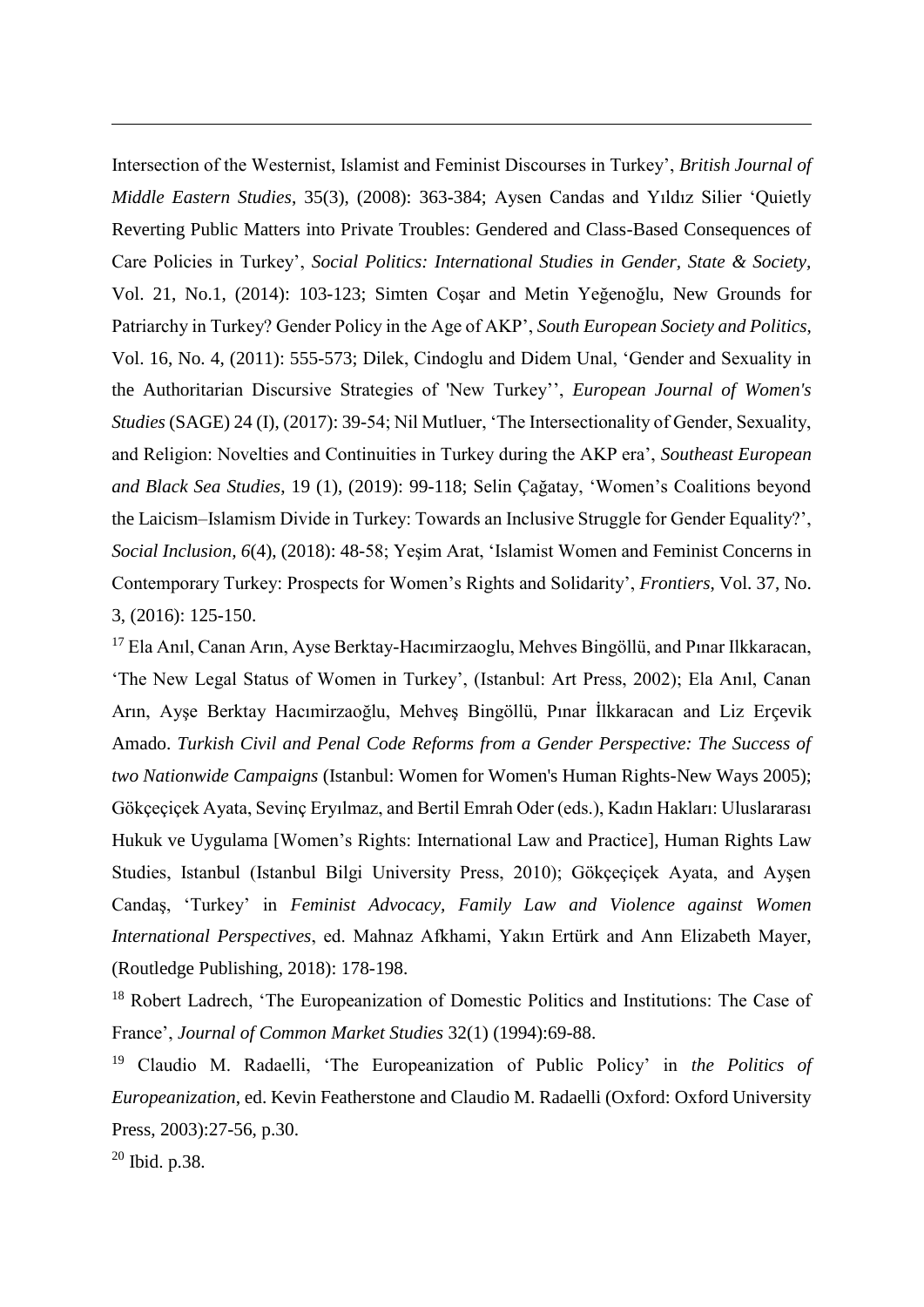<sup>21</sup> Senem Aydın-Düzgit and Alper Kaliber, 'Encounters with Europe in an Era of Domestic and International Turmoil: Is Turkey a de-Europeanising Candidate Country?', *South European Society and Politics*, vol. 21, no. 1, (2016):1-14, p.5.

 $22$  Ibid., p.6.

-

 $23$  Ibid., p.6.

 $24$  GONGOs are non-governmental organisations established by ruling regimes, i.e. government-organised non-governmental organisations. They are loyal to the regime, and instrumental to promoting the ruling regime's agenda at a local level. Compared to NGOs, GONGOs receive immense funding from the regime so they can reach a wider audience through events including nationwide campaigns and conferences. The biggest GONGO in Turkey is Kadın ve Demokrasi Derneği [Women and Democracy Association] known as KADEM, of which Erdoğan's daughter is one of the founders. For further analysis of KADEM's campaigns, see: Selin Akyüz and Feyda Sayan-Cengiz, 'Overcome your anger if you are a man': Silencing Women's Agency to Voice Violence Against Women.' *Women's Studies International Forum* Vol. 57 (2016):1-10.

 $25$  Suggestions for further reading: Meltem Müftüler-Baç. 'Turkey's Political Reforms: The Impact of the European Union', *Southeast European Politics and Societies* 10, no. 1 (2005): 16–30; Nathalie Tocci, 'Europeanization in Turkey: Trigger or Anchor for Reform*?', South European Society and Politics*, 10:1, (2009): 73-83; Paul Kubicek, 'Political conditionality and European Union's cultivation of democracy in Turkey', *Democratization*, 18:4, (2011): 910- 93; Gözde Yılmaz, 'From Europeanization to De-Europeanization: The Europeanization Process of Turkey in 1999–2014', *Journal of Contemporary European Studies*, 24:1, (2016): 86-100; Demet Lüküslü, 'Creating a Pious Generation: Youth and Education Policies of AKP in Turkey'. *Southeast European and Black Sea Studies* 16, no. 4, (2016): 637–649; Selin Çağatay, 'Women's Coalitions beyond the Laicism–Islamism Divide in Turkey: Towards an Inclusive Struggle for Gender Equality?', *Social Inclusion, 6*(4), (2018): 48-58.

<sup>26</sup> Simon Watts, 'User Skills for Qualitative Analysis: Perspective, Interpretation and the Delivery of Impact', *Qualitative Research in Psychology*, 11:1, (2014):1-14.

 $27$  For further information on the 1980 coup: Elif Karacan, Remembering the 1980 Turkish Military Coup d'État Memory, Violence, and Trauma, (Wiesbaden: Springer VS, 2016).

<sup>28</sup> Gül Aldıkaçtı Marshall, 'A question of compatibility: Feminism and Islam in Turkey', *Critique: Critical Middle Eastern Studies*, 17(3) (2008): 223-238.  $29$  Ibid.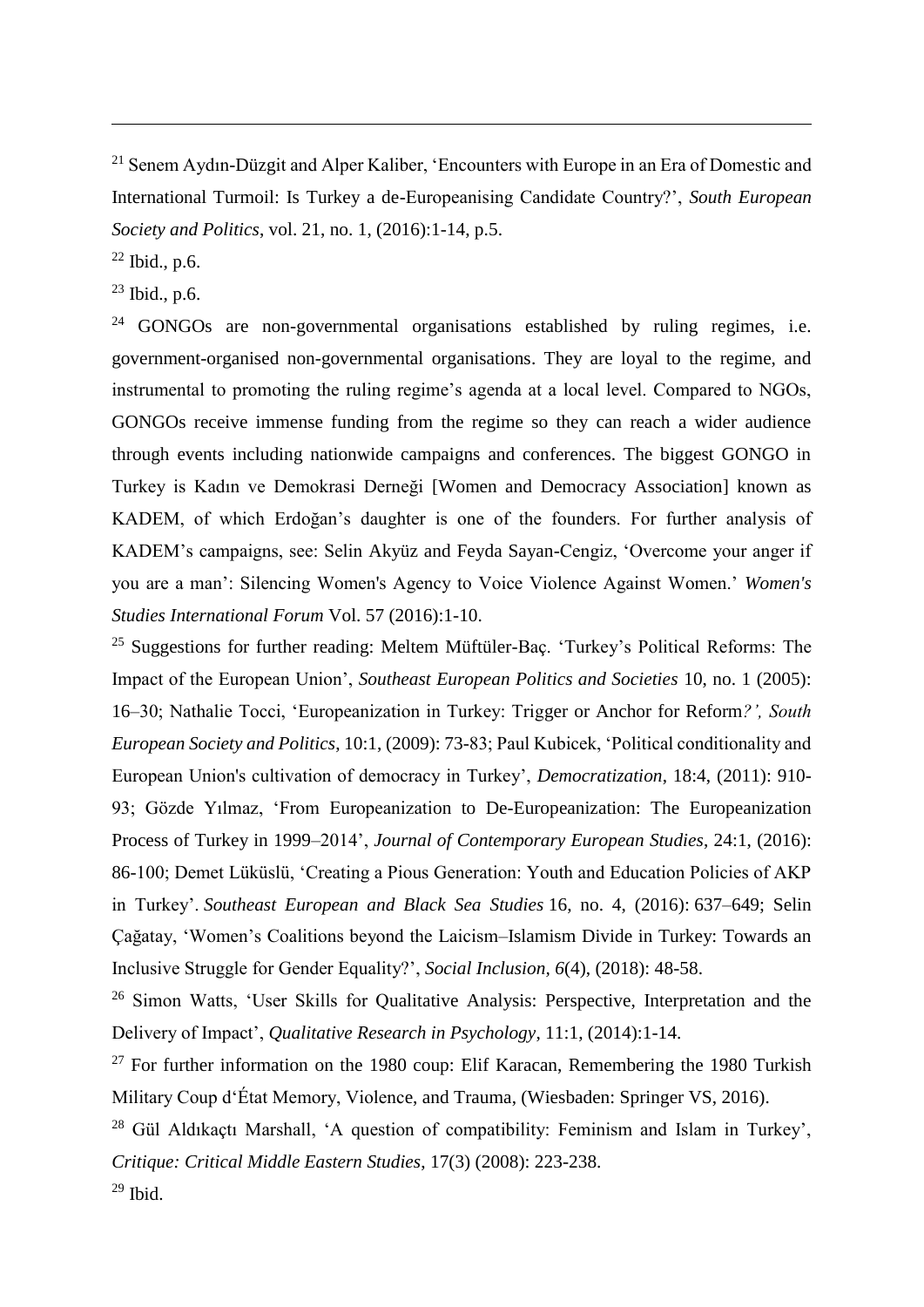<sup>30</sup> Pınar İlkkaracan, *Reforming the Penal Code in Turkey: The Campaign for the Reform of the Turkish Penal Code from a Gender Perspective*, Institute of Development Studies, (2007).

 $31$  In 2002, the new civil code embraced this achievement of the feminist movement. Article 192 states that neither spouse is obliged to seek permission from the other regarding the choice of work or profession.

<sup>32</sup> Meltem Müftüler-Bac, 'Turkey's Political Reforms: The Impact of the European Union', *Southeast European Politics and Societies* vol 10, no. 1 (2005): 16-30; Nathalie Tocci, 'Europeanization in Turkey: Trigger or Anchor for Reform*?', South European Society and Politics*, 10:1, (2009): 73-83; Ziya Öniş, and Şuhnaz Yılmaz, 'Between Europeanisation and Euro-Asianism: Foreign Policy Activism in Turkey during AKP Era', *Turkish Studies*, Vol. 10, no. 1, (2009): 7-24; Paul Kubicek, 'Political conditionality and European Union's cultivation of democracy in Turkey', *Democratization*, 18:4, (2011): 910-931.

<sup>33</sup> Gül Aldıkaçtı Marshall, 'Authenticating Gender Policies through Sustained Pressure: The Strategy behind the Success of Turkish Feminists.' *Social Politics* 16 (3), (2009): 358-378.

<sup>34</sup> Nathalie Tocci, 'Europeanization in Turkey: Trigger or Anchor for Reform*?', South European Society and Politics*, 10:1, (2009):73-83

<sup>35</sup> Law No. 5170, Official Gazette May 22, 2004, No.25469.

<sup>36</sup> Ibid.

-

 $37$  Gözde Yılmaz, 'From Europeanization to De-Europeanization: The Europeanization Process of Turkey in 1999–2014', *Journal of Contemporary European Studies*, 24:1, (2016): 86-100, p. 87.

<sup>38</sup> Suggestions for further reading on these reforms: Gergana Noutcheva and Senem Aydin-Düzgit, 'Lost in Europeanisation: The Western Balkans and Turkey', *West European Politics*, 35:1 (2012): 59-78; Gözde Yilmaz, 'From Europeanization to De-Europeanization: The Europeanization Process of Turkey in 1999–2014', *Journal of Contemporary European Studies*, 24:1, (2016): 86-100; Yaprak Gürsoy, 'The Impact of EU-Driven Reforms on the Political Autonomy of the Turkish Military', *South European Society and Politics*, 16:2, (2011): 293-308.

<sup>39</sup> Ela Anıl, et al. *Turkish Civil and Penal Code Reforms from a Gender Perspective,* (2005). <sup>40</sup> Marshall, 'A question of compatibility', (2008).

<sup>41</sup> Meltem Müftüler-Baç*, Diverging Pathways: Turkey and the European Union, Re-Thinking the Dynamics of Turkish-European Union Relations* (Berlin: Budrich publishers, 2016): 116. <sup>42</sup> Ela Anıl, et al. *Turkish Civil and Penal Code Reforms from a Gender Perspective,* (2005).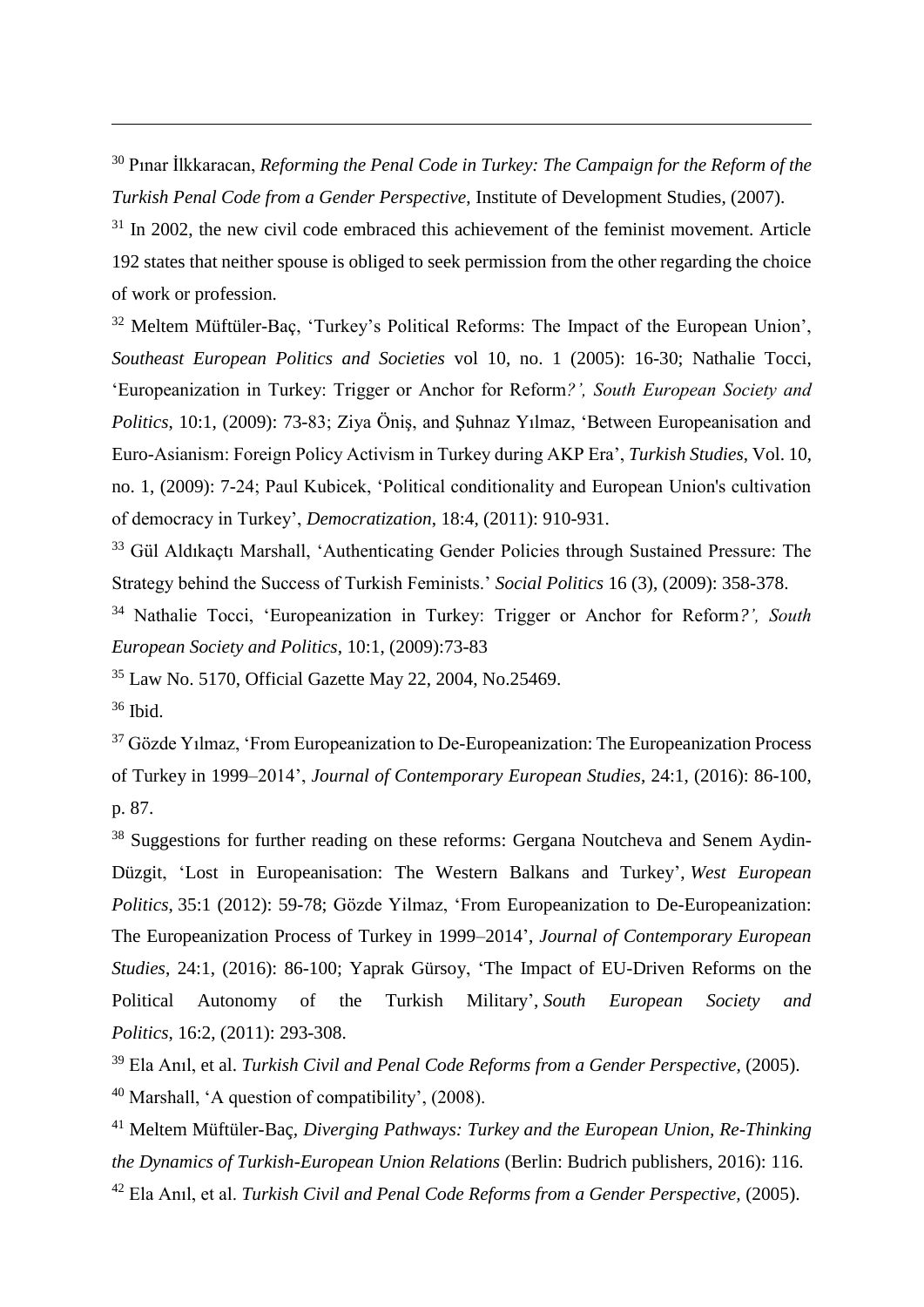<sup>43</sup> Yeşim Arat, 'Women's Rights and Islam in Turkish Politics': The Civil Code Amendment', *Middle East Journal* Volume 64, No. 2, Spring (2010): 235-251.

<sup>44</sup> Ela Anıl, et al. *Turkish Civil and Penal Code Reforms from a Gender Perspective*, (2005).

<sup>45</sup> Hülya Gülbahar, 'Herkesin safı belli oldu' [Everyone has chosen their sides], Pazartesi Magazine, No.73, Apr 2001,<http://www.pazartesidergisi.com/pdf/73.pdf>(accessed: Apr 1, 2019).

<sup>46</sup> For more information on voting on the new civil code: Yeşim Arat, 'Women's Rights and Islam in Turkish Politics', (2010).

 $47$  Annotation on family abode requires both spouses to give consent in case of any disposal of matrimonial property.

<sup>48</sup> Ela Anıl, et al. *Turkish Civil and Penal Code Reforms from a Gender Perspective*, (2005).

<sup>49</sup> Şule Toktaş, and Mary Lou O'Neil, 'Competing Frameworks of Islamic law and Secular Civil Law in Turkey: A Case Study on Women's Property and Inheritance Practices', *Women's Studies International Forum*, vol. 48, (2015): 29-38.

<sup>50</sup> TCK Kadın Çalışma Grubu [Women Working Group for the TCP], Kadın Bakış Açısından Türk Ceza Kanunu: TCK Tasarısı Değişiklik Talepleri [Turkish Penal Code from the Perspective of Women: Draft TPC Amendment Proposals], Women for Women's Human Rights – New Ways, (Istanbul: 2003).

<sup>51</sup> İlkkaracan, 'Reforming the Penal Code in Turkey', (2007).

-

<sup>52</sup> Melinda Negrón-Gonzales, 'The Feminist Movement during AKP Era in Turkey: Challenges and Opportunities', *Middle Eastern Studies*, 52:2, (2016): 198-214.

<sup>53</sup> Suggestions for further reading on the details of how women organised and lobbied for a new penal code: Ela Anıl, Canan Arın, Ayşe Berktay Hacımirzaoğlu, Mehveş Bingöllü, Pınar İlkkaracan and Liz Erçevik Amado. *Turkish Civil and Penal Code Reforms from a Gender Perspective: The Success of two Nationwide Campaigns* (Istanbul: Women for Women's Human Rights-New Ways 2005); Gül Aldıkaçtı Marshall, 'Authenticating Gender Policies through Sustained Pressure: The Strategy behind the Success of Turkish Feminists.' *Social Politics* 16 (3) (2009): 358-378; Hande Eslen-Ziya, 'Türk Ceza Kanunu Değişiminde Kadın Aktivistler: Bir Lobicilik Hikayesi', Sociological Association Turkey *Journal of Sociological Research* 15 (1), (2012):120-49; Melinda Negrón-Gonzales, 'the Feminist Movement during AKP Era in Turkey: Challenges and Opportunities', *Middle Eastern Studies*, 52:2, (2016):198- 214; Pınar İlkkaracan, *Reforming the Penal Code in Turkey: The Campaign for the Reform of the Turkish Penal Code from a Gender Perspective*, Institute of Development Studies, (2007). <sup>54</sup> Ela Anıl, et al. *Turkish Civil and Penal Code Reforms from a Gender Perspective*, (2005).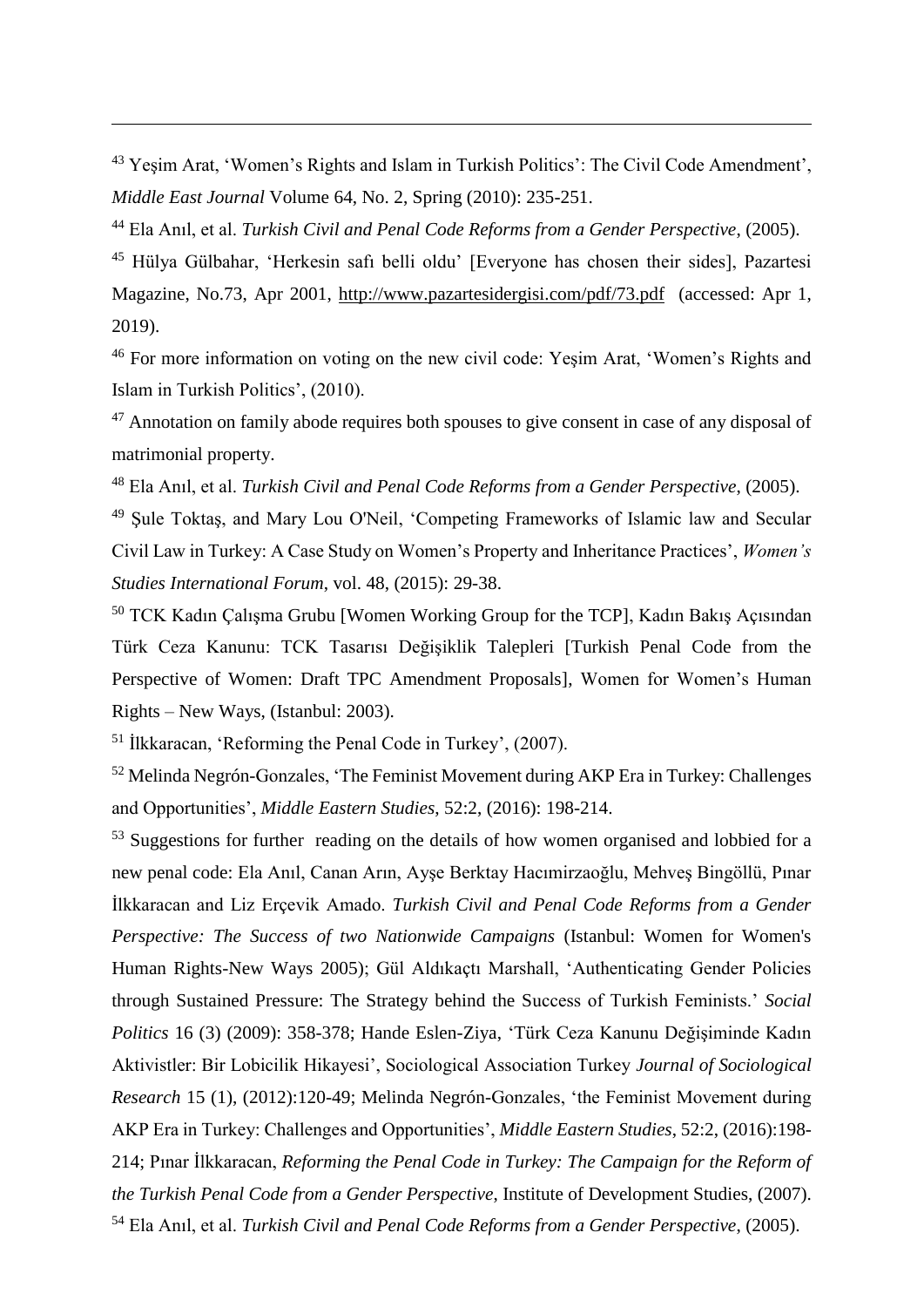<sup>55</sup> Turkish Penal Code including Current Legislative Amendments, Code No 5237 [https://www.mevzuat.gov.tr/MevzuatMetin/1.5.5237.pdf,](https://www.mevzuat.gov.tr/MevzuatMetin/1.5.5237.pdf) (accessed: Apr 1, 2019).

-

<sup>56</sup> Although the code criminalises sexual harassment, it does not define harassment or mobbing in general.

<sup>57</sup> For further details on honour killings in the new penal code: Ela Anıl, et al. *Turkish Civil and Penal Code Reforms from a Gender Perspective*, (2005), pp. 62-64.

<sup>58</sup> Discussion with interviewee 1, interviewed by the author, online, Jul 23, 2018; discussion with interviewee 3, interviewed by the author, online, Jul 27, 2018, discussion with interviewee 6, interviewed by the author, online, Aug 11, 2018; discussion with interviewee 7, interviewed by the author, online, Aug 13, 2018; discussion with interviewee 8, interviewed by the author, online, Aug 14, 2018; discussion with interviewee 10, interviewed by the author, online, Sept 12, 2018; discussion with interviewee 12, interviewed by the author, online, Sept 18, 2018;

<sup>59</sup> Paul Kubicek, 'Political conditionality and European Union's cultivation of democracy in Turkey', *Democratization*, 18:4, (2011):910-931, p.917.

<sup>60</sup> Yeşim Arat 'Islamist Women and Feminist Concerns in Contemporary Turkey: Prospects for Women's Rights and Solidarity', *Frontiers*, Vol. 37, No. 3 (2016):125-150.

 $<sup>61</sup>$  Discussion with interviewee 17, interviewed by the author, online, August 5, 2018.</sup>

<sup>62</sup> It is important to remember that in the early 2000s mass media in Turkey was *relatively* independent. In 2019, Turkey is on 157 out of 180 countries on the World Press Freedom Index of the Reporters Without Borders (RSF), https://rsf.org/en/turkey (accessed Oct 21, 2019). For more information on 'freedom' of mass media in Turkey in the last decade, please see Gözde Yılmaz, 'Europeanisation or De-Europeanisation? Media Freedom in Turkey (1999 - 2015)' *South European Society and Politics*, 21:1, (2016):147-161

 $63$  Discussion with interviewee 2, interviewed by the author, online, Jul 23, 2018; discussion with interviewee 4, interviewed by the author, online, Jul 30, 2018; discussion with interviewee 8, interviewed by the author, online, Aug 14, 2018; discussion with interviewee 13, interviewed by the author, online, Oct 11, 2018.

<sup>64</sup> Discussion with interviewee 16, interviewed by the author, online, Aug 29, 2018.

<sup>65</sup> European Court of Auditors, 'Special report 07/2018: EU Pre-Accession Assistance to Turkey: Only Limited Results So Far', No 07, European Union, [https://www.eca.europa.eu/Lists/ECADocuments/SR18\\_07/SR\\_TURKEY\\_EN.pdf,](https://www.eca.europa.eu/Lists/ECADocuments/SR18_07/SR_TURKEY_EN.pdf) (2018), p.9 (accessed: Apr 1, 2019).

<sup>66</sup> Discussion with interviewee 8, interviewed by the author, online, Aug 14, 2018.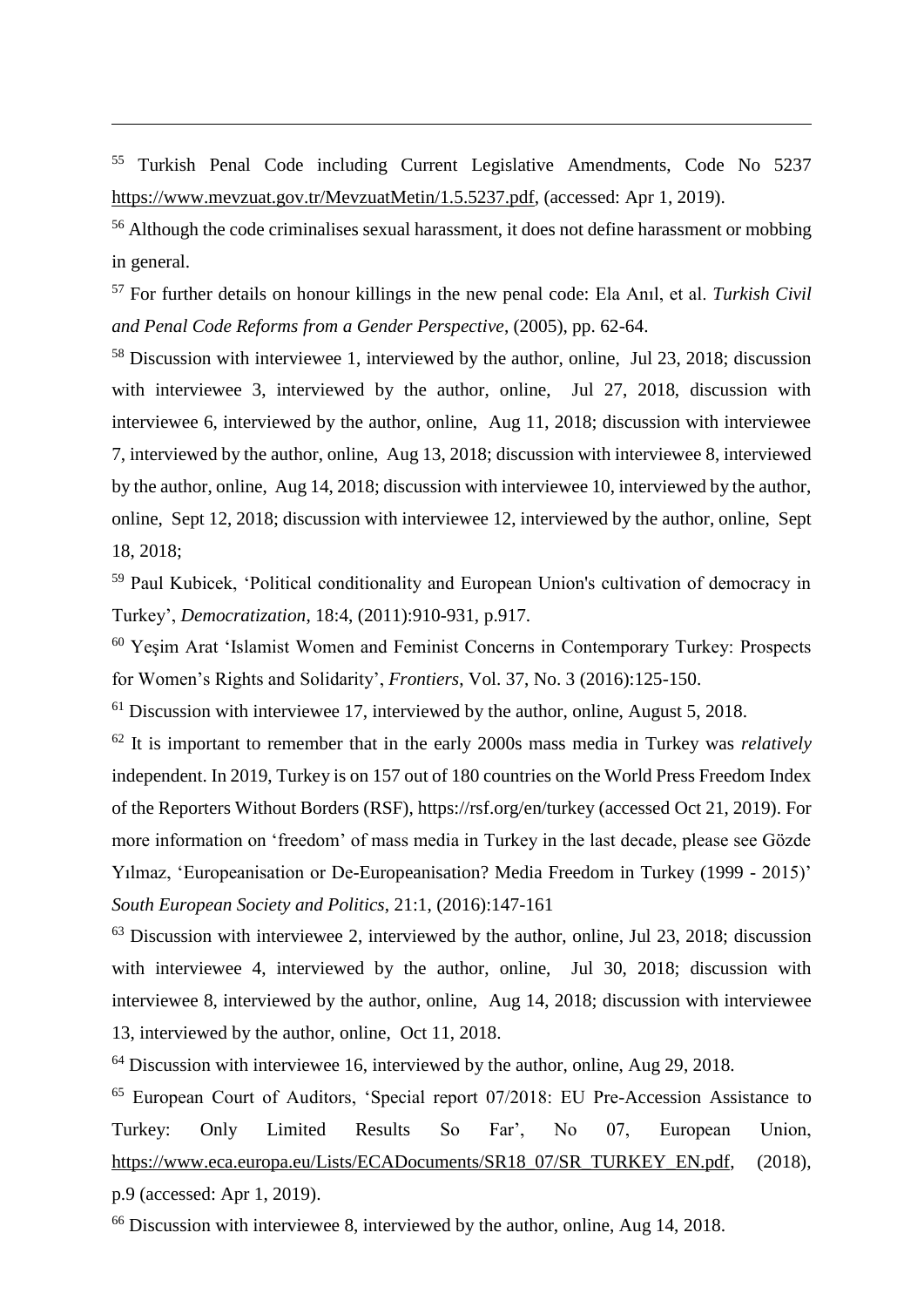<sup>67</sup> Discussion with interviewee 8, interviewed by the author, online, Aug 14, 2018.

-

<sup>68</sup> Pınar İlkkaracan, 'Vatikan'dan Kopya. Toplumsal Cinsiyet Adaleti [Copy from the Vatican: Gender Justice]', January 2, 2015, [http://kazete.com.tr/makale/vatikandan-kopya-gundemsal](http://kazete.com.tr/makale/vatikandan-kopya-gundemsal-cinsiyet-adaleti_1013)[cinsiyet-adaleti\\_1013,](http://kazete.com.tr/makale/vatikandan-kopya-gundemsal-cinsiyet-adaleti_1013) (accessed: Apr 1, 2019).

<sup>69</sup> In 2018, the Ministry of Family and Social Policies was combined with Labour, and renamed 'The Ministry of Family, Labour and Social Services'.

 $70$  Decree Law 633, Official Gazette, June 8, 2011, No.27958, [http://www.resmigazete.gov.tr/eskiler/2011/06/20110608m1-1..pdf,](http://www.resmigazete.gov.tr/eskiler/2011/06/20110608m1-1..pdf) (accessed: Apr 1, 2019).

<sup>71</sup> Gökçeçiçek Ayata, and Ayşen Candaş, 'Turkey' in *Feminist Advocacy, Family Law and Violence against Women International Perspectives*, ed. Mahnaz Afkhami, Yakın Ertürk and Ann Elizabeth Mayer, (Routledge Publishing, 2018), 178-198.

<sup>72</sup> Deniz Kandiyoti, 'Bargaining with Patriarchy'. *Gender and Society* 2(3), (1988): 274-290.

<sup>73</sup> Decision No 2015/51, Constitutional Court, May 27, 2015, <http://www.resmigazete.gov.tr/eskiler/2015/06/20150610-5.pdf> (accessed: Apr 1, 2019).

<sup>74</sup> Decision No 1999/42, Constitutional Court, Nov 24 1999, [http://www.resmigazete.gov.tr/eskiler/2002/05/20020502.htm#12,](http://www.resmigazete.gov.tr/eskiler/2002/05/20020502.htm#12) (accessed: Apr 1, 2019).

<sup>75</sup> Article 124 of the civil code states that man or woman cannot get married until the age of 17 is over. However, the judge could allow the man and the woman who are over the age of 16 due to an extraordinary situation and a reason of primary importance. If the circumstances allow, the parents or the guardian shall be listened before the decision is taken.

<sup>76</sup> Çiçek Tahaoğlu, 'AYM'nin Dini Nikah Kararı Ne Anlama Geliyor?' [What does the constitutional court's decision on religious marriage mean?], May 29, 2015, [https://bianet.org/bianet/toplumsal-cinsiyet/164921-aym-nin-dini-nikah-karari-ne-anlama](https://bianet.org/bianet/toplumsal-cinsiyet/164921-aym-nin-dini-nikah-karari-ne-anlama-geliyor)[geliyor,](https://bianet.org/bianet/toplumsal-cinsiyet/164921-aym-nin-dini-nikah-karari-ne-anlama-geliyor) (accessed: Apr 1, 2019).

<sup>77</sup> Cabinet Decree 2017/11079, Regulation on Marriage Registry Office, November 28, 2017, [http://www.mevzuat.gov.tr/MevzuatMetin/3.5.859747.pdf,](http://www.mevzuat.gov.tr/MevzuatMetin/3.5.859747.pdf) (accessed: Apr 1, 2019).

<sup>78</sup> Discussion with interviewee 17, interviewed by the author, online, Aug 5, 2018.

<sup>79</sup> Diken News, 'Erdoğan: Müftülere nikah yetkisi'ne nokta koydu: İsteseniz de istemeseniz de geçecek', October 13, 2017, [http://www.diken.com.tr/Erdoğan-muftulere-nikah-yetkisine](http://www.diken.com.tr/erdogan-muftulere-nikah-yetkisine-nokta-koydu-isteseniz-de-istemeseniz-de-gececek/)[nokta-koydu-isteseniz-de-istemeseniz-de-gececek/](http://www.diken.com.tr/erdogan-muftulere-nikah-yetkisine-nokta-koydu-isteseniz-de-istemeseniz-de-gececek/) (accessed: Apr 1, 2019).

<sup>80</sup> Discussion with interviewee 11, interviewed by the author, online, Sept 13, 2018.

<sup>81</sup> Toktaş and O'Neil, 'Competing Frameworks of Islamic law and Secular Civil Law in Turkey', (2015).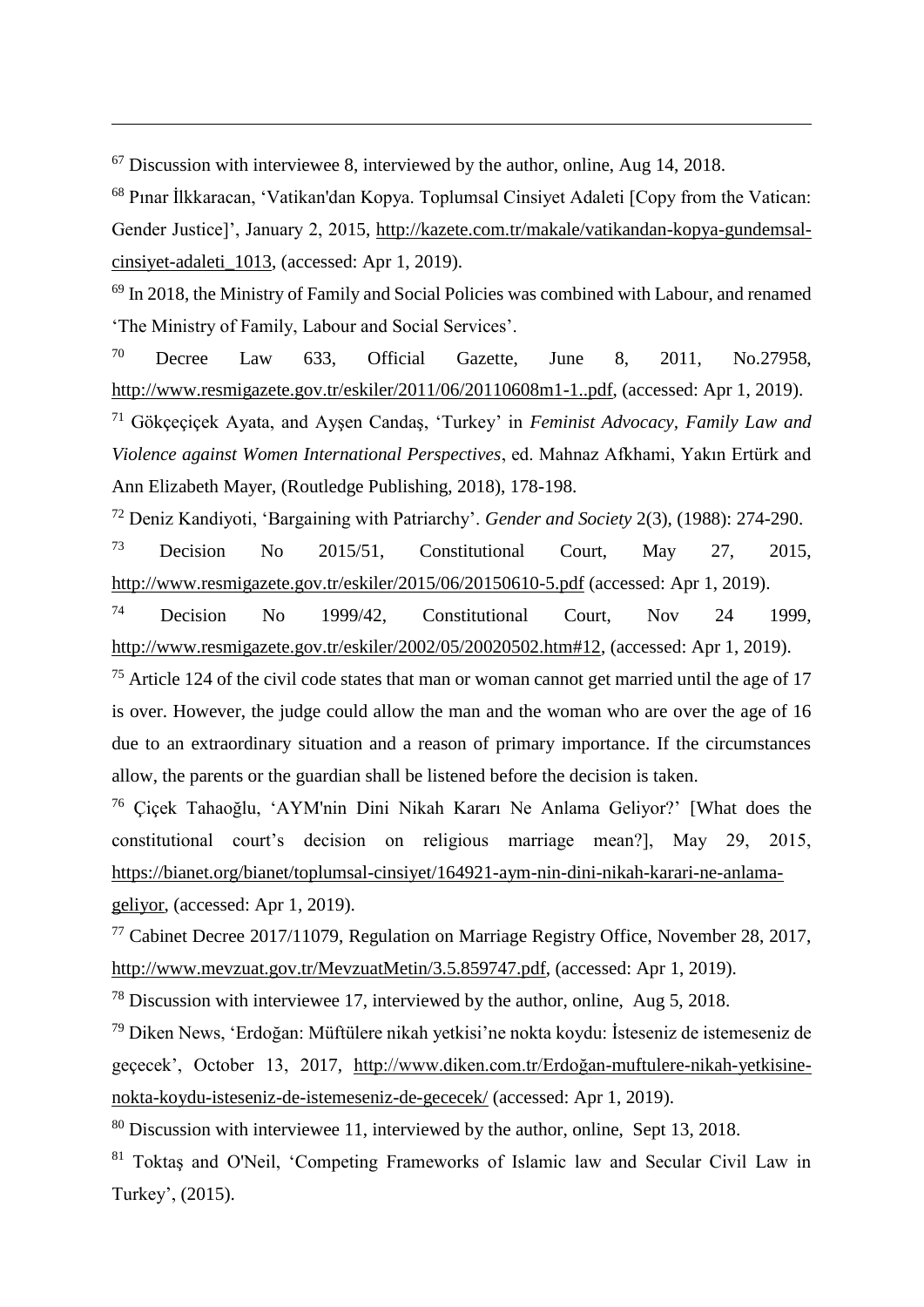<sup>82</sup> Ahmet Erdi Öztürk, 'Turkey's Diyanet under AKP Rule: From Protector to Imposer of State Ideology?' *Southeast European and Black Sea Studies*, 16:4 (2016): 619 - 635.

<sup>83</sup> Duygu Erol, 'Kapatılan kadın kurumları yerine atanan KADEM, AKP kadrosu' [KADEM of AKP supporters opens while women's NGOs are closed]*,* Oct 26, 2017, <https://jinnews.com.tr/SIYASET/content/view/68232> (accessed: Apr 1, 2019).

<sup>84</sup> Discussion with interviewee 1, interviewed by the author, online, Jul 23, 2018.

<sup>85</sup> Discussion with interviewee 11, interviewed by the author, online, Sept 13, 2018.

<sup>86</sup> Istanbul Convention was ratified on March 14, 2012.

-

<sup>87</sup> GREVIO/Inf(2018)6, 'GREVIO's (Baseline) Evaluation Report on legislative and other measures giving effect to the provisions of the Council of Europe Convention on Preventing and Combating Violence against Women and Domestic Violence (Istanbul Convention)' – Turkey, Council of Europe, Oct 15, 2018, [https://rm.coe.int/eng-grevio-report](https://rm.coe.int/eng-grevio-report-turquie/16808e5283)[turquie/16808e5283,](https://rm.coe.int/eng-grevio-report-turquie/16808e5283) (accessed: Apr 1, 2019)

<sup>88</sup> Discussion with interviewee 8, interviewed by the author, online, Aug 14, 2018.

<sup>89</sup> Discussion with interviewee 8, interviewed by the author, online, Aug 14, 2018.

 $90$  Discussion with interviewee 9, interviewed by the author, online, Aug 14, 2018.

<sup>91</sup> Law No 6284, '*Law on Protection of Family and Prevention of VAW'*, Official Gazette March 20, 2012, No. 28239, and 'Implementing Regulations of Law No 6284 (by law)' in Official Gazette, Jan 18, 2013, No. 28432.

**<sup>92</sup>** Justin Vela, 'Abortions are like air strikes on civilians: Turkish PM Recep Tayyip Erdoğan's Rant Sparks Women's Rage', May 30, 2012, [https://www.independent.co.uk/life-style/health](https://www.independent.co.uk/life-style/health-and-families/health-news/abortions-are-like-air-strikes-on-civilians-turkish-pm-recep-tayyip-erdogans-rant-sparks-womens-rage-7800939.html)[and-families/health-news/abortions-are-like-air-strikes-on-civilians-turkish-pm-recep-tayyip-](https://www.independent.co.uk/life-style/health-and-families/health-news/abortions-are-like-air-strikes-on-civilians-turkish-pm-recep-tayyip-erdogans-rant-sparks-womens-rage-7800939.html)[Erdoğans-rant-sparks-womens-rage-7800939.html,](https://www.independent.co.uk/life-style/health-and-families/health-news/abortions-are-like-air-strikes-on-civilians-turkish-pm-recep-tayyip-erdogans-rant-sparks-womens-rage-7800939.html) (accessed: Apr 1, 2019).

 $93$  Discussion with interviewee 1, interviewed by the author, online, Jul 23, 2018.

 $94$  Decision No 2013/105, Constitutional Court, Dec 17, 2014, [http://kararlaryeni.anayasa.gov.tr/Uploads/2013-105.doc,](http://kararlaryeni.anayasa.gov.tr/Uploads/2013-105.doc) (accessed: Apr 1, 2019).

<sup>95</sup> Mary Lou O'Neil, 'the Availability of Abortion Services at States Hospitals in Turkey: A National Study'. *Contraception* 95 (2017):148–153.

<sup>96</sup> Discussion with interviewee 13, interviewed by the author, online, Oct 11, 2018.

 $97$  By the time this article was written, the AKP government has started to discuss the same bill again (Jan 2019).

<sup>98</sup> Discussion with interviewee 3, interviewed by the author, online, Jul 27, 2018.

<sup>99</sup> Decision No 2015/101, Constitutional Court, Nov 12, 2015, [http://www.resmigazete.gov.tr/eskiler/2015/12/20151211-7.pdf,](http://www.resmigazete.gov.tr/eskiler/2015/12/20151211-7.pdf) (accessed: Apr 1, 2019).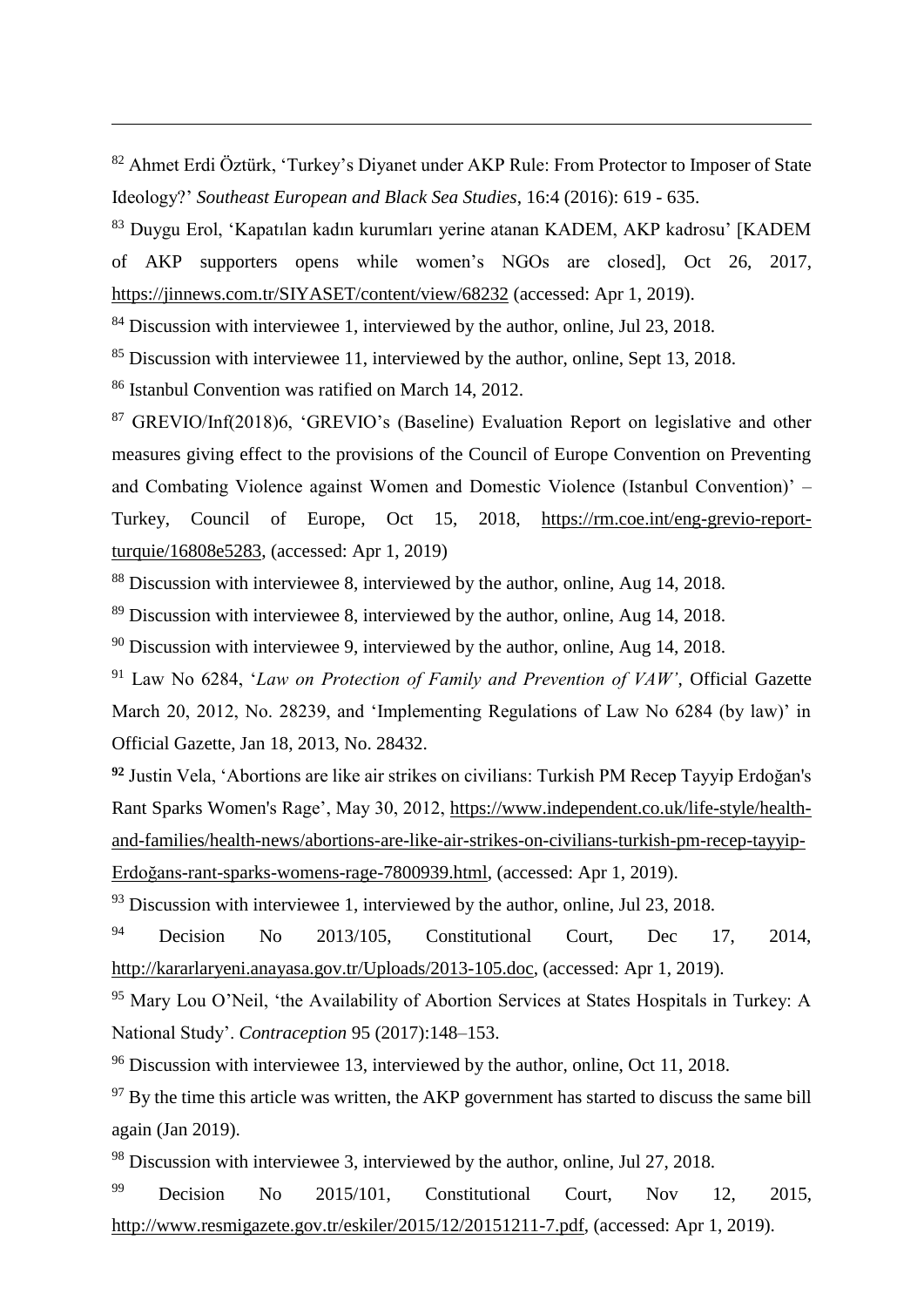<sup>100</sup> Decision No 2015/100, Constitutional Court, Nov 12, 2015, [http://www.resmigazete.gov.tr/eskiler/2015/12/20151211-6.pdf,](http://www.resmigazete.gov.tr/eskiler/2015/12/20151211-6.pdf) (accessed: Apr 1, 2019).

<sup>101</sup> Turkish Penal Code including Current Legislative Amendments, Code No 5237, [https://www.mevzuat.gov.tr/MevzuatMetin/1.5.5237.pdf,](https://www.mevzuat.gov.tr/MevzuatMetin/1.5.5237.pdf) (accessed: Apr 1, 2019).

<sup>102</sup> Association for Struggle against Sexual Violence (CSKKP), 'Article 103 of The Turkish Penal Code, Recently Amended and Passed Through Parliament, Runs The Risk of Seeking Consent from Children Between 12 and 15 Years of Age', Nov 26, 2016, [http://cinselsiddetlemucadele.org/en/2016/11/26/article-103-of-the-turkish-penal-code-](http://cinselsiddetlemucadele.org/en/2016/11/26/article-103-of-the-turkish-penal-code-recently-amended-and-passed-through-parliament-runs-the-risk-of-seeking-consent-from-children-between-12-and-15-years-of-age/)

[recently-amended-and-passed-through-parliament-runs-the-risk-of-seeking-consent-from-](http://cinselsiddetlemucadele.org/en/2016/11/26/article-103-of-the-turkish-penal-code-recently-amended-and-passed-through-parliament-runs-the-risk-of-seeking-consent-from-children-between-12-and-15-years-of-age/)

[children-between-12-and-15-years-of-age/,](http://cinselsiddetlemucadele.org/en/2016/11/26/article-103-of-the-turkish-penal-code-recently-amended-and-passed-through-parliament-runs-the-risk-of-seeking-consent-from-children-between-12-and-15-years-of-age/) (accessed: Apr 1, 2019).

<sup>103</sup> Author's interview notes, 2018.

-

<sup>104</sup> CSKKP, 'Article 103 of the Turkish Penal Code', 2016.

<sup>105</sup> Discussion with interviewee 1, interviewed by the author, online, Jul 23, 2018.

 $106$  Discussion with interviewee 9, interviewed by the author, online, Aug 14, 2018.

 $107$  Discussion with interviewee 8, interviewed by the author, online, Aug 14, 2018.

<sup>108</sup> One of the main controversial debates debates at the parliament about the civil code reform was the matrimonial property regime. Nationalist and conservative parliamentarians were against it, claiming that 'such a regime turns families into corporations' or 'women's lovers/gigolos will hire hitmen to confiscate properties' in: Hülya Gülbahar, 'Herkesin safı belli oldu', *Pazartesi Magazine*, (2001).

<sup>109</sup> İlkkaracan, 'Reforming the Penal Code in Turkey', (2007).

<sup>110</sup> Ayata and Candaş, 'Turkey', (2018).

<sup>111</sup> There are various studies in literature focusing on different aspects of de-Europeanisation, authoritarian transformation and Islamisation in Turkey. Suggestions for further reading: Alper Kaliber, 'De-Europeanisation of Civil Society and Public Debates in Turkey: The Kurdish Question Revisited', *South European Society and Politics*, 21:1, (2016): 59-74; Beken Saatçioğlu, 'De-Europeanisation in Turkey: The Case of the Rule of Law', *South European Society and Politics*, 21:1, (2016): 133-146; Büke Boşnak, 'Europeanisation and De-Europeanisation Dynamics in Turkey: The Case of Environmental Organisations', *South European Society and Politics*, vol. 21, no. 1 (2016): 75-90; Demet Lüküslü, 'Creating a Pious Generation: Youth and Education Policies of AKP in Turkey'. *Southeast European and Black Sea Studies* 16, no. 4 (2016): 637-649; Meltem Müftüler-Baç*, Diverging Pathways: Turkey and the European Union, Re-Thinking the Dynamics of Turkish-European Union Relations* (Berlin: Budrich publishers, 2016); Münevver Cebeci, 'De-Europeanisation or Counter